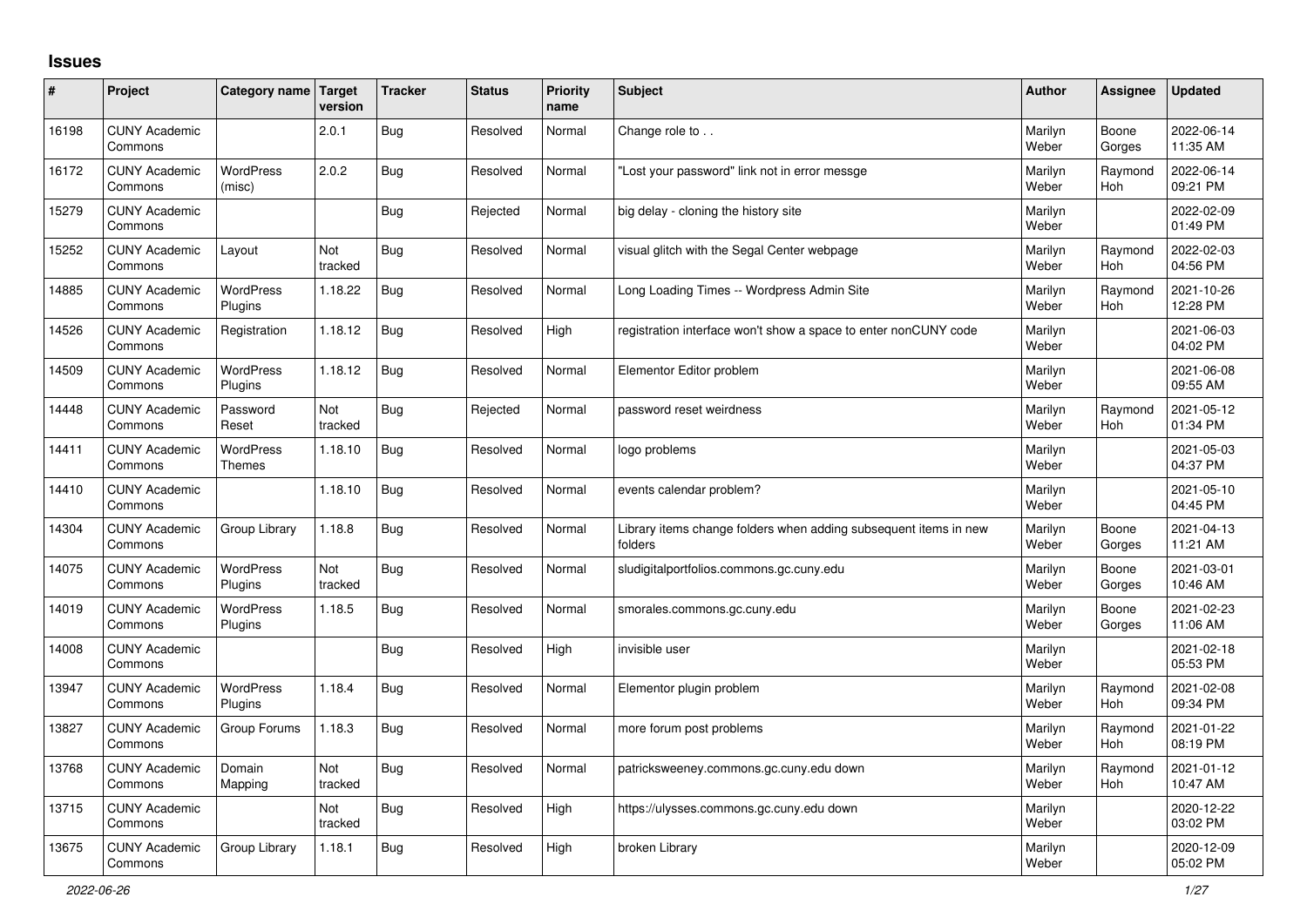| #     | Project                         | Category name   Target            | version           | <b>Tracker</b> | <b>Status</b>        | <b>Priority</b><br>name | <b>Subject</b>                                                                             | <b>Author</b>    | Assignee              | <b>Updated</b>         |
|-------|---------------------------------|-----------------------------------|-------------------|----------------|----------------------|-------------------------|--------------------------------------------------------------------------------------------|------------------|-----------------------|------------------------|
| 13656 | <b>CUNY Academic</b><br>Commons |                                   |                   | Bug            | Resolved             | High                    | site down                                                                                  | Marilyn<br>Weber |                       | 2020-12-11<br>12:50 PM |
| 13633 | <b>CUNY Academic</b><br>Commons |                                   | Not<br>tracked    | Bug            | Resolved             | High                    | PublicsLab site down                                                                       | Marilyn<br>Weber |                       | 2020-11-30<br>02:01 PM |
| 13378 | <b>CUNY Academic</b><br>Commons |                                   | 1.17.5            | <b>Bug</b>     | Resolved             | Normal                  | problem on one of my sites                                                                 | Marilyn<br>Weber |                       | 2020-09-24<br>05:27 PM |
| 13341 | <b>CUNY Academic</b><br>Commons | Group Forums                      | 1.17.4            | <b>Bug</b>     | Resolved             | Normal                  | Forum reply problems                                                                       | Marilyn<br>Weber | Raymond<br>Hoh        | 2020-09-22<br>12:08 PM |
| 13328 | <b>CUNY Academic</b><br>Commons | Group Forums                      | Not<br>tracked    | Bug            | Reporter<br>Feedback | Normal                  | cross-posting in two related groups                                                        | Marilyn<br>Weber | Raymond<br><b>Hoh</b> | 2020-09-15<br>10:39 PM |
| 13227 | <b>CUNY Academic</b><br>Commons | Group Library                     | 1.17.2            | <b>Bug</b>     | Resolved             | High                    | folder not appearing in library                                                            | Marilyn<br>Weber |                       | 2020-08-21<br>04:22 PM |
| 13013 | <b>CUNY Academic</b><br>Commons |                                   | Not<br>tracked    | Bug            | Resolved             | Normal                  | an invite to Group Admins from Brian Foote?!                                               | Marilyn<br>Weber |                       | 2020-07-07<br>02:36 PM |
| 12584 | <b>CUNY Academic</b><br>Commons |                                   | Not<br>tracked    | Bug            | Resolved             | Urgent                  | No way to register                                                                         | Marilyn<br>Weber |                       | 2020-03-27<br>02:38 PM |
| 12487 | <b>CUNY Academic</b><br>Commons | Group Forums                      | 1.16.7            | <b>Bug</b>     | Resolved             | Normal                  | group posting problems?                                                                    | Marilyn<br>Weber | Raymond<br><b>Hoh</b> | 2020-03-10<br>11:40 AM |
| 12483 | <b>CUNY Academic</b><br>Commons |                                   | 1.16.7            | <b>Bug</b>     | Resolved             | High                    | post error                                                                                 | Marilyn<br>Weber |                       | 2020-02-28<br>02:44 PM |
| 12363 | <b>CUNY Academic</b><br>Commons | <b>WordPress</b><br>Plugins       | 1.16.5            | <b>Bug</b>     | Resolved             | Urgent                  | more bbPress problems - now students unable to post either a new<br>thread or a comment    | Marilyn<br>Weber | Raymond<br>Hoh        | 2020-03-17<br>03:07 PM |
| 12360 | <b>CUNY Academic</b><br>Commons | <b>WordPress</b><br><b>Themes</b> | Not<br>tracked    | Bug            | Reporter<br>Feedback | Normal                  | site just says "DANTE We are currently in maintenance mode, please<br>check back shortly." | Marilyn<br>Weber |                       | 2020-02-04<br>12:13 PM |
| 12354 | <b>CUNY Academic</b><br>Commons | <b>WordPress</b><br>Plugins       | 1.16.5            | Bug            | Resolved             | Urgent                  | sites (including Net-Art) are reporting critical issues                                    | Marilyn<br>Weber | Raymond<br>Hoh        | 2020-02-02<br>03:16 PM |
| 12038 | <b>CUNY Academic</b><br>Commons |                                   | 1.15.13           | <b>Bug</b>     | Resolved             | Normal                  | admin visibility problem at careerplan.commons.gc.cuny.edu                                 | Marilyn<br>Weber |                       | 2019-11-12<br>10:20 AM |
| 12006 | <b>CUNY Academic</b><br>Commons | Group<br>Invitations              | 1.15.13           | Bug            | Resolved             | Immediate               | Invite system is broken.                                                                   | Marilyn<br>Weber | Boone<br>Gorges       | 2019-10-23<br>10:16 AM |
| 11971 | <b>CUNY Academic</b><br>Commons | Email<br>Notifications            | Future<br>release | Bug            | Reporter<br>Feedback | Low                     | Pictures obscured in emailed post notifications                                            | Marilyn<br>Weber | Raymond<br><b>Hoh</b> | 2019-11-21<br>01:14 PM |
| 11964 | <b>CUNY Academic</b><br>Commons | Layout                            | 1.15.12           | Bug            | Resolved             | Normal                  | https://commons.gc.cuny.edu/create/ not displaying correctly in Edge                       | Marilyn<br>Weber | Raymond<br><b>Hoh</b> | 2019-10-22<br>11:54 AM |
| 11865 | <b>CUNY Academic</b><br>Commons | Onboarding                        | 1.15.10           | Bug            | Resolved             | Normal                  | Site name not appearing in "Membership" lists of Invitation modal                          | Marilyn<br>Weber | Boone<br>Gorges       | 2019-09-24<br>11:09 AM |
| 11634 | <b>CUNY Academic</b><br>Commons | <b>WordPress</b><br>(misc)        | Not<br>tracked    | Bug            | Rejected             | Normal                  | 'Insert Read More Tag" working oddly                                                       | Marilyn<br>Weber | Raymond<br><b>Hoh</b> | 2019-07-15<br>11:48 PM |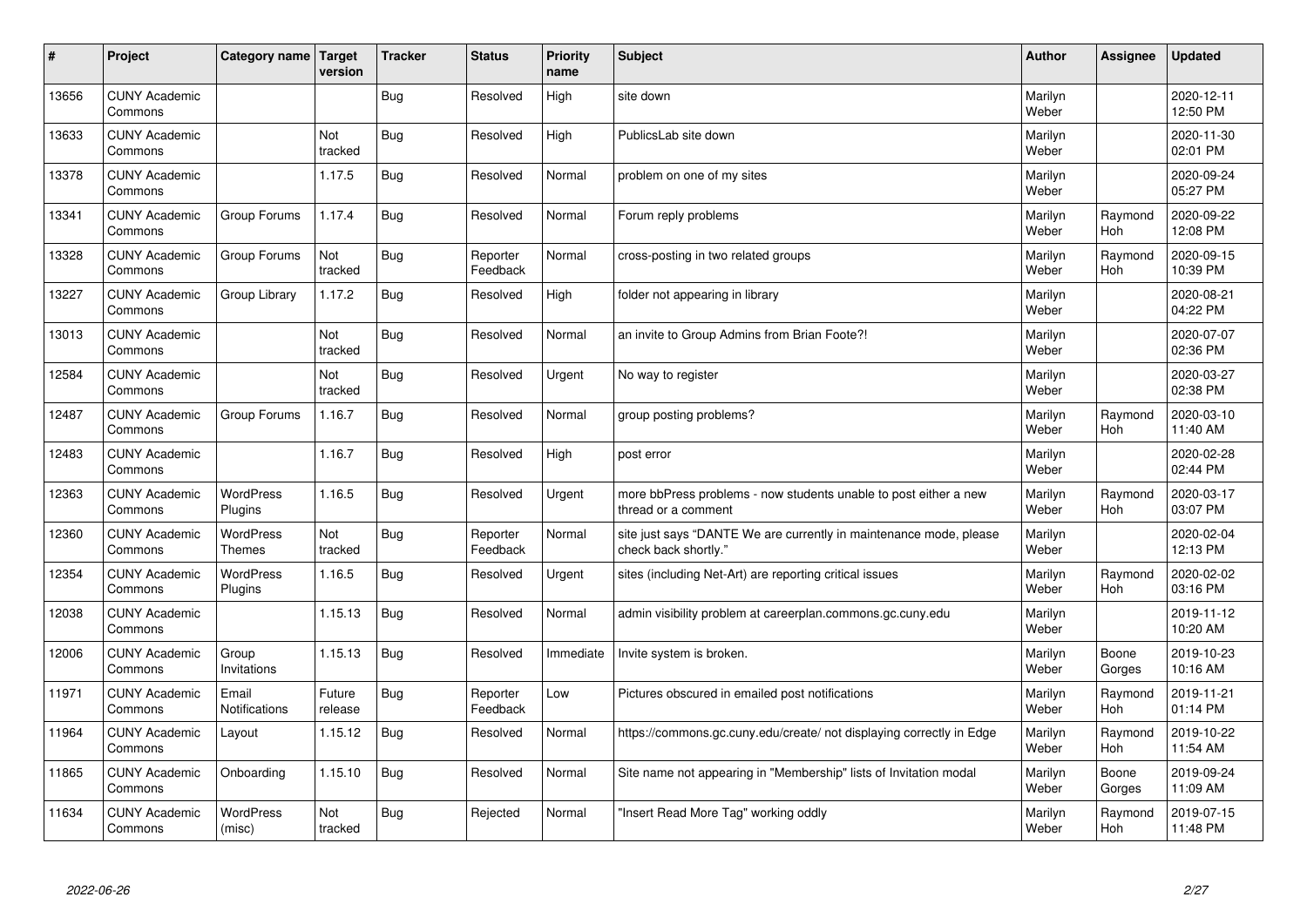| $\sharp$ | Project                         | Category name   Target     | version           | <b>Tracker</b> | <b>Status</b> | <b>Priority</b><br>name | <b>Subject</b>                                          | <b>Author</b>    | Assignee              | <b>Updated</b>         |
|----------|---------------------------------|----------------------------|-------------------|----------------|---------------|-------------------------|---------------------------------------------------------|------------------|-----------------------|------------------------|
| 11567    | <b>CUNY Academic</b><br>Commons | <b>Group Files</b>         | 1.15.4            | Bug            | Resolved      | Normal                  | Group files pagination doesn't work properly in folders | Marilyn<br>Weber | Boone<br>Gorges       | 2019-06-25<br>04:22 PM |
| 11483    | <b>CUNY Academic</b><br>Commons |                            | 1.15.2            | Bug            | Resolved      | Normal                  | 'Add New user" not working                              | Marilyn<br>Weber |                       | 2019-05-21<br>02:26 PM |
| 11453    | <b>CUNY Academic</b><br>Commons | <b>WordPress</b><br>(misc) | 1.15.2            | Bug            | Resolved      | Normal                  | 403 error on Firefox                                    | Marilyn<br>Weber | Raymond<br>Hoh        | 2019-05-28<br>11:46 AM |
| 11088    | <b>CUNY Academic</b><br>Commons | Group Blogs                | Not<br>tracked    | Bug            | Resolved      | Normal                  | no notification for comments                            | Marilyn<br>Weber |                       | 2019-02-15<br>03:30 PM |
| 10810    | <b>CUNY Academic</b><br>Commons | <b>WordPress</b><br>(misc) | 1.14.2            | Bug            | Resolved      | Normal                  | Sites set as public are becoming private                | Marilyn<br>Weber |                       | 2018-12-11<br>10:15 AM |
| 10772    | <b>CUNY Academic</b><br>Commons | Groups (misc)              | 1.14.2            | <b>Bug</b>     | Resolved      | Normal                  | can't create groups                                     | Marilyn<br>Weber |                       | 2018-12-04<br>10:42 AM |
| 10562    | <b>CUNY Academic</b><br>Commons |                            |                   | Bug            | Rejected      | Normal                  | Commons is down                                         | Marilyn<br>Weber |                       | 2018-10-23<br>10:49 AM |
| 10537    | <b>CUNY Academic</b><br>Commons |                            | Not<br>tracked    | Bug            | Resolved      | Normal                  | jpegs not showing                                       | Marilyn<br>Weber |                       | 2018-10-23<br>10:51 AM |
| 10361    | <b>CUNY Academic</b><br>Commons | Group Forums               | 1.13.10           | Bug            | Resolved      | Normal                  | forum post pending oddity                               | Marilyn<br>Weber |                       | 2018-09-25<br>10:45 AM |
| 10260    | <b>CUNY Academic</b><br>Commons |                            |                   | Bug            | Rejected      | Normal                  | bad activation email                                    | Marilyn<br>Weber |                       | 2018-08-30<br>01:25 PM |
| 10176    | <b>CUNY Academic</b><br>Commons | Documentation              | Not<br>tracked    | Bug            | Resolved      | Normal                  | domain mapping requests                                 | Marilyn<br>Weber | scott voth            | 2018-08-29<br>05:30 PM |
| 10101    | <b>CUNY Academic</b><br>Commons |                            | 1.13.7            | <b>Bug</b>     | Resolved      | Normal                  | URL changes within Manage section of groups             | Marilyn<br>Weber |                       | 2018-08-03<br>01:54 PM |
| 10035    | <b>CUNY Academic</b><br>Commons |                            | Not<br>tracked    | Bug            | Resolved      | Normal                  | Reconnecting user to site                               | Marilyn<br>Weber |                       | 2018-07-23<br>11:55 AM |
| 9992     | <b>CUNY Academic</b><br>Commons |                            | 1.13.6            | Bug            | Resolved      | Normal                  | ACERT website down again                                | Marilyn<br>Weber |                       | 2018-07-10<br>12:15 PM |
| 9919     | <b>CUNY Academic</b><br>Commons |                            | Not<br>tracked    | Bug            | Resolved      | Normal                  | admin of https://sphcurriculum.commons.gc.cuny.edu      | Marilyn<br>Weber |                       | 2018-06-12<br>09:37 PM |
| 9835     | <b>CUNY Academic</b><br>Commons | Group Forums               | Future<br>release | Bug            | Assigned      | Normal                  | add a "like" function?                                  | Marilyn<br>Weber | Erik<br>Trainer       | 2018-06-05<br>01:49 PM |
| 9828     | <b>CUNY Academic</b><br>Commons | Domain<br>Mapping          | 1.13.3            | Bug            | Resolved      | High                    | redirecting problem                                     | Marilyn<br>Weber | Raymond<br><b>Hoh</b> | 2018-05-24<br>02:39 PM |
| 9768     | <b>CUNY Academic</b><br>Commons |                            | 1.13.2            | <b>Bug</b>     | Resolved      | High                    | search function on the Directory page                   | Marilyn<br>Weber | Boone<br>Gorges       | 2018-05-14<br>08:45 PM |
| 9470     | <b>CUNY Academic</b><br>Commons |                            |                   | Bug            | Resolved      | Normal                  | Users not appearing via "Add New"                       | Marilyn<br>Weber |                       | 2018-03-22<br>07:44 PM |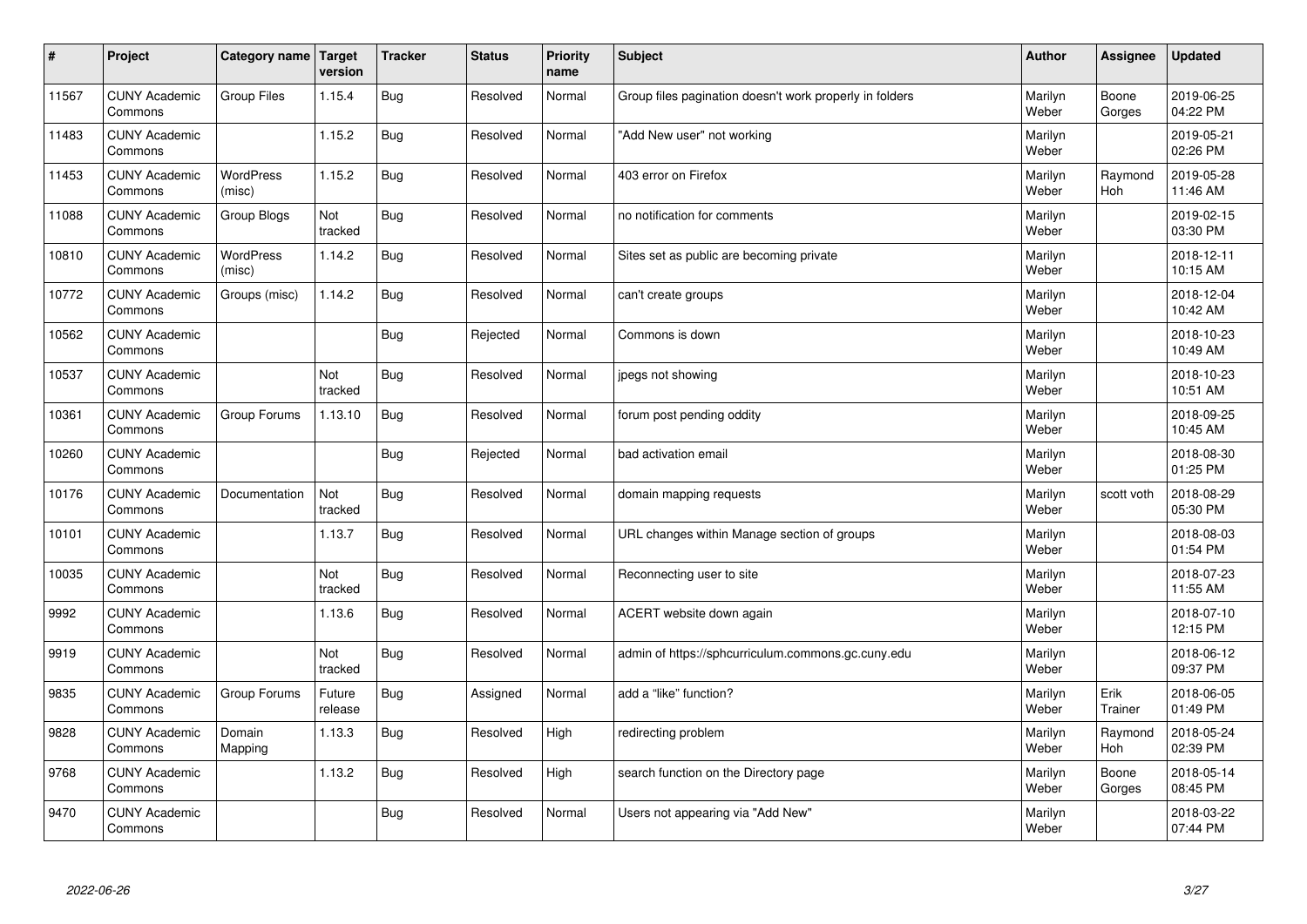| $\sharp$ | Project                         | Category name               | Target<br>version | <b>Tracker</b> | <b>Status</b> | <b>Priority</b><br>name | <b>Subject</b>                                       | <b>Author</b>    | Assignee              | Updated                |
|----------|---------------------------------|-----------------------------|-------------------|----------------|---------------|-------------------------|------------------------------------------------------|------------------|-----------------------|------------------------|
| 9340     | <b>CUNY Academic</b><br>Commons | <b>WordPress</b><br>Plugins | 1.12.10           | <b>Bug</b>     | Resolved      | Normal                  | change the web preview?                              | Marilyn<br>Weber | Raymond<br>Hoh        | 2018-03-13<br>11:50 AM |
| 9335     | <b>CUNY Academic</b><br>Commons | WordPress<br><b>Themes</b>  | 1.12.10           | Bug            | Resolved      | Normal                  | clone http://digitalscholarship.ccny.cuny.edu site?  | Marilyn<br>Weber | Boone<br>Gorges       | 2018-03-14<br>12:43 PM |
| 9330     | <b>CUNY Academic</b><br>Commons | <b>WordPress</b><br>Plugins | 1.12.10           | Bug            | Resolved      | Normal                  | part 2 of problems with the Leaflet plug -in         | Marilyn<br>Weber |                       | 2018-03-04<br>05:58 PM |
| 9282     | <b>CUNY Academic</b><br>Commons | Group Forums                | 1.12.9            | <b>Bug</b>     | Resolved      | Normal                  | 'Forum ID is missing" error?                         | Marilyn<br>Weber |                       | 2018-02-27<br>10:32 AM |
| 9276     | <b>CUNY Academic</b><br>Commons |                             |                   | Bug            | Resolved      | High                    | problem adding a member to a group - wrong username? | Marilyn<br>Weber |                       | 2018-02-25<br>12:47 PM |
| 9192     | <b>CUNY Academic</b><br>Commons | <b>WordPress</b><br>Plugins | 1.12.8            | Bug            | Resolved      | Normal                  | problems with the Leaflet plug -in                   | Marilyn<br>Weber | Boone<br>Gorges       | 2018-02-13<br>11:07 AM |
| 9154     | <b>CUNY Academic</b><br>Commons | Events                      | 1.12.8            | <b>Bug</b>     | Resolved      | Normal                  | problem with group calendar                          | Marilyn<br>Weber | Raymond<br><b>Hoh</b> | 2018-02-13<br>10:49 AM |
| 9130     | <b>CUNY Academic</b><br>Commons | Homepage<br>Slides          | Not<br>tracked    | Bug            | Resolved      | Normal                  | too many redirects                                   | Marilyn<br>Weber |                       | 2018-01-29<br>10:27 AM |
| 9062     | <b>CUNY Academic</b><br>Commons |                             | Not<br>tracked    | Bug            | Resolved      | Normal                  | re-add me as admin of https://commons.gc.cuny.edu/   | Marilyn<br>Weber |                       | 2018-01-08<br>12:03 PM |
| 8937     | <b>CUNY Academic</b><br>Commons |                             | Not<br>tracked    | Bug            | Resolved      | Normal                  | videos gone                                          | Marilyn<br>Weber |                       | 2017-12-01<br>11:27 AM |
| 8924     | <b>CUNY Academic</b><br>Commons | WordPress<br>Plugins        | 1.12.4            | Bug            | Resolved      | Normal                  | auto-remove feature on http://pcp.gc.cuny.edu        | Marilyn<br>Weber | Matt Gold             | 2017-12-04<br>10:18 AM |
| 8917     | <b>CUNY Academic</b><br>Commons | Group Files                 | 1.12.3            | Bug            | Resolved      | High                    | Files not downloading from Groups properly           | Marilyn<br>Weber | Boone<br>Gorges       | 2017-11-29<br>10:04 PM |
| 8878     | <b>CUNY Academic</b><br>Commons | cuny.is                     | Not<br>tracked    | Bug            | Resolved      | Urgent                  | cuny.is site link won't work                         | Marilyn<br>Weber | Boone<br>Gorges       | 2017-11-01<br>03:06 PM |
| 8721     | <b>CUNY Academic</b><br>Commons | <b>WordPress</b><br>Plugins | 1.11.13           | Bug            | Resolved      | Normal                  | more problems with Events calendar                   | Marilyn<br>Weber |                       | 2017-09-21<br>10:35 AM |
| 8661     | <b>CUNY Academic</b><br>Commons | Group Blogs                 | Not<br>tracked    | Bug            | Resolved      | Normal                  | new group, old site, can't link?                     | Marilyn<br>Weber |                       | 2017-11-15<br>01:26 PM |
| 8638     | <b>CUNY Academic</b><br>Commons | Group Blogs                 | 1.11.11           | Bug            | Resolved      | Normal                  | members not syncing from group to site               | Marilyn<br>Weber |                       | 2017-09-01<br>03:50 PM |
| 8620     | <b>CUNY Academic</b><br>Commons | ZenDesk                     | 1.11.11           | Bug            | Resolved      | High                    | 'Send us a message" not working                      | Marilyn<br>Weber | Raymond<br>Hoh        | 2017-08-29<br>04:13 PM |
| 8552     | <b>CUNY Academic</b><br>Commons | <b>WordPress</b><br>Plugins | 1.11.10           | <b>Bug</b>     | Resolved      | Normal                  | Events Calendar problem                              | Marilyn<br>Weber |                       | 2017-08-18<br>04:36 PM |
| 8259     | <b>CUNY Academic</b><br>Commons |                             | Not<br>tracked    | Bug            | Resolved      | Normal                  | missing dashboard                                    | Marilyn<br>Weber |                       | 2017-11-15<br>01:28 PM |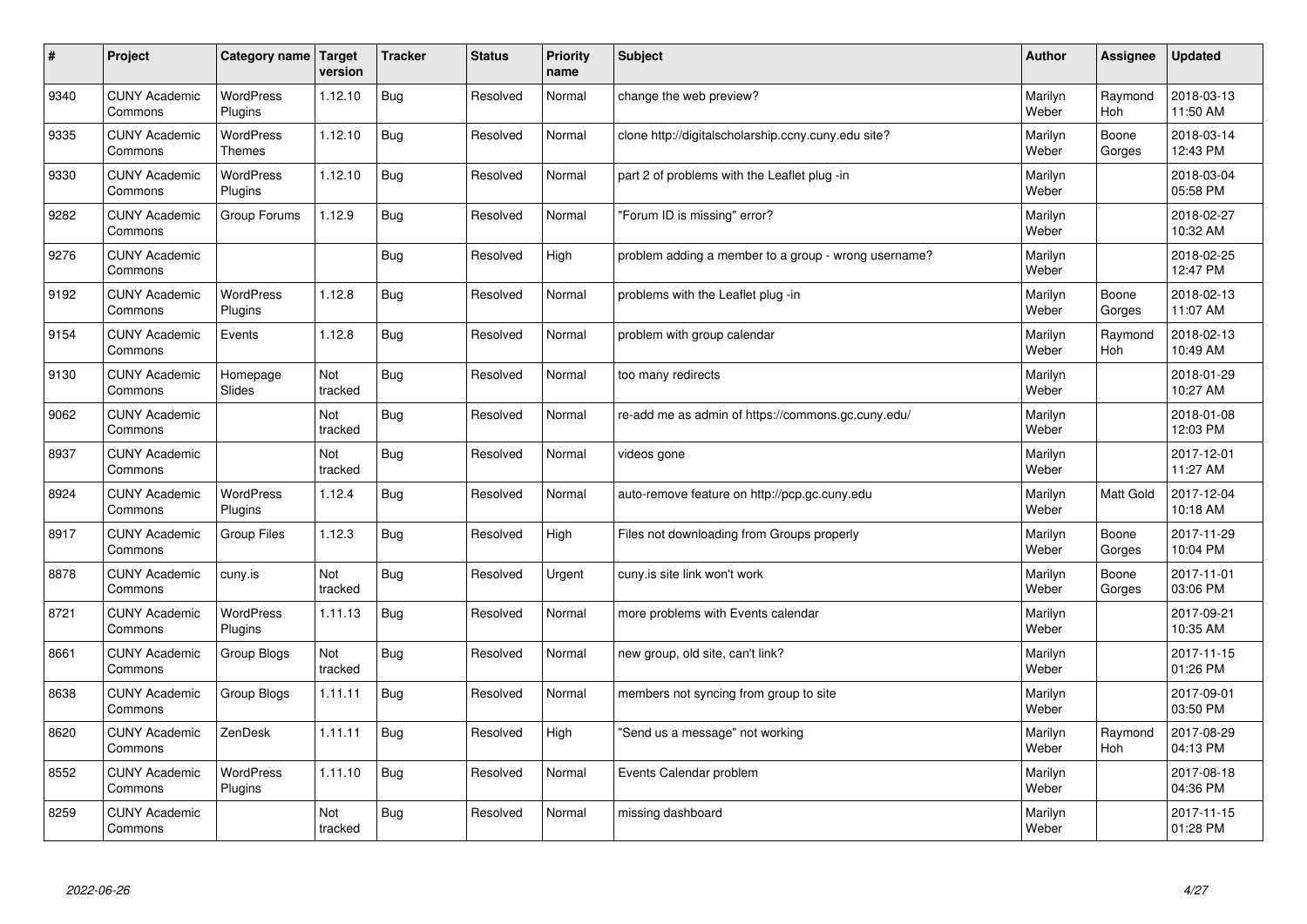| $\sharp$ | Project                         | Category name   Target            | version        | <b>Tracker</b> | <b>Status</b> | <b>Priority</b><br>name | <b>Subject</b>                                                                          | <b>Author</b>    | Assignee              | Updated                |
|----------|---------------------------------|-----------------------------------|----------------|----------------|---------------|-------------------------|-----------------------------------------------------------------------------------------|------------------|-----------------------|------------------------|
| 8200     | <b>CUNY Academic</b><br>Commons | Groups (misc)                     | Not<br>tracked | Bug            | Resolved      | Normal                  | Announcements has disappeared                                                           | Marilyn<br>Weber | Boone<br>Gorges       | 2017-05-26<br>04:04 PM |
| 8131     | <b>CUNY Academic</b><br>Commons | <b>WordPress</b><br>Plugins       | 1.11           | Bug            | Resolved      | Normal                  | Newsletters plug-in                                                                     | Marilyn<br>Weber | Boone<br>Gorges       | 2017-05-11<br>09:42 PM |
| 8125     | <b>CUNY Academic</b><br>Commons | <b>WordPress</b><br><b>Themes</b> | 1.10.19        | Bug            | Resolved      | High                    | careerplan admin page failing to load with "currently unable to handle<br>this request" | Marilyn<br>Weber |                       | 2017-07-13<br>12:54 PM |
| 8098     | <b>CUNY Academic</b><br>Commons | <b>Public Portfolio</b>           | Not<br>tracked | Bug            | Abandoned     | Normal                  | Widget in profile not working                                                           | Marilyn<br>Weber |                       | 2017-11-15<br>01:28 PM |
| 7995     | <b>CUNY Academic</b><br>Commons | Domain<br>Mapping                 | Not<br>tracked | Bug            | Resolved      | Urgent                  | http://on.socialpaper.gc.cuny.edu down?                                                 | Marilyn<br>Weber |                       | 2017-04-21<br>11:07 AM |
| 7994     | <b>CUNY Academic</b><br>Commons | WordPress<br>(misc)               | 1.10.17        | Bug            | Resolved      | Urgent                  | Comments not appearing                                                                  | Marilyn<br>Weber |                       | 2017-04-20<br>11:16 AM |
| 7803     | <b>CUNY Academic</b><br>Commons |                                   |                | Bug            | Resolved      | Normal                  | user email change                                                                       | Marilyn<br>Weber |                       | 2017-03-16<br>11:58 AM |
| 7770     | <b>CUNY Academic</b><br>Commons | WordPress<br>Plugins              | Not<br>tracked | Bug            | Abandoned     | Normal                  | Timeline.is problem                                                                     | Marilyn<br>Weber |                       | 2017-11-15<br>01:43 PM |
| 7767     | <b>CUNY Academic</b><br>Commons |                                   | Not<br>tracked | Bug            | Resolved      | Normal                  | Site loading problems                                                                   | Marilyn<br>Weber |                       | 2017-03-21<br>09:57 PM |
| 7684     | <b>CUNY Academic</b><br>Commons | Reply By Email                    | 1.10.12        | Bug            | Resolved      | High                    | trying to post too often error                                                          | Marilyn<br>Weber | Raymond<br>Hoh        | 2017-02-28<br>12:43 PM |
| 7376     | <b>CUNY Academic</b><br>Commons | Email<br>Notifications            |                | <b>Bug</b>     | Rejected      | Normal                  | automatic forwarding of blog posts not working                                          | Marilyn<br>Weber | Boone<br>Gorges       | 2017-05-01<br>10:36 PM |
| 7349     | <b>CUNY Academic</b><br>Commons | Membership                        | Not<br>tracked | Bug            | Resolved      | Normal                  | <b>LACUNY</b> Institute website                                                         | Marilyn<br>Weber | Boone<br>Gorges       | 2017-01-11<br>04:26 PM |
| 7337     | <b>CUNY Academic</b><br>Commons | Membership                        | Not<br>tracked | Bug            | Resolved      | Normal                  | User with new email                                                                     | Marilyn<br>Weber |                       | 2017-01-06<br>11:05 AM |
| 7328     | <b>CUNY Academic</b><br>Commons | <b>WordPress</b><br>Plugins       | Not<br>tracked | Bug            | Resolved      | Normal                  | technical issue with the Events Manager plugin                                          | Marilyn<br>Weber | Raymond<br><b>Hoh</b> | 2017-11-15<br>06:19 PM |
| 7310     | <b>CUNY Academic</b><br>Commons |                                   | 1.10.7         | Bug            | Resolved      | Normal                  | Friendship request mystery.                                                             | Marilyn<br>Weber | Boone<br>Gorges       | 2017-01-05<br>03:12 PM |
| 7226     | <b>CUNY Academic</b><br>Commons | Registration                      | Not<br>tracked | Bug            | Abandoned     | Normal                  | Community college student cannot register?                                              | Marilyn<br>Weber |                       | 2017-11-15<br>01:55 PM |
| 7223     | <b>CUNY Academic</b><br>Commons | Membership                        | Not<br>tracked | Bug            | Resolved      | Normal                  | User with two profiles would like to merge them                                         | Marilyn<br>Weber | Boone<br>Gorges       | 2017-01-10<br>02:07 PM |
| 7100     | <b>CUNY Academic</b><br>Commons | <b>WordPress</b><br>Plugins       | 1.10.5         | <b>Bug</b>     | Resolved      | High                    | Cincopa plugin problem                                                                  | Marilyn<br>Weber | Boone<br>Gorges       | 2016-12-19<br>10:32 AM |
| 6893     | <b>CUNY Academic</b><br>Commons | Group Forums                      |                | Bug            | Resolved      | Normal                  | Forum for CUNY Academic Commons Team is gone                                            | Marilyn<br>Weber | Boone<br>Gorges       | 2016-12-01<br>08:08 AM |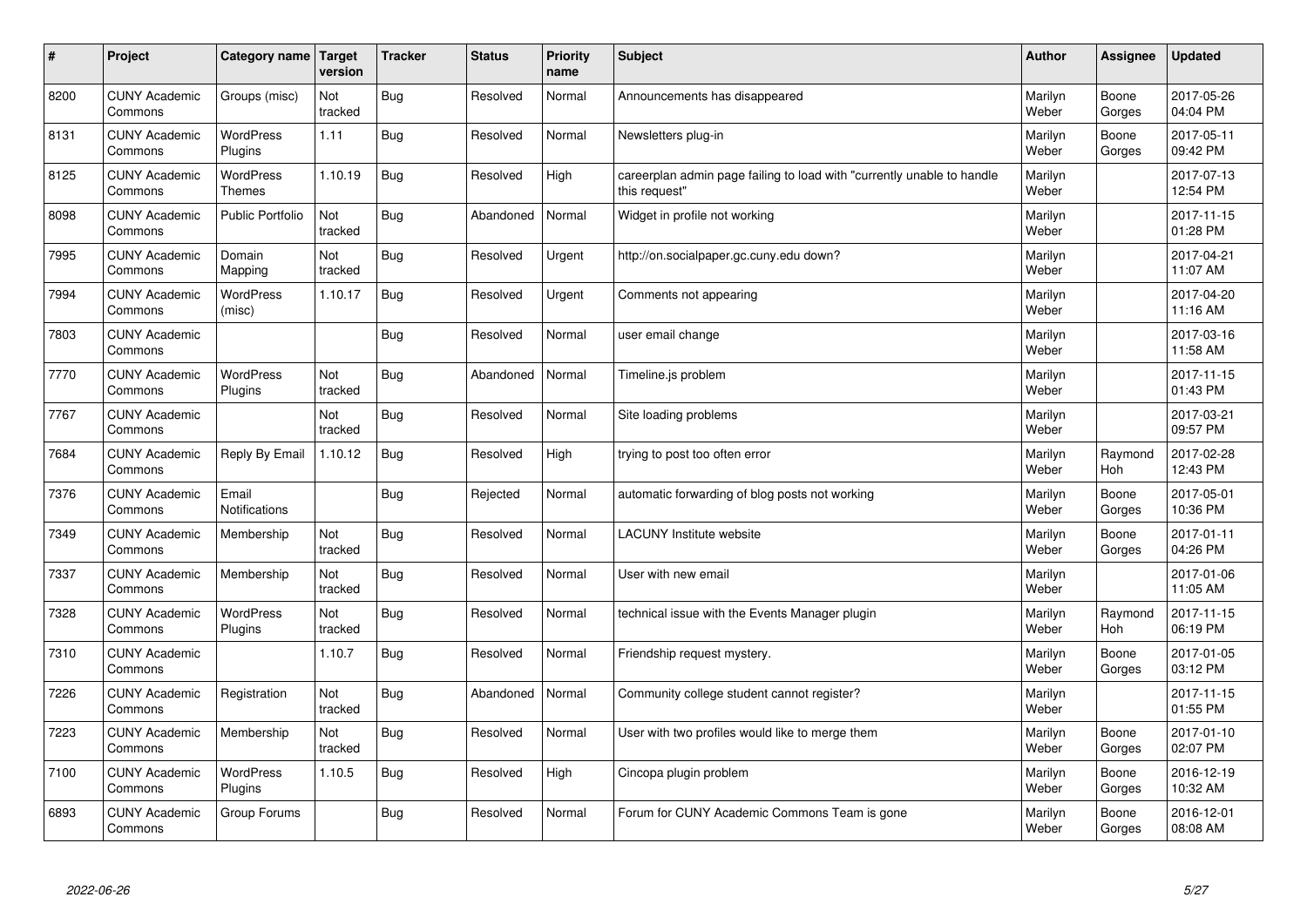| $\sharp$ | Project                         | Category name   Target      | version        | <b>Tracker</b> | <b>Status</b> | <b>Priority</b><br>name | <b>Subject</b>                                                              | <b>Author</b>    | Assignee              | <b>Updated</b>         |
|----------|---------------------------------|-----------------------------|----------------|----------------|---------------|-------------------------|-----------------------------------------------------------------------------|------------------|-----------------------|------------------------|
| 6860     | <b>CUNY Academic</b><br>Commons | User<br>Onboarding          | 1.12           | Bug            | Resolved      | Normal                  | Invitation to join a group is appearing as an invitiation to join the site! | Marilyn<br>Weber | Boone<br>Gorges       | 2017-10-30<br>10:03 AM |
| 6800     | <b>CUNY Academic</b><br>Commons |                             |                | Bug            | Rejected      | Immediate               | Is something going on?                                                      | Marilyn<br>Weber |                       | 2016-11-18<br>04:40 PM |
| 6626     | <b>CUNY Academic</b><br>Commons | <b>Group Files</b>          | 1.10.1         | Bug            | Resolved      | Normal                  | Files from non-member showing up in private group                           | Marilyn<br>Weber | Boone<br>Gorges       | 2016-11-07<br>03:54 PM |
| 6602     | <b>CUNY Academic</b><br>Commons | ZenDesk                     | 1.10           | Bug            | Resolved      | High                    | Add Friend button not working                                               | Marilyn<br>Weber | Raymond<br><b>Hoh</b> | 2016-11-04<br>12:14 PM |
| 6599     | <b>CUNY Academic</b><br>Commons | ZenDesk                     | 1.10           | Bug            | Duplicate     | Urgent                  | Accept Friend button not working                                            | Marilyn<br>Weber | Raymond<br>Hoh        | 2016-11-04<br>06:35 PM |
| 6575     | <b>CUNY Academic</b><br>Commons | Groups (misc)               |                | Bug            | Rejected      | Normal                  | No papers link for the group "social paper"                                 | Marilyn<br>Weber |                       | 2016-11-02<br>10:39 PM |
| 6410     | <b>CUNY Academic</b><br>Commons |                             |                | Bug            | Duplicate     | Immediate               | Cannot log in - gives privacy error                                         | Marilyn<br>Weber | Boone<br>Gorges       | 2016-10-24<br>10:01 AM |
| 6338     | <b>CUNY Academic</b><br>Commons |                             |                | Bug            | Rejected      | Normal                  | Multiple email notifications for each blog post                             | Marilyn<br>Weber | Boone<br>Gorges       | 2016-10-18<br>08:45 PM |
| 6313     | <b>CUNY Academic</b><br>Commons | Groups (misc)               |                | Bug            | Duplicate     | Normal                  | group member no longer in group, can't rejoin.                              | Marilyn<br>Weber |                       | 2016-10-14<br>09:27 PM |
| 6286     | <b>CUNY Academic</b><br>Commons | Groups (misc)               | Not<br>tracked | Bug            | Resolved      | Immediate               | Groups pages not displaying at all!                                         | Marilyn<br>Weber | Boone<br>Gorges       | 2017-11-15<br>10:57 AM |
| 6107     | <b>CUNY Academic</b><br>Commons |                             |                | Bug            | Resolved      | High                    | site redirect?                                                              | Marilyn<br>Weber | Boone<br>Gorges       | 2016-09-29<br>03:45 PM |
| 6106     | <b>CUNY Academic</b><br>Commons | Server                      | Not<br>tracked | Bug            | Resolved      | Normal                  | 504 error                                                                   | Marilyn<br>Weber |                       | 2017-11-15<br>01:55 PM |
| 6101     | <b>CUNY Academic</b><br>Commons | <b>Public Portfolio</b>     |                | Bug            | Resolved      | High                    | Profile update problems                                                     | Marilyn<br>Weber | Boone<br>Gorges       | 2016-12-01<br>03:50 PM |
| 6091     | <b>CUNY Academic</b><br>Commons | Group<br>Invitations        | Not<br>tracked | Bug            | Resolved      | Normal                  | User cannot re-join a group                                                 | Marilyn<br>Weber | Boone<br>Gorges       | 2016-09-28<br>01:47 PM |
| 6039     | <b>CUNY Academic</b><br>Commons | Membership                  | 1.9.28         | Bug            | Resolved      | High                    | User cannot change her email                                                | Marilyn<br>Weber |                       | 2016-09-19<br>03:03 PM |
| 6025     | <b>CUNY Academic</b><br>Commons | Search                      | Not<br>tracked | Bug            | Resolved      | Normal                  | Search function not working                                                 | Marilyn<br>Weber | Boone<br>Gorges       | 2016-10-12<br>09:41 AM |
| 5969     | <b>CUNY Academic</b><br>Commons | Registration                | 1.9.27         | Bug            | Resolved      | Normal                  | Queens students unable to join                                              | Marilyn<br>Weber | Boone<br>Gorges       | 2016-09-04<br>09:41 PM |
| 5968     | <b>CUNY Academic</b><br>Commons | Membership                  | Not<br>tracked | Bug            | Resolved      | Normal                  | Deleting account without knowing password                                   | Marilyn<br>Weber | <b>Matt Gold</b>      | 2017-11-15<br>06:19 PM |
| 5875     | <b>CUNY Academic</b><br>Commons | <b>WordPress</b><br>Plugins | Not<br>tracked | Bug            | Resolved      | Normal                  | Events Calendar garbled in IE                                               | Marilyn<br>Weber | Marilyn<br>Weber      | 2017-11-15<br>05:45 PM |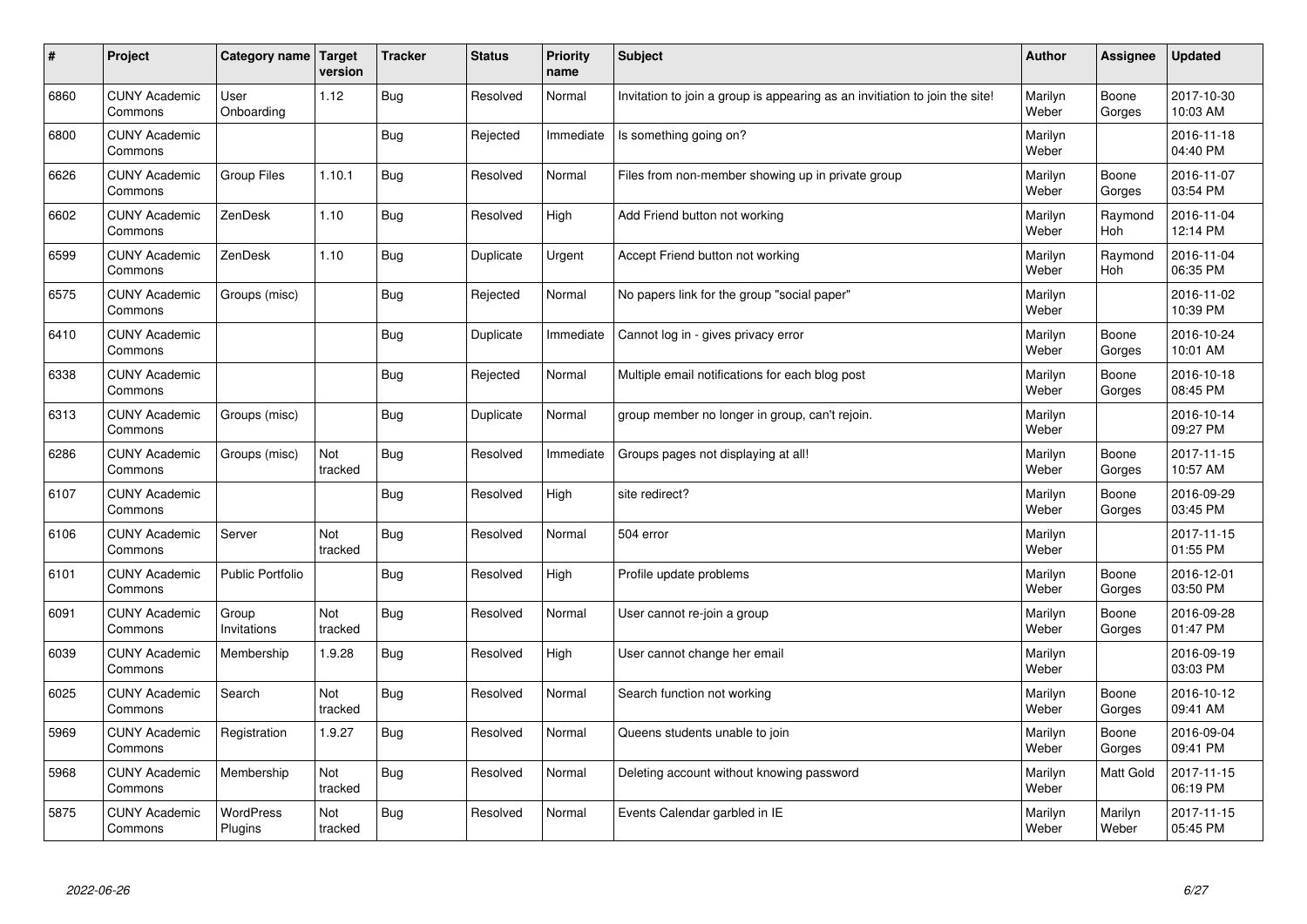| $\vert$ # | Project                         | Category name   Target        | version           | <b>Tracker</b> | <b>Status</b> | <b>Priority</b><br>name | <b>Subject</b>                                                  | <b>Author</b>    | Assignee              | <b>Updated</b>         |
|-----------|---------------------------------|-------------------------------|-------------------|----------------|---------------|-------------------------|-----------------------------------------------------------------|------------------|-----------------------|------------------------|
| 5872      | <b>CUNY Academic</b><br>Commons | Server                        | Not<br>tracked    | Bug            | Resolved      | Immediate               | Whole Commons is down                                           | Marilyn<br>Weber | Boone<br>Gorges       | 2016-08-12<br>12:04 AM |
| 5834      | <b>CUNY Academic</b><br>Commons |                               |                   | Bug            | Resolved      | Normal                  | My access to cdev                                               | Marilyn<br>Weber | Boone<br>Gorges       | 2016-07-25<br>03:12 PM |
| 5713      | <b>CUNY Academic</b><br>Commons | <b>WordPress</b><br>(misc)    | Not<br>tracked    | Bug            | Abandoned     | High                    | Site freezing                                                   | Marilyn<br>Weber | Boone<br>Gorges       | 2017-11-15<br>10:58 AM |
| 5684      | <b>CUNY Academic</b><br>Commons | <b>Group Files</b>            | Not<br>tracked    | Bug            | Resolved      | Normal                  | Making Group files appear as Blog entries                       | Marilyn<br>Weber | Boone<br>Gorges       | 2017-11-20<br>03:28 PM |
| 5667      | <b>CUNY Academic</b><br>Commons | <b>Public Portfolio</b>       | 1.9.18            | Bug            | Resolved      | Normal                  | publication section on my public portfolio won't update         | Marilyn<br>Weber | Boone<br>Gorges       | 2016-06-12<br>10:19 AM |
| 5448      | <b>CUNY Academic</b><br>Commons | Email<br><b>Notifications</b> | 1.10.2            | Bug            | Rejected      | Normal                  | garbled CAC activity digests                                    | Marilyn<br>Weber | Raymond<br>Hoh        | 2016-11-20<br>02:38 AM |
| 5436      | <b>CUNY Academic</b><br>Commons |                               | Not<br>tracked    | Bug            | Resolved      | Normal                  | Trying to change email settings for                             | Marilyn<br>Weber | Boone<br>Gorges       | 2016-04-21<br>10:12 PM |
| 5435      | <b>CUNY Academic</b><br>Commons |                               | Not<br>tracked    | <b>Bug</b>     | Resolved      | Urgent                  | Can't see the dashboard                                         | Marilyn<br>Weber |                       | 2016-04-12<br>11:33 AM |
| 5346      | <b>CUNY Academic</b><br>Commons | Toolbar                       | 1.9.11            | Bug            | Resolved      | Normal                  | possible dynamic HTML code bug?                                 | Marilyn<br>Weber | Boone<br>Gorges       | 2016-03-22<br>10:53 AM |
| 5319      | <b>CUNY Academic</b><br>Commons |                               | Not<br>tracked    | Bug            | Resolved      | Normal                  | <b>Broken URL</b>                                               | Marilyn<br>Weber | Marilyn<br>Weber      | 2017-11-15<br>05:46 PM |
| 5282      | <b>CUNY Academic</b><br>Commons | Social Paper                  | Future<br>release | Bug            | New           | Normal                  | Replying via email directs to paper but not individual comment. | Marilyn<br>Weber | Raymond<br>Hoh        | 2016-03-02<br>01:48 PM |
| 5184      | <b>CUNY Academic</b><br>Commons | Social Paper                  |                   | <b>Bug</b>     | Rejected      | Normal                  | Problem linking SP to a group                                   | Marilyn<br>Weber | Boone<br>Gorges       | 2016-02-21<br>12:27 PM |
| 5177      | <b>CUNY Academic</b><br>Commons | Toolbar                       | 1.9.6             | Bug            | Resolved      | Normal                  | No "My Papers" tab                                              | Marilyn<br>Weber | Raymond<br>Hoh        | 2016-01-29<br>08:37 AM |
| 5176      | <b>CUNY Academic</b><br>Commons | <b>Public Portfolio</b>       | 1.9.6             | Bug            | Resolved      | Normal                  | Widgets in Profile not saving                                   | Marilyn<br>Weber | Boone<br>Gorges       | 2016-02-01<br>11:07 AM |
| 5059      | <b>CUNY Academic</b><br>Commons |                               | Not<br>tracked    | Bug            | Resolved      | Normal                  | Instagram embed?                                                | Marilyn<br>Weber |                       | 2016-01-26<br>12:05 AM |
| 4962      | <b>CUNY Academic</b><br>Commons | Events                        | 1.8.18            | Bug            | Resolved      | High                    | Problems with text entry field in the Events Calendar           | Marilyn<br>Weber | Raymond<br>Hoh        | 2015-12-01<br>06:57 PM |
| 4918      | <b>CUNY Academic</b><br>Commons | ZenDesk                       | Not<br>tracked    | <b>Bug</b>     | Resolved      | High                    | Re-directing Help Requests                                      | Marilyn<br>Weber | Raymond<br><b>Hoh</b> | 2015-11-23<br>11:15 AM |
| 4881      | <b>CUNY Academic</b><br>Commons | ZenDesk                       | Not<br>tracked    | <b>Bug</b>     | Resolved      | Normal                  | ZenDesk emails not being sent                                   | Marilyn<br>Weber |                       | 2015-12-07<br>01:34 AM |
| 4834      | <b>CUNY Academic</b><br>Commons | <b>Blogs</b><br>(BuddyPress)  |                   | Bug            | Resolved      | Normal                  | Admin invite problem                                            | Marilyn<br>Weber | Boone<br>Gorges       | 2015-11-13<br>12:25 PM |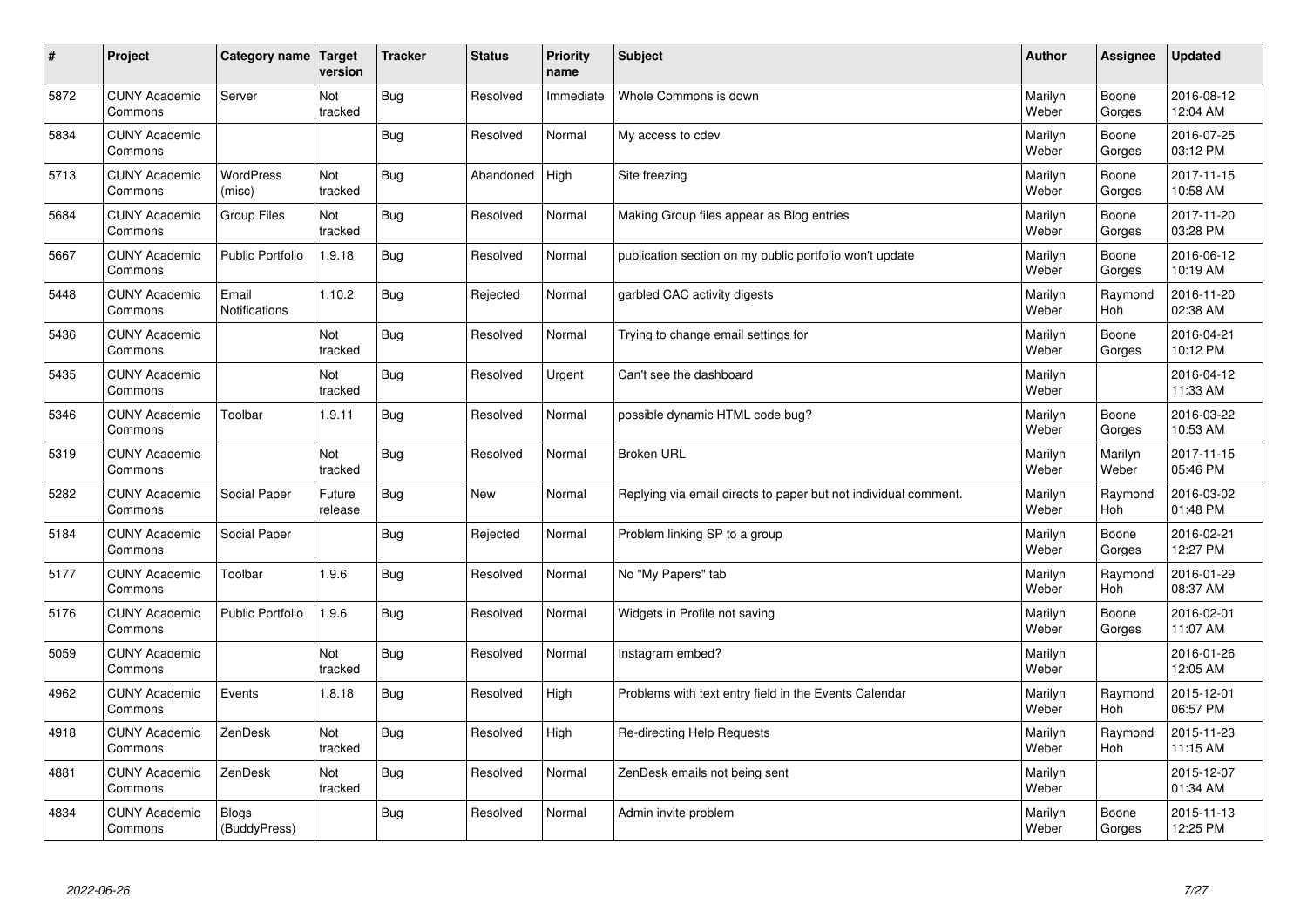| $\sharp$ | Project                         | Category name   Target      | version        | <b>Tracker</b> | <b>Status</b> | <b>Priority</b><br>name | <b>Subject</b>                                        | <b>Author</b>    | Assignee              | <b>Updated</b>         |
|----------|---------------------------------|-----------------------------|----------------|----------------|---------------|-------------------------|-------------------------------------------------------|------------------|-----------------------|------------------------|
| 4831     | <b>CUNY Academic</b><br>Commons | <b>Public Portfolio</b>     | 1.9.4          | Bug            | Resolved      | Normal                  | User cannot update profile                            | Marilyn<br>Weber | Boone<br>Gorges       | 2016-01-11<br>10:46 PM |
| 4734     | <b>CUNY Academic</b><br>Commons | <b>BuddyPress</b><br>Docs   | 1.8.13         | Bug            | Resolved      | High                    | Problems with "Create New Doc"                        | Marilyn<br>Weber | Boone<br>Gorges       | 2015-10-09<br>07:53 AM |
| 4657     | <b>CUNY Academic</b><br>Commons | Group Forums                | 1.8.18         | Bug            | Resolved      | High                    | Submit button disappears in new post mode in forum    | Marilyn<br>Weber | Raymond<br><b>Hoh</b> | 2015-12-01<br>11:15 PM |
| 4649     | <b>CUNY Academic</b><br>Commons | Registration                | Not<br>tracked | Bug            | Resolved      | Urgent                  | Submit button has disappeared                         | Marilyn<br>Weber | Boone<br>Gorges       | 2015-09-22<br>11:47 AM |
| 4577     | <b>CUNY Academic</b><br>Commons | Registration                | Not<br>tracked | Bug            | Resolved      | Normal                  | New users are not getting their email verification    | Marilyn<br>Weber | Boone<br>Gorges       | 2016-01-26<br>03:30 PM |
| 4542     | <b>CUNY Academic</b><br>Commons | <b>WordPress</b><br>Plugins | 1.8.10         | Bug            | Resolved      | Normal                  | Emailing group users problem                          | Marilyn<br>Weber | Boone<br>Gorges       | 2015-09-11<br>11:16 AM |
| 4496     | <b>CUNY Academic</b><br>Commons | cuny.is                     | 1.8.9          | Bug            | Resolved      | Normal                  | Quick links broken?                                   | Marilyn<br>Weber | Boone<br>Gorges       | 2015-08-28<br>10:39 AM |
| 4013     | <b>CUNY Academic</b><br>Commons |                             |                | Bug            | Duplicate     | Normal                  | Math question?                                        | Marilyn<br>Weber |                       | 2015-04-22<br>04:05 PM |
| 4012     | <b>CUNY Academic</b><br>Commons |                             | 1.7.20         | Bug            | Resolved      | Normal                  | Two users reporting same Forbidden 403 error message. | Marilyn<br>Weber |                       | 2015-05-01<br>08:13 PM |
| 3674     | <b>CUNY Academic</b><br>Commons |                             |                | Bug            | Rejected      | Normal                  | CBox pagination issue with the Wiki                   | Marilyn<br>Weber |                       | 2014-11-20<br>05:03 PM |
| 3673     | <b>CUNY Academic</b><br>Commons |                             |                | Bug            | Rejected      | Normal                  | CBox pagination issue with the Wiki                   | Marilyn<br>Weber |                       | 2014-11-20<br>04:08 PM |
| 3620     | <b>CUNY Academic</b><br>Commons | Groups (misc)               | Not<br>tracked | Bug            | Resolved      | Normal                  | admins of The Group for Group Admins                  | Marilyn<br>Weber |                       | 2014-11-03<br>08:38 AM |
| 3593     | <b>CUNY Academic</b><br>Commons | Registration                | 1.7.2          | Bug            | Resolved      | High                    | registration problems                                 | Marilyn<br>Weber | Boone<br>Gorges       | 2014-11-01<br>02:57 PM |
| 3533     | <b>CUNY Academic</b><br>Commons | Group<br>Invitations        | 1.7.8          | <b>Bug</b>     | Resolved      | Low                     | Trying to invite member to a new group                | Marilyn<br>Weber | Boone<br>Gorges       | 2015-04-01<br>09:13 PM |
| 3530     | <b>CUNY Academic</b><br>Commons | Server                      | Not<br>tracked | Bug            | Resolved      | High                    | Commons running very slowly/ "connection lost"        | Marilyn<br>Weber | Matt Gold             | 2014-10-08<br>09:34 AM |
| 3417     | <b>CUNY Academic</b><br>Commons | <b>BuddyPress</b><br>(misc) | Not<br>tracked | Bug            | Rejected      | High                    | copying two commons groups                            | Marilyn<br>Weber | Marilyn<br>Weber      | 2014-11-05<br>09:56 AM |
| 3197     | <b>CUNY Academic</b><br>Commons | Groups (misc)               | 1.6.4          | Bug            | Resolved      | Normal                  | trying to set up a hidden group blog with no RSS feed | Marilyn<br>Weber | Boone<br>Gorges       | 2014-05-21<br>09:39 PM |
| 3138     | <b>CUNY Academic</b><br>Commons | Documentation               | Not<br>tracked | Bug            | Resolved      | Normal                  | Codex documentation                                   | Marilyn<br>Weber | scott voth            | 2016-03-04<br>08:49 AM |
| 3136     | <b>CUNY Academic</b><br>Commons | <b>WordPress</b><br>Plugins |                | Bug            | Rejected      | Normal                  | The Easy Rotator                                      | Marilyn<br>Weber | Boone<br>Gorges       | 2014-04-01<br>10:26 PM |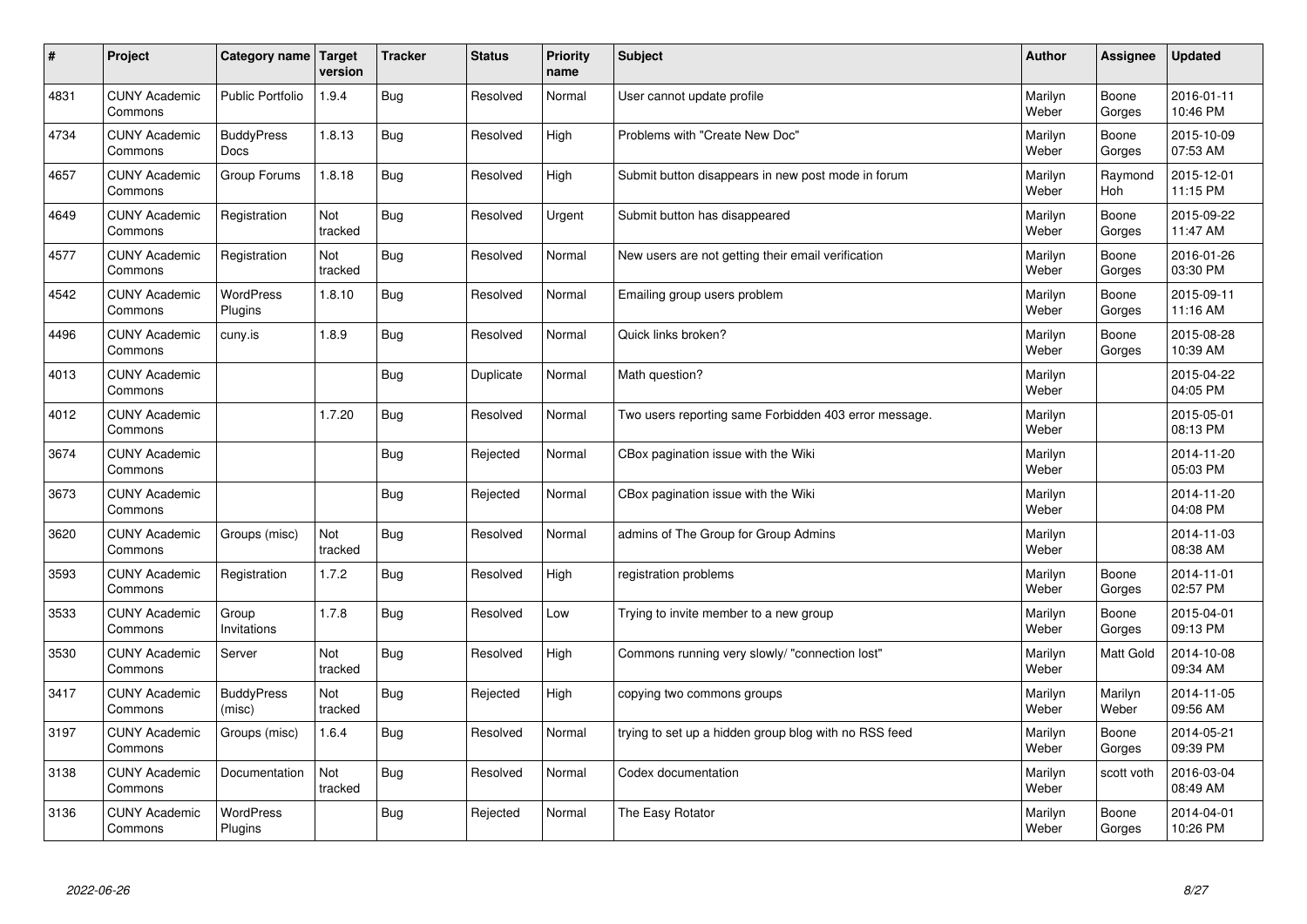| $\sharp$ | Project                         | Category name   Target            | version           | <b>Tracker</b> | <b>Status</b> | <b>Priority</b><br>name | <b>Subject</b>                                      | <b>Author</b>    | Assignee            | <b>Updated</b>         |
|----------|---------------------------------|-----------------------------------|-------------------|----------------|---------------|-------------------------|-----------------------------------------------------|------------------|---------------------|------------------------|
| 3121     | <b>CUNY Academic</b><br>Commons | <b>WordPress</b><br><b>Themes</b> | 1.5.21            | Bug            | Resolved      | High                    | Add Academica theme?                                | Marilyn<br>Weber | Boone<br>Gorges     | 2014-03-24<br>11:04 AM |
| 3116     | <b>CUNY Academic</b><br>Commons | <b>WordPress</b><br>(Permissions) |                   | Bug            | Resolved      | Normal                  | Updating the FAQ page                               | Marilyn<br>Weber | Boone<br>Gorges     | 2014-04-01<br>10:12 PM |
| 3093     | <b>CUNY Academic</b><br>Commons | WordPress<br>Plugins              |                   | Bug            | Rejected      | Normal                  | Custom Google Maps                                  | Marilyn<br>Weber | Boone<br>Gorges     | 2014-05-02<br>10:52 AM |
| 3071     | <b>CUNY Academic</b><br>Commons | <b>WordPress</b><br><b>Themes</b> | 1.5.22            | Bug            | Resolved      | Normal                  | Twenty Fourteen theme differences                   | Marilyn<br>Weber | Boone<br>Gorges     | 2014-04-01<br>08:18 PM |
| 2994     | <b>CUNY Academic</b><br>Commons | <b>BuddyPress</b><br>(misc)       | 1.5.16            | Bug            | Resolved      | High                    | "My forums" link gives "page not found" error       | Marilyn<br>Weber | Boone<br>Gorges     | 2014-01-29<br>03:44 PM |
| 2777     | <b>CUNY Academic</b><br>Commons | WordPress<br>(misc)               | Not<br>tracked    | Bug            | Resolved      | Normal                  | Hero slide access                                   | Marilyn<br>Weber | Boone<br>Gorges     | 2013-09-07<br>12:26 PM |
| 15545    | <b>CUNY Academic</b><br>Commons | WordPress<br>Plugins              | 1.19.5            | Feature        | Resolved      | Normal                  | 'ZI Hide Featured Image" plugin request             | Marilyn<br>Weber | Boone<br>Gorges     | 2022-03-09<br>10:09 AM |
| 13912    | <b>CUNY Academic</b><br>Commons |                                   | Not<br>tracked    | Feature        | Hold          | Low                     | posting "missed schedule"                           | Marilyn<br>Weber |                     | 2021-02-23<br>10:46 AM |
| 9224     | <b>CUNY Academic</b><br>Commons | Group Files                       | 1.13              | Feature        | Resolved      | Normal                  | attachments to forum posts clutter up Files area    | Marilyn<br>Weber | Boone<br>Gorges     | 2018-03-22<br>03:34 PM |
| 7608     | <b>CUNY Academic</b><br>Commons | Registration                      | Not<br>tracked    | Feature        | Resolved      | Normal                  | create an account                                   | Marilyn<br>Weber |                     | 2017-02-15<br>10:45 PM |
| 7607     | <b>CUNY Academic</b><br>Commons | WordPress<br>(misc)               | Not<br>tracked    | Feature        | Resolved      | Normal                  | mp4 files                                           | Marilyn<br>Weber |                     | 2017-02-15<br>07:37 PM |
| 6118     | <b>CUNY Academic</b><br>Commons | cuny.is                           |                   | Feature        | Resolved      | Normal                  | Cuny. Is request from Javier Otero Peña             | Marilyn<br>Weber | Sarah<br>Morgano    | 2016-10-04<br>07:02 PM |
| 5992     | <b>CUNY Academic</b><br>Commons | Email<br><b>Notifications</b>     | Future<br>release | Feature        | <b>New</b>    | Normal                  | Changing the From line of autogenerated blog emails | Marilyn<br>Weber |                     | 2018-09-27<br>05:19 PM |
| 5799     | <b>CUNY Academic</b><br>Commons | <b>Blogs</b><br>(BuddyPress)      | Not<br>tracked    | Feature        | Resolved      | Normal                  | removing one's own access to sites?                 | Marilyn<br>Weber | Boone<br>Gorges     | 2016-07-26<br>01:55 PM |
| 5657     | <b>CUNY Academic</b><br>Commons | <b>WordPress</b><br>Plugins       | 1.9.18            | Feature        | Resolved      | Normal                  | Plugin Request - Instagram Feed WD                  | Marilyn<br>Weber | Boone<br>Gorges     | 2016-06-08<br>12:36 PM |
| 5630     | <b>CUNY Academic</b><br>Commons | WordPress<br><b>Themes</b>        | 1.9.17            | Feature        | Resolved      | Normal                  | Bavota magazine Pro theme                           | Marilyn<br>Weber | Boone<br>Gorges     | 2016-06-02<br>12:09 AM |
| 5621     | <b>CUNY Academic</b><br>Commons | WordPress<br>Plugins              | 1.9.17            | Feature        | Resolved      | Normal                  | Taxonomy plugin request                             | Marilyn<br>Weber | Boone<br>Gorges     | 2016-06-01<br>11:28 PM |
| 5522     | <b>CUNY Academic</b><br>Commons | WordPress<br>Plugins              | 1.9.15            | Feature        | Resolved      | Normal                  | plugin request                                      | Marilyn<br>Weber | Boone<br>Gorges     | 2016-05-09<br>10:36 AM |
| 5397     | <b>CUNY Academic</b><br>Commons | Social Paper                      | Future<br>release | Feature        | <b>New</b>    | Normal                  | frustrating to have to enable/disable in SP         | Marilyn<br>Weber | Samantha<br>Raddatz | 2016-04-20<br>03:39 PM |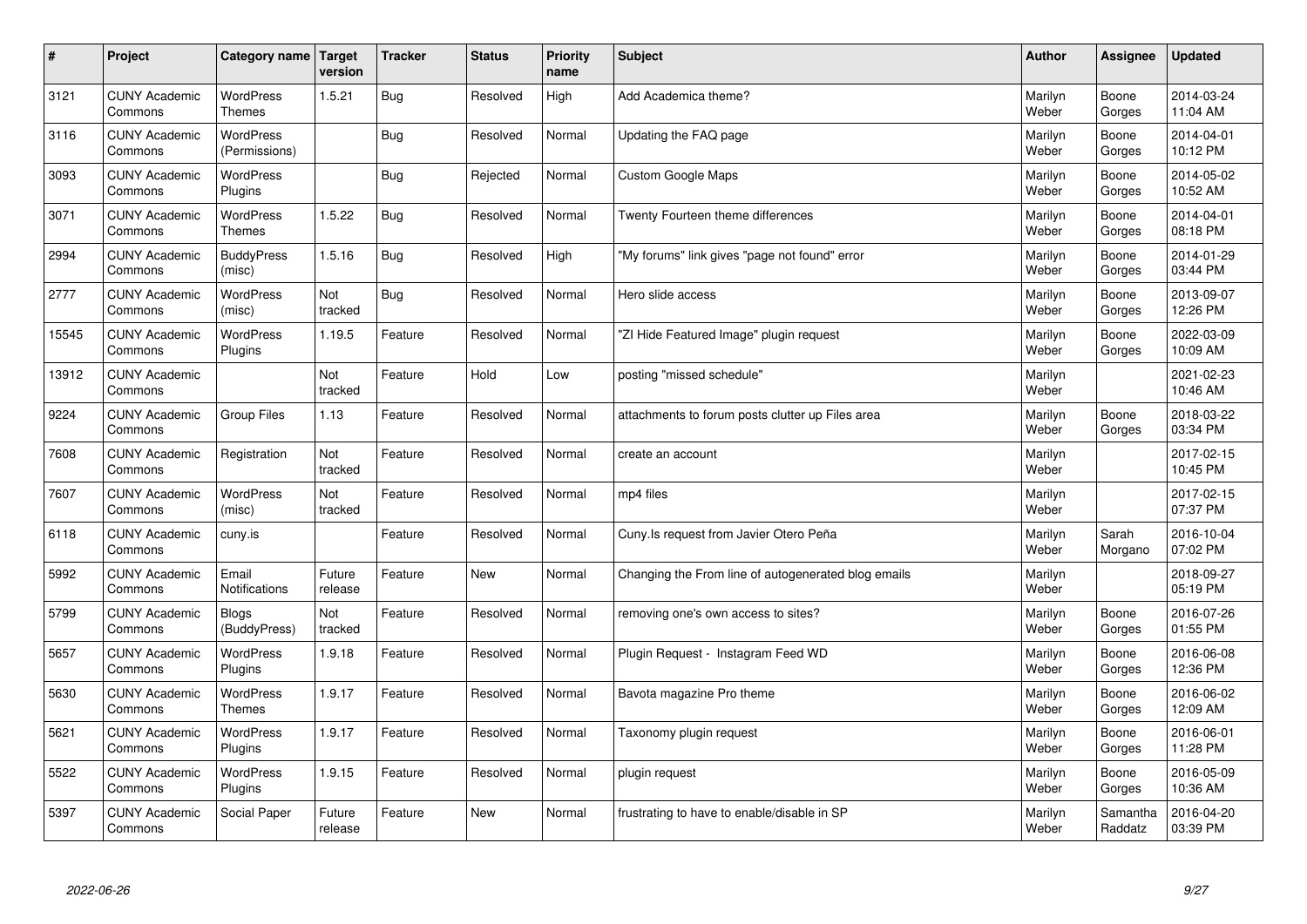| #     | Project                         | Category name              | <b>Target</b><br>version | <b>Tracker</b> | <b>Status</b>                       | <b>Priority</b><br>name | Subject                                                                                                                                         | Author           | Assignee            | <b>Updated</b>         |
|-------|---------------------------------|----------------------------|--------------------------|----------------|-------------------------------------|-------------------------|-------------------------------------------------------------------------------------------------------------------------------------------------|------------------|---------------------|------------------------|
| 5345  | <b>CUNY Academic</b><br>Commons | Social Paper               | 1.9.17                   | Feature        | Rejected                            | Normal                  | Plus symbol problem in SP                                                                                                                       | Marilyn<br>Weber | Christian<br>Wach   | 2016-05-27<br>04:26 AM |
| 5302  | <b>CUNY Academic</b><br>Commons | WordPress<br>Plugins       | 1.9.10                   | Feature        | Resolved                            | Normal                  | request for WP Gallery Custom Links plug-in                                                                                                     | Marilyn<br>Weber | Boone<br>Gorges     | 2016-03-11<br>09:20 PM |
| 5205  | <b>CUNY Academic</b><br>Commons | Social Paper               | Future<br>release        | Feature        | New                                 | Normal                  | Social Paper folders                                                                                                                            | Marilyn<br>Weber |                     | 2016-02-11<br>10:24 PM |
| 5199  | <b>CUNY Academic</b><br>Commons | Social Paper               | Future<br>release        | Feature        | New                                 | Normal                  | add tables to the SP editor                                                                                                                     | Marilyn<br>Weber |                     | 2016-10-24<br>11:27 AM |
| 5072  | <b>CUNY Academic</b><br>Commons |                            |                          | Feature        | Duplicate                           | Normal                  | redirect shortcode handler                                                                                                                      | Marilyn<br>Weber | Boone<br>Gorges     | 2016-01-07<br>12:34 PM |
| 5058  | <b>CUNY Academic</b><br>Commons | Social Paper               | Future<br>release        | Feature        | New                                 | Low                     | Can there be a clearer signal that even when comments have already<br>been made you add comments by clicking on the side? (SP suggestion<br>#5) | Marilyn<br>Weber | Samantha<br>Raddatz | 2016-02-11<br>10:24 PM |
| 5053  | <b>CUNY Academic</b><br>Commons | Social Paper               | Future<br>release        | Feature        | <b>New</b>                          | Low                     | Scrollable menu to add readers (SP suggestion #4)                                                                                               | Marilyn<br>Weber | Samantha<br>Raddatz | 2016-04-21<br>05:21 PM |
| 5052  | <b>CUNY Academic</b><br>Commons | Social Paper               | Future<br>release        | Feature        | New                                 | Low                     | Sentence by sentence or line by line comments (SP suggestion #3)                                                                                | Marilyn<br>Weber | Boone<br>Gorges     | 2016-02-11<br>10:24 PM |
| 5051  | <b>CUNY Academic</b><br>Commons | Social Paper               |                          | Feature        | Rejected                            | Low                     | Visual cues for comments (SP suggestion #2)                                                                                                     | Marilyn<br>Weber | Samantha<br>Raddatz | 2016-02-10<br>10:01 AM |
| 5050  | <b>CUNY Academic</b><br>Commons | Social Paper               | Future<br>release        | Feature        | New                                 | Low                     | Making comments visible in SP editing mode (SP suggestion #1)                                                                                   | Marilyn<br>Weber | Samantha<br>Raddatz | 2019-09-17<br>11:10 PM |
| 5036  | <b>CUNY Academic</b><br>Commons | WordPress<br>Plugins       | 1.9.1.1                  | Feature        | Resolved                            | Normal                  | Embeds request                                                                                                                                  | Marilyn<br>Weber | Boone<br>Gorges     | 2015-12-18<br>10:12 PM |
| 4997  | <b>CUNY Academic</b><br>Commons | WordPress<br>Plugins       | 1.9.4                    | Feature        | Resolved                            | Normal                  | ability to embed maps from StoryMapJS?                                                                                                          | Marilyn<br>Weber | Boone<br>Gorges     | 2016-01-07<br>12:34 PM |
| 4965  | <b>CUNY Academic</b><br>Commons | WordPress<br><b>Themes</b> | Not<br>tracked           | Feature        | Resolved                            | Normal                  | Theme requested                                                                                                                                 | Marilyn<br>Weber | Boone<br>Gorges     | 2016-02-24<br>09:46 PM |
| 4340  | <b>CUNY Academic</b><br>Commons | WordPress -<br>Media       | 1.8.14                   | Feature        | Resolved                            | Normal                  | embedding a video                                                                                                                               | Marilyn<br>Weber | Daniel<br>Jones     | 2015-10-20<br>12:01 AM |
| 3466  | <b>CUNY Academic</b><br>Commons | Membership                 | 1.6.16                   | Feature        | Resolved                            | Normal                  | restricting undergrad registration                                                                                                              | Marilyn<br>Weber | Boone<br>Gorges     | 2014-09-18<br>12:02 AM |
| 16291 | <b>CUNY Academic</b><br>Commons | Site cloning               | 2.0.2                    | Support        | Staged for<br>Production<br>Release | Normal                  | Images coming up blank in Media Library                                                                                                         | Marilyn<br>Weber | Raymond<br>Hoh      | 2022-06-23<br>08:28 PM |
| 16110 | <b>CUNY Academic</b><br>Commons |                            |                          | Support        | Reporter<br>Feedback                | Normal                  | remove Creative Commons license from pages?                                                                                                     | Marilyn<br>Weber | Raymond<br>Hoh      | 2022-05-17<br>06:11 PM |
| 16099 | <b>CUNY Academic</b><br>Commons |                            |                          | Support        | Reporter<br>Feedback                | Normal                  | request for Newsletter Glue                                                                                                                     | Marilyn<br>Weber |                     | 2022-05-13<br>12:14 PM |
| 15978 | <b>CUNY Academic</b><br>Commons | WordPress -<br>Media       | 2.0.2                    | Support        | Reporter<br>Feedback                | Normal                  | .tex files?                                                                                                                                     | Marilyn<br>Weber | Raymond<br>Hoh      | 2022-06-14<br>11:36 AM |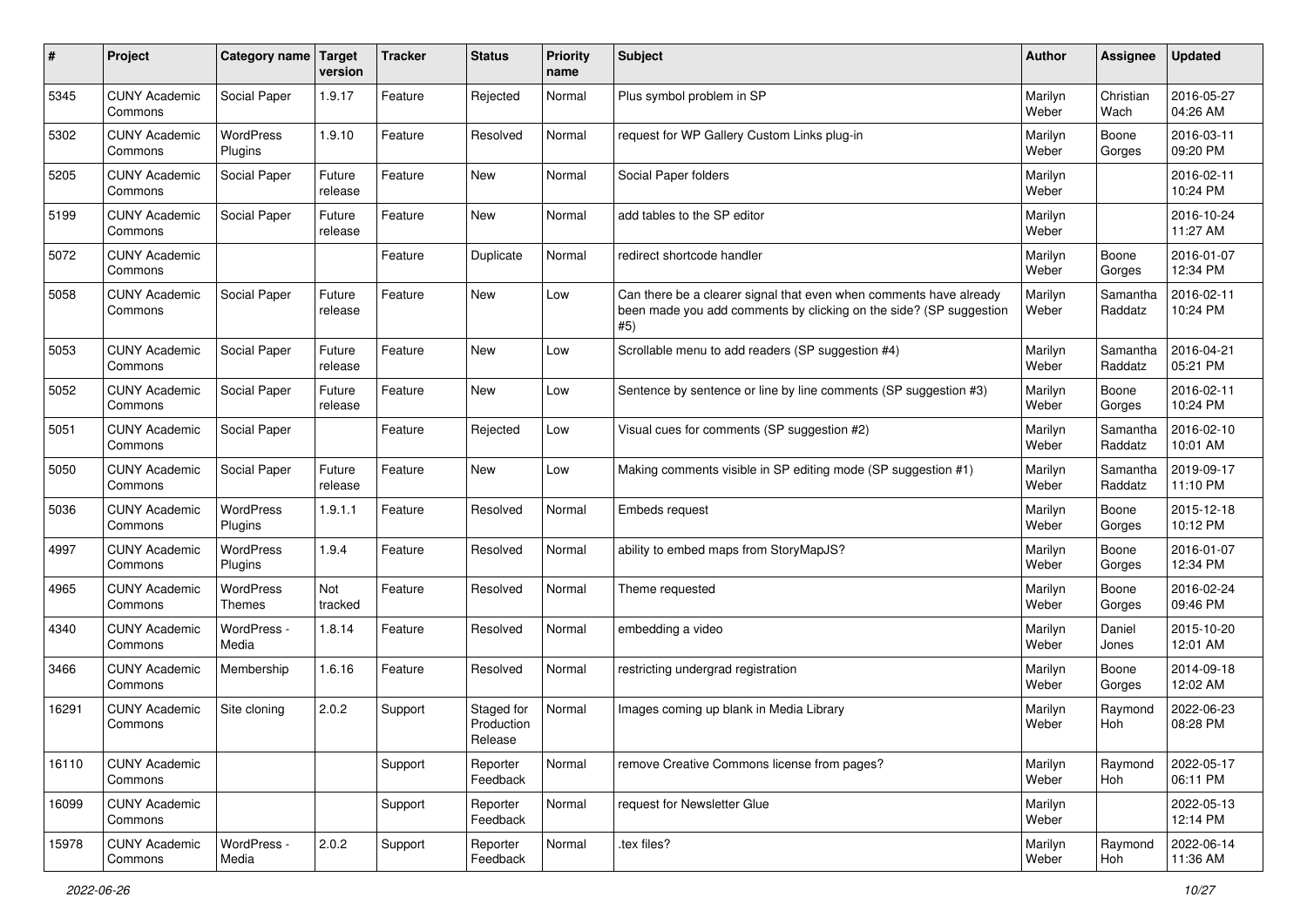| #     | Project                         | Category name   Target       | version        | <b>Tracker</b> | <b>Status</b>        | <b>Priority</b><br>name | <b>Subject</b>                                                                          | <b>Author</b>    | <b>Assignee</b> | <b>Updated</b>         |
|-------|---------------------------------|------------------------------|----------------|----------------|----------------------|-------------------------|-----------------------------------------------------------------------------------------|------------------|-----------------|------------------------|
| 15816 | <b>CUNY Academic</b><br>Commons |                              | Not<br>tracked | Support        | <b>New</b>           | Normal                  | slow loading at SPS                                                                     | Marilyn<br>Weber |                 | 2022-04-05<br>01:26 PM |
| 15686 | <b>CUNY Academic</b><br>Commons | ZenDesk                      | Not<br>tracked | Support        | Resolved             | Low                     | ZenDesk introducing "triggers"                                                          | Marilyn<br>Weber |                 | 2022-03-22<br>09:37 AM |
| 15685 | <b>CUNY Academic</b><br>Commons |                              |                | Support        | <b>New</b>           | High                    | problem with chrome?                                                                    | Marilyn<br>Weber |                 | 2022-04-25<br>03:40 PM |
| 15655 | <b>CUNY Academic</b><br>Commons |                              | 2.0.2          | Support        | Reporter<br>Feedback | Normal                  | Event Aggregator plugin?                                                                | Marilyn<br>Weber |                 | 2022-06-14<br>11:36 AM |
| 15654 | <b>CUNY Academic</b><br>Commons | <b>WordPress</b><br>Plugins  | 1.19.6         | Support        | Resolved             | Normal                  | Numerous Copies of Events showing up                                                    | Marilyn<br>Weber | Boone<br>Gorges | 2022-03-22<br>11:30 AM |
| 15610 | <b>CUNY Academic</b><br>Commons | <b>WordPress</b><br>Plugins  | Not<br>tracked | Support        | Rejected             | Normal                  | Loops & Logic plugin                                                                    | Marilyn<br>Weber | Raymond<br>Hoh  | 2022-03-19<br>11:16 AM |
| 15565 | <b>CUNY Academic</b><br>Commons |                              |                | Support        | <b>New</b>           | Normal                  | Events - send updates to an email listserv                                              | Marilyn<br>Weber |                 | 2022-03-10<br>01:06 PM |
| 15370 | <b>CUNY Academic</b><br>Commons |                              |                | Support        | Reporter<br>Feedback | Normal                  | All-in-One Event Calendar?                                                              | Marilyn<br>Weber |                 | 2022-02-17<br>11:03 AM |
| 15269 | <b>CUNY Academic</b><br>Commons | Redmine                      | Not<br>tracked | Support        | Resolved             | Normal                  | Segal Theater sites                                                                     | Marilyn<br>Weber |                 | 2022-02-07<br>04:11 PM |
| 15266 | <b>CUNY Academic</b><br>Commons |                              |                | Support        | Resolved             | Normal                  | Just an appreciation                                                                    | Marilyn<br>Weber |                 | 2022-02-07<br>10:42 AM |
| 15260 | <b>CUNY Academic</b><br>Commons |                              |                | Support        | Reporter<br>Feedback | Normal                  | Diacritical markings   European Stages                                                  | Marilyn<br>Weber |                 | 2022-02-04<br>08:16 AM |
| 15211 | <b>CUNY Academic</b><br>Commons | <b>Blogs</b><br>(BuddyPress) | 1.19.2         | Support        | Resolved             | Normal                  | No good error reporting for already-used domain name when creating a<br>site in Firefox | Marilyn<br>Weber | Boone<br>Gorges | 2022-01-25<br>11:33 AM |
| 15169 | <b>CUNY Academic</b><br>Commons |                              | 2.0.2          | Support        | Reporter<br>Feedback | Normal                  | new Prelude website zipfiles for custom theme and other files.                          | Marilyn<br>Weber |                 | 2022-06-14<br>11:36 AM |
| 15120 | <b>CUNY Academic</b><br>Commons |                              |                | Support        | Resolved             | Normal                  | embed Zoom recordings in a post?                                                        | Marilyn<br>Weber |                 | 2021-12-29<br>08:15 AM |
| 15045 | <b>CUNY Academic</b><br>Commons |                              |                | Support        | <b>New</b>           | Normal                  | no result for KCeL in the search box on the commons                                     | Marilyn<br>Weber |                 | 2021-12-10<br>11:29 AM |
| 15025 | <b>CUNY Academic</b><br>Commons |                              |                | Support        | Duplicate            | Normal                  | emails for all the papers on the commons that have been changed                         | Marilyn<br>Weber |                 | 2021-12-02<br>11:57 AM |
| 15022 | <b>CUNY Academic</b><br>Commons |                              |                | Support        | Rejected             | High                    | ArabStages                                                                              | Marilyn<br>Weber |                 | 2021-12-06<br>10:16 AM |
| 14973 | <b>CUNY Academic</b><br>Commons |                              |                | Support        | Resolved             | Normal                  | <b>Mail Poet</b>                                                                        | Marilyn<br>Weber |                 | 2021-12-06<br>10:20 AM |
| 14972 | <b>CUNY Academic</b><br>Commons |                              |                | Support        | Rejected             | Normal                  | Mailchimp plugin                                                                        | Marilyn<br>Weber |                 | 2021-11-17<br>02:13 PM |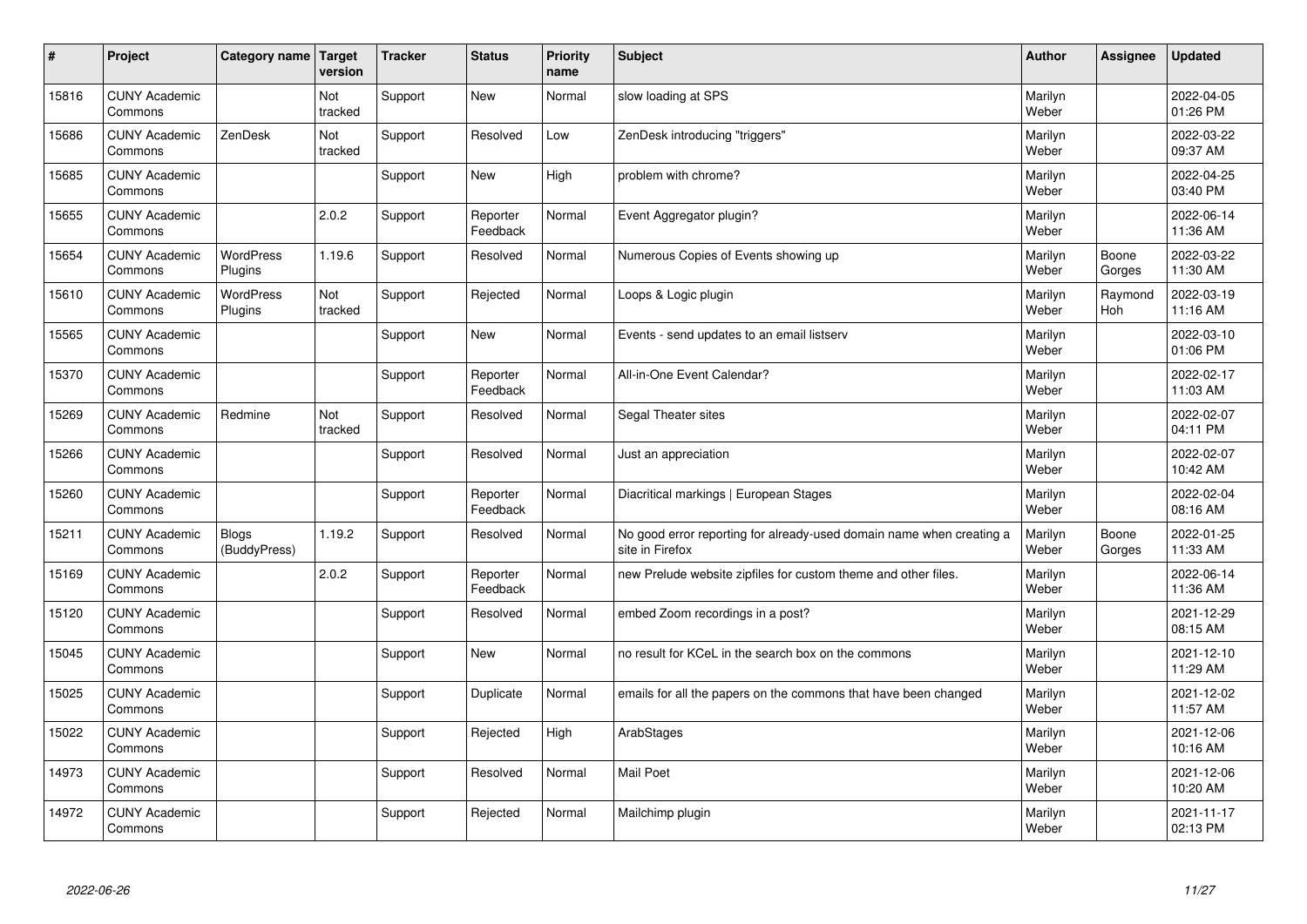| $\sharp$ | Project                         | Category name               | Target<br>version | <b>Tracker</b> | <b>Status</b>        | <b>Priority</b><br>name | <b>Subject</b>                                          | <b>Author</b>    | Assignee       | <b>Updated</b>         |
|----------|---------------------------------|-----------------------------|-------------------|----------------|----------------------|-------------------------|---------------------------------------------------------|------------------|----------------|------------------------|
| 14911    | <b>CUNY Academic</b><br>Commons | <b>WordPress</b><br>Themes  | Not<br>tracked    | Support        | <b>New</b>           | Normal                  | Twentytwentyone theme                                   | Marilyn<br>Weber |                | 2021-10-28<br>10:37 AM |
| 14900    | <b>CUNY Academic</b><br>Commons |                             | Not<br>tracked    | Support        | Reporter<br>Feedback | Normal                  | previous theme?                                         | Marilyn<br>Weber |                | 2021-10-25<br>10:31 AM |
| 14891    | <b>CUNY Academic</b><br>Commons |                             | Not<br>tracked    | Support        | Resolved             | Normal                  | changing site template after creation?                  | Marilyn<br>Weber |                | 2022-04-27<br>04:58 PM |
| 14889    | <b>CUNY Academic</b><br>Commons | Events                      | 1.19.0            | Support        | Resolved             | Normal                  | events in group - can they be edited by all admins?     | Marilyn<br>Weber | Raymond<br>Hoh | 2021-12-13<br>03:31 PM |
| 14850    | <b>CUNY Academic</b><br>Commons |                             |                   | Support        | Abandoned            | Normal                  | brooklyn waterfront site "connection not secure"        | Marilyn<br>Weber |                | 2022-04-27<br>04:56 PM |
| 14813    | <b>CUNY Academic</b><br>Commons |                             | Not<br>tracked    | Support        | Resolved             | Normal                  | raise the file size limit                               | Marilyn<br>Weber |                | 2021-09-30<br>12:02 PM |
| 14812    | <b>CUNY Academic</b><br>Commons |                             | Not<br>tracked    | Support        | Resolved             | Normal                  | Custom Sidebars and Wordpress 5.6                       | Marilyn<br>Weber |                | 2021-09-30<br>10:43 AM |
| 14799    | <b>CUNY Academic</b><br>Commons |                             | 1.18.19           | Support        | Resolved             | High                    | install the official Classic Widgets?                   | Marilyn<br>Weber |                | 2021-09-22<br>02:17 PM |
| 14784    | <b>CUNY Academic</b><br>Commons |                             |                   | Support        | Reporter<br>Feedback | Normal                  | User report of logo problem when using Customizer theme | Marilyn<br>Weber |                | 2021-09-17<br>10:25 AM |
| 14734    | <b>CUNY Academic</b><br>Commons | WordPress<br>Themes         | 1.18.18           | Support        | Resolved             | Normal                  | missing section of Sujatha Fernandes' site              | Marilyn<br>Weber | Raymond<br>Hoh | 2021-09-06<br>04:15 PM |
| 14718    | <b>CUNY Academic</b><br>Commons |                             | Not<br>tracked    | Support        | Resolved             | Normal                  | User wants to recover deleted account                   | Marilyn<br>Weber |                | 2021-08-30<br>02:46 PM |
| 14711    | <b>CUNY Academic</b><br>Commons |                             |                   | Support        | Rejected             | Normal                  | Custom Facebook Feed plugin problem                     | Marilyn<br>Weber |                | 2022-04-27<br>04:29 PM |
| 14625    | <b>CUNY Academic</b><br>Commons |                             | Not<br>tracked    | Support        | Rejected             | Normal                  | image won't appear in slideshow.                        | Marilyn<br>Weber |                | 2021-07-27<br>10:33 AM |
| 14606    | <b>CUNY Academic</b><br>Commons | <b>WordPress</b><br>(misc)  | Not<br>tracked    | Support        | Rejected             | Normal                  | calendar wrong month                                    | Marilyn<br>Weber |                | 2021-07-23<br>12:11 PM |
| 14594    | <b>CUNY Academic</b><br>Commons |                             | Not<br>tracked    | Support        | Resolved             | Normal                  | Administration email verification?                      | Marilyn<br>Weber |                | 2021-07-12<br>11:40 AM |
| 14534    | <b>CUNY Academic</b><br>Commons | <b>WordPress</b><br>Plugins | 1.18.12           | Support        | Resolved             | Normal                  | Share This Image plugin?                                | Marilyn<br>Weber |                | 2021-06-08<br>11:50 AM |
| 14404    | <b>CUNY Academic</b><br>Commons |                             | Not<br>tracked    | Support        | Resolved             | Normal                  | blocked IP of user?                                     | Marilyn<br>Weber |                | 2021-05-10<br>01:00 PM |
| 14398    | <b>CUNY Academic</b><br>Commons |                             | Not<br>tracked    | Support        | Reporter<br>Feedback | Normal                  | Events plug-in notification problem                     | Marilyn<br>Weber |                | 2021-05-11<br>11:21 AM |
| 14389    | <b>CUNY Academic</b><br>Commons |                             |                   | Support        | Abandoned            | Normal                  | WebflowIO?                                              | Marilyn<br>Weber |                | 2021-09-14<br>10:45 AM |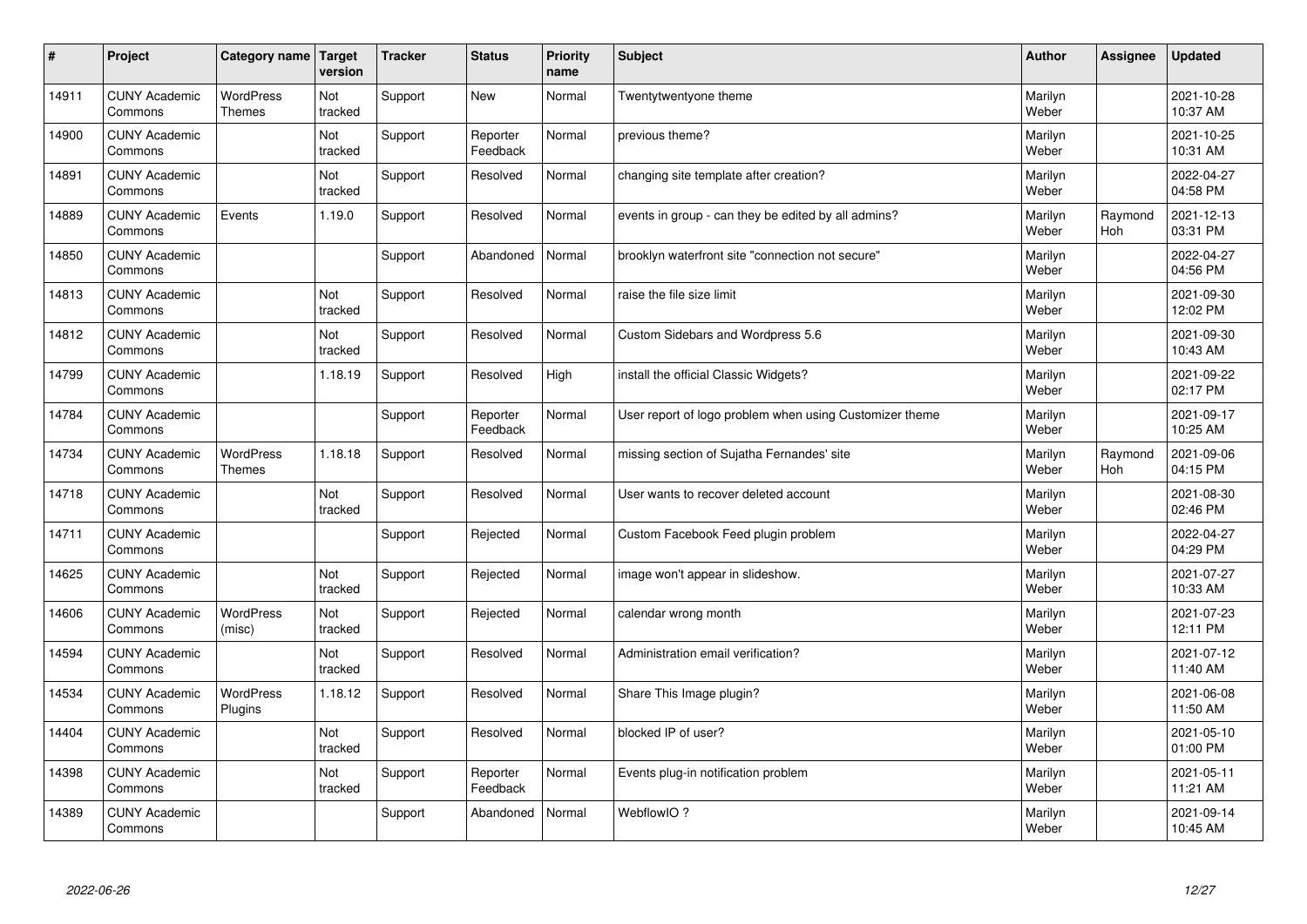| #     | Project                         | Category name   Target            | version        | <b>Tracker</b> | <b>Status</b>        | <b>Priority</b><br>name | <b>Subject</b>                               | <b>Author</b>    | Assignee              | <b>Updated</b>         |
|-------|---------------------------------|-----------------------------------|----------------|----------------|----------------------|-------------------------|----------------------------------------------|------------------|-----------------------|------------------------|
| 14378 | <b>CUNY Academic</b><br>Commons |                                   | Not<br>tracked | Support        | Resolved             | Normal                  | <b>PPTX</b> files unfetchable                | Marilyn<br>Weber |                       | 2021-05-11<br>11:25 AM |
| 14369 | <b>CUNY Academic</b><br>Commons | WordPress -<br>Media              | Not<br>tracked | Support        | Resolved             | Normal                  | renewed problem with ppsx files              | Marilyn<br>Weber |                       | 2021-04-27<br>12:44 PM |
| 14360 | <b>CUNY Academic</b><br>Commons |                                   |                | Support        | Rejected             | Normal                  | danielgerouldarchives.org?                   | Marilyn<br>Weber |                       | 2021-04-27<br>10:42 AM |
| 14344 | <b>CUNY Academic</b><br>Commons | Domain<br>Mapping                 | Not<br>tracked | Support        | Resolved             | Normal                  | arabstages.org site down                     | Marilyn<br>Weber | Raymond<br>Hoh        | 2021-04-19<br>01:42 PM |
| 14270 | <b>CUNY Academic</b><br>Commons | <b>WordPress</b><br><b>Themes</b> | 1.18.8         | Support        | Resolved             | Normal                  | grid theme?                                  | Marilyn<br>Weber |                       | 2021-04-13<br>11:20 AM |
| 14265 | <b>CUNY Academic</b><br>Commons | <b>WordPress</b><br>Plugins       | 1.18.10        | Support        | Resolved             | Normal                  | separate the tag cloud in the blog sidebar   | Marilyn<br>Weber | Boone<br>Gorges       | 2021-05-12<br>05:19 PM |
| 14246 | <b>CUNY Academic</b><br>Commons |                                   | 1.18.8         | Support        | Resolved             | Normal                  | 'Weekly jQuery Migrate Status Update"        | Marilyn<br>Weber |                       | 2021-04-13<br>11:08 AM |
| 14242 | <b>CUNY Academic</b><br>Commons |                                   |                | Support        | Resolved             | Normal                  | LAILAC site missing content                  | Marilyn<br>Weber |                       | 2021-03-27<br>08:40 AM |
| 14148 | <b>CUNY Academic</b><br>Commons |                                   |                | Support        | Abandoned            | Normal                  | post notification problem                    | Marilyn<br>Weber |                       | 2021-09-14<br>10:43 AM |
| 14129 | <b>CUNY Academic</b><br>Commons | Onboarding                        | 1.18.6         | Support        | Resolved             | Normal                  | can only see some invites sent               | Marilyn<br>Weber | Raymond<br><b>Hoh</b> | 2021-04-09<br>09:00 AM |
| 14077 | <b>CUNY Academic</b><br>Commons | <b>WordPress</b><br>Plugins       | 1.18.7         | Support        | Resolved             | Normal                  | Elementor Pro plugin for the slider          | Marilyn<br>Weber | Raymond<br><b>Hoh</b> | 2021-03-23<br>11:43 AM |
| 14074 | <b>CUNY Academic</b><br>Commons | <b>WordPress</b><br>(misc)        | Not<br>tracked | Support        | Reporter<br>Feedback | Normal                  | page password protection problem             | Marilyn<br>Weber |                       | 2021-03-02<br>11:03 AM |
| 14016 | <b>CUNY Academic</b><br>Commons |                                   |                | Support        | Rejected             | Normal                  | PDFs not downloading                         | Marilyn<br>Weber |                       | 2021-02-22<br>11:00 AM |
| 14012 | <b>CUNY Academic</b><br>Commons | WordPress<br>Plugins              | 1.18.5         | Support        | Resolved             | Normal                  | Open External Links in a New Window plugin?  | Marilyn<br>Weber | Boone<br>Gorges       | 2021-03-02<br>02:07 PM |
| 13975 | <b>CUNY Academic</b><br>Commons | Social Paper                      | Not<br>tracked | Support        | Reporter<br>Feedback | Normal                  | can't approve comments on Social Paper paper | Marilyn<br>Weber |                       | 2021-02-12<br>09:33 AM |
| 13958 | <b>CUNY Academic</b><br>Commons |                                   | 1.18.4         | Support        | Resolved             | Normal                  | calendar widget problem                      | Marilyn<br>Weber |                       | 2021-02-09<br>11:05 AM |
| 13944 | <b>CUNY Academic</b><br>Commons | WordPress<br>Plugins              | 1.18.4         | Support        | Resolved             | Normal                  | 3D FlipBook request                          | Marilyn<br>Weber |                       | 2021-02-09<br>11:05 AM |
| 13935 | <b>CUNY Academic</b><br>Commons | <b>WordPress</b><br>Plugins       | 1.18.4         | Support        | Resolved             | Low                     | Add Users sidebar widget not working         | Marilyn<br>Weber |                       | 2021-02-09<br>11:05 AM |
| 13929 | <b>CUNY Academic</b><br>Commons |                                   | 1.18.4         | Support        | Resolved             | Normal                  | update error message                         | Marilyn<br>Weber | Boone<br>Gorges       | 2021-02-09<br>11:05 AM |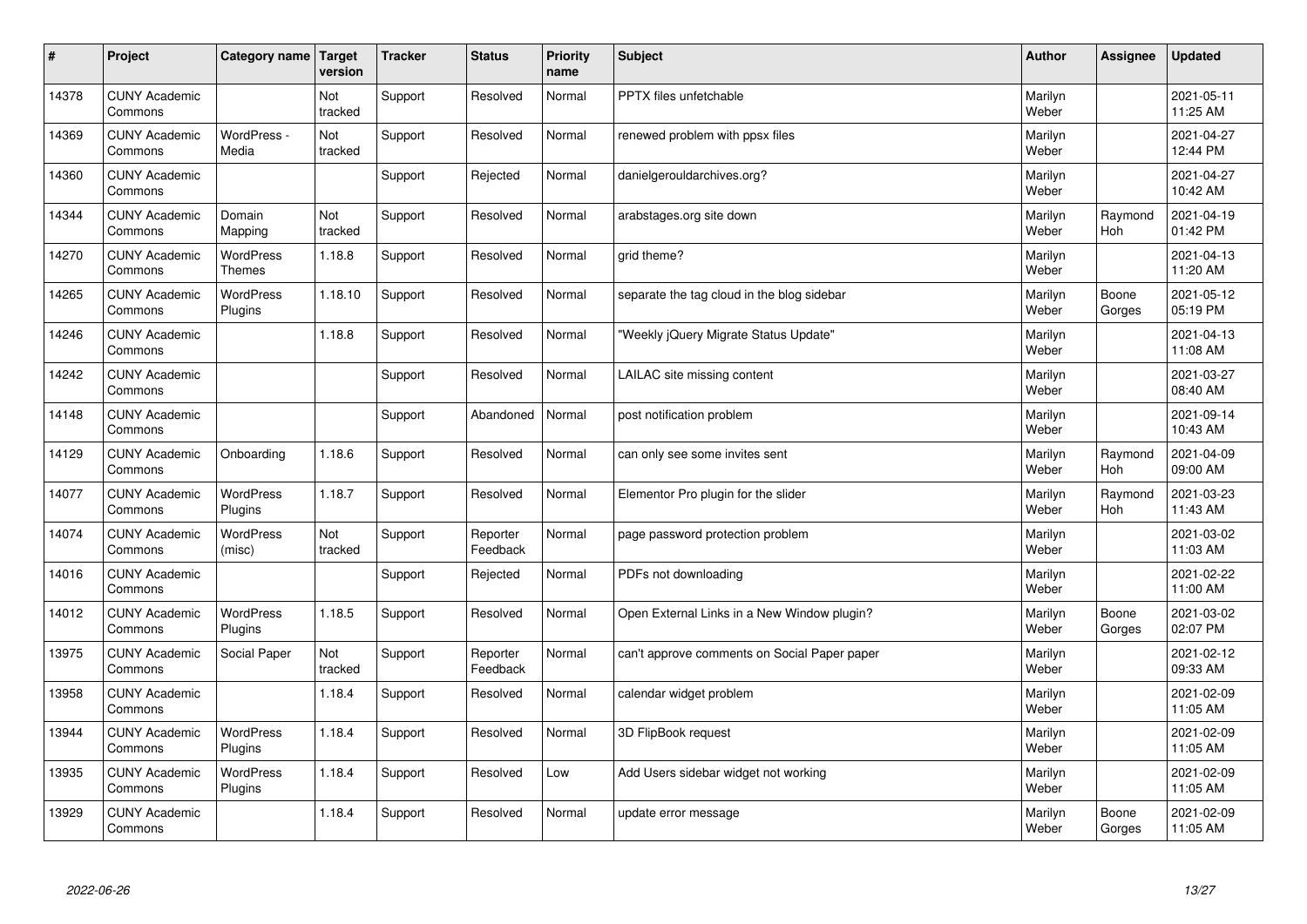| $\sharp$ | Project                         | Category name   Target            | version        | <b>Tracker</b> | <b>Status</b> | <b>Priority</b><br>name | <b>Subject</b>                                                                        | <b>Author</b>    | Assignee              | <b>Updated</b>         |
|----------|---------------------------------|-----------------------------------|----------------|----------------|---------------|-------------------------|---------------------------------------------------------------------------------------|------------------|-----------------------|------------------------|
| 13918    | <b>CUNY Academic</b><br>Commons |                                   | Not<br>tracked | Support        | Rejected      | Normal                  | MailPoet Newsletters Premium plugin                                                   | Marilyn<br>Weber |                       | 2021-02-09<br>11:01 AM |
| 13916    | <b>CUNY Academic</b><br>Commons |                                   |                | Support        | Rejected      | Normal                  | <b>Custom Sidebars</b>                                                                | Marilyn<br>Weber |                       | 2021-02-23<br>10:45 AM |
| 13878    | <b>CUNY Academic</b><br>Commons | Group cloning                     | 1.18.4         | Support        | Resolved      | High                    | When creating Group + Site and choosing 'Clone existing', cannot<br>advance to step 2 | Marilyn<br>Weber | Jeremy<br>Felt        | 2021-02-02<br>11:02 AM |
| 13846    | <b>CUNY Academic</b><br>Commons | <b>WordPress</b><br>Plugins       | 1.18.3         | Support        | Resolved      | Normal                  | Yoast SEO plugin problem                                                              | Marilyn<br>Weber |                       | 2021-01-19<br>05:34 PM |
| 13841    | <b>CUNY Academic</b><br>Commons | <b>WordPress</b><br>Plugins       | 1.18.3         | Support        | Resolved      | Normal                  | Folders plugin request                                                                | Marilyn<br>Weber | Boone<br>Gorges       | 2021-01-26<br>04:43 PM |
| 13826    | <b>CUNY Academic</b><br>Commons |                                   |                | Support        | Resolved      | Normal                  | January 14th                                                                          | Marilyn<br>Weber |                       | 2021-01-26<br>04:26 PM |
| 13783    | <b>CUNY Academic</b><br>Commons |                                   | 1.18.2         | Support        | Resolved      | Normal                  | new CUNY OneSearch url                                                                | Marilyn<br>Weber |                       | 2021-01-14<br>04:53 PM |
| 13741    | <b>CUNY Academic</b><br>Commons | WordPress<br>Plugins              | 1.18.3         | Support        | Resolved      | Normal                  | Ensemble Video Plugin                                                                 | Marilyn<br>Weber |                       | 2021-01-26<br>04:43 PM |
| 13738    | <b>CUNY Academic</b><br>Commons |                                   | 1.18.1         | Support        | Resolved      | Normal                  | theme requests from a non-CUY person                                                  | Marilyn<br>Weber |                       | 2020-12-23<br>11:34 AM |
| 13710    | <b>CUNY Academic</b><br>Commons |                                   | Not<br>tracked | Support        | Resolved      | Normal                  | small change to Hosting Partner Handbook                                              | Marilyn<br>Weber |                       | 2020-12-16<br>04:29 PM |
| 13699    | <b>CUNY Academic</b><br>Commons |                                   | Not<br>tracked | Support        | Resolved      | Normal                  | Martin Segal Center site down                                                         | Marilyn<br>Weber | Raymond<br>Hoh        | 2020-12-22<br>03:03 PM |
| 13641    | <b>CUNY Academic</b><br>Commons |                                   | 1.18.2         | Support        | Resolved      | Normal                  | follow up to migration request                                                        | Marilyn<br>Weber | Boone<br>Gorges       | 2021-01-12<br>10:59 AM |
| 13637    | <b>CUNY Academic</b><br>Commons |                                   |                | Support        | Abandoned     | Normal                  | All-in-One Migration plugin request                                                   | Marilyn<br>Weber |                       | 2020-12-08<br>10:46 AM |
| 13596    | <b>CUNY Academic</b><br>Commons |                                   |                | Support        | Abandoned     | Normal                  | invited as Author but show as Contributor                                             | Marilyn<br>Weber |                       | 2021-09-14<br>10:41 AM |
| 13584    | <b>CUNY Academic</b><br>Commons |                                   |                | Support        | Abandoned     | Normal                  | Graphy theme question                                                                 | Marilyn<br>Weber |                       | 2021-09-14<br>10:41 AM |
| 13541    | <b>CUNY Academic</b><br>Commons |                                   | Not<br>tracked | Support        | Resolved      | Normal                  | add a page template to OER site.                                                      | Marilyn<br>Weber |                       | 2020-11-11<br>11:12 AM |
| 13521    | <b>CUNY Academic</b><br>Commons | Onboarding                        | 1.17.7         | Support        | Resolved      | Normal                  | sent invitations page                                                                 | Marilyn<br>Weber | Raymond<br><b>Hoh</b> | 2020-11-10<br>10:31 AM |
| 13512    | <b>CUNY Academic</b><br>Commons | <b>WordPress</b><br><b>Themes</b> | 1.17.7         | Support        | Resolved      | Normal                  | theme update                                                                          | Marilyn<br>Weber |                       | 2020-11-16<br>04:46 PM |
| 13441    | <b>CUNY Academic</b><br>Commons |                                   | 1.17.5         | Support        | Resolved      | Normal                  | ongoing user problems with daily digests                                              | Marilyn<br>Weber |                       | 2020-10-13<br>10:02 AM |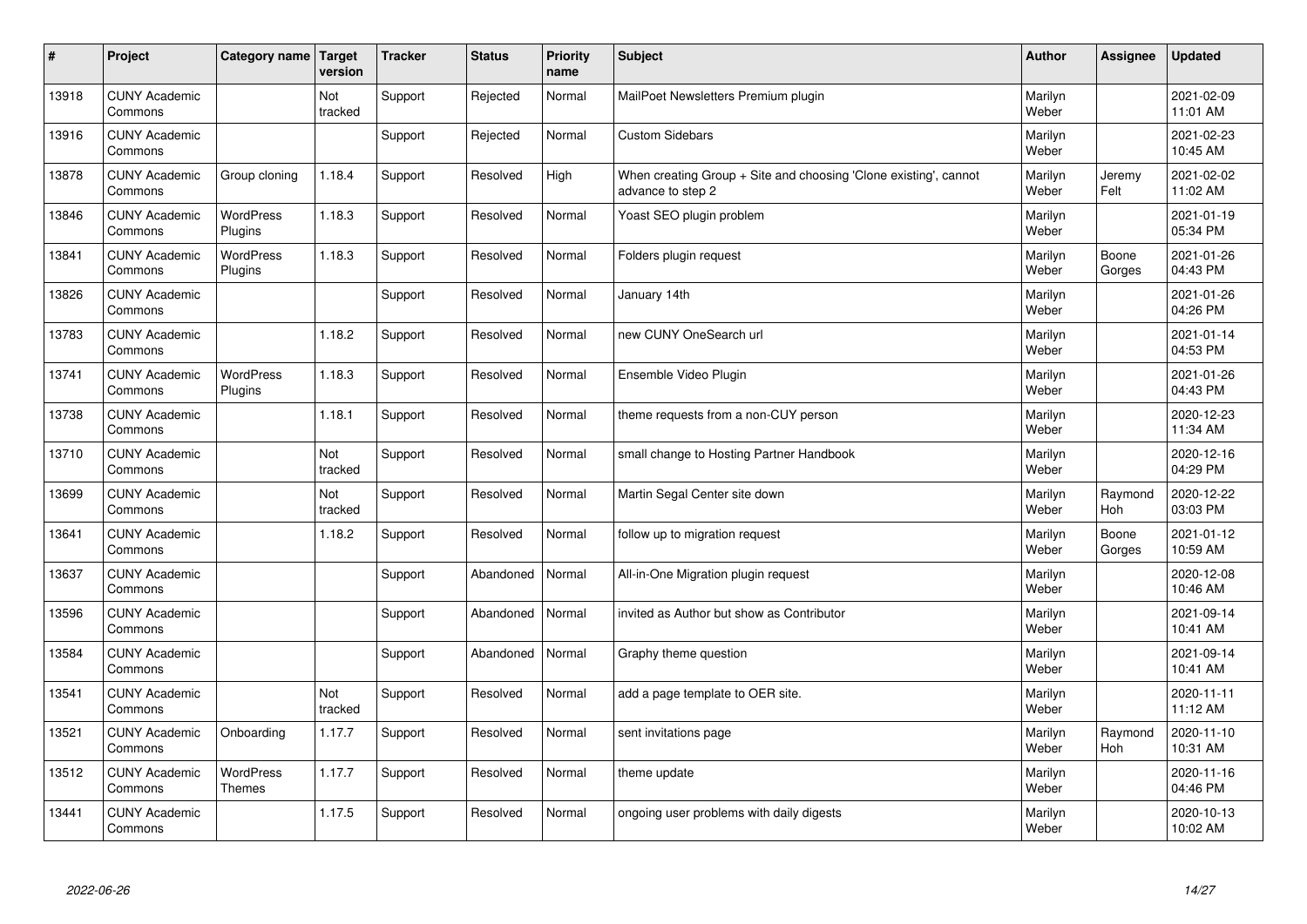| $\sharp$ | Project                         | Category name   Target            | version        | <b>Tracker</b> | <b>Status</b>        | <b>Priority</b><br>name | <b>Subject</b>                            | <b>Author</b>    | Assignee              | Updated                |
|----------|---------------------------------|-----------------------------------|----------------|----------------|----------------------|-------------------------|-------------------------------------------|------------------|-----------------------|------------------------|
| 13295    | <b>CUNY Academic</b><br>Commons |                                   | Not<br>tracked | Support        | Resolved             | Normal                  | can't find new user                       | Marilyn<br>Weber |                       | 2020-09-08<br>10:18 AM |
| 13288    | <b>CUNY Academic</b><br>Commons |                                   |                | Support        | Abandoned            | Normal                  | log in problems on iPhone 6               | Marilyn<br>Weber |                       | 2020-10-27<br>10:26 AM |
| 13286    | <b>CUNY Academic</b><br>Commons |                                   | Not<br>tracked | Support        | <b>New</b>           | Normal                  | problem connecting with WordPress app     | Marilyn<br>Weber | Raymond<br><b>Hoh</b> | 2020-09-08<br>11:16 AM |
| 13255    | <b>CUNY Academic</b><br>Commons |                                   | Not<br>tracked | Support        | Reporter<br>Feedback | Normal                  | Accessibility problems                    | Marilyn<br>Weber |                       | 2020-09-01<br>05:48 PM |
| 13238    | <b>CUNY Academic</b><br>Commons | WordPress -<br>Media              | 1.17.3         | Support        | Resolved             | Normal                  | allow ppsx file?                          | Marilyn<br>Weber | Raymond<br>Hoh        | 2020-09-10<br>11:46 AM |
| 13217    | <b>CUNY Academic</b><br>Commons |                                   |                | Support        | Rejected             | Normal                  | upload recordings of our past webinars?   | Marilyn<br>Weber |                       | 2020-08-25<br>07:56 AM |
| 13201    | <b>CUNY Academic</b><br>Commons |                                   |                | Support        | Rejected             | Low                     | PDF embedder                              | Marilyn<br>Weber |                       | 2020-09-29<br>11:37 AM |
| 13185    | <b>CUNY Academic</b><br>Commons | <b>WordPress</b><br><b>Themes</b> | 1.17.2         | Support        | Resolved             | Normal                  | Less theme?                               | Marilyn<br>Weber |                       | 2020-08-25<br>11:26 AM |
| 13184    | <b>CUNY Academic</b><br>Commons | <b>WordPress</b><br>Plugins       | 1.17.2         | Support        | Resolved             | Normal                  | google translate plugin                   | Marilyn<br>Weber |                       | 2020-08-25<br>11:36 AM |
| 13173    | <b>CUNY Academic</b><br>Commons | Group Library                     | 1.17.1         | Support        | Resolved             | High                    | all uploads to the library are silent     | Marilyn<br>Weber |                       | 2020-08-10<br>04:12 PM |
| 13169    | <b>CUNY Academic</b><br>Commons |                                   | 1.17.4         | Support        | Rejected             | Normal                  | footer logo image has no alt-text         | Marilyn<br>Weber |                       | 2020-09-22<br>10:18 AM |
| 13160    | <b>CUNY Academic</b><br>Commons |                                   |                | Support        | Rejected             | Normal                  | site not working on iphone                | Marilyn<br>Weber |                       | 2020-08-25<br>10:58 AM |
| 13159    | <b>CUNY Academic</b><br>Commons | Group Library                     | Not<br>tracked | Support        | Resolved             | Normal                  | changing folder names?                    | Marilyn<br>Weber | Boone<br>Gorges       | 2020-08-27<br>08:59 AM |
| 13138    | <b>CUNY Academic</b><br>Commons | Group Library                     | Not<br>tracked | Support        | Resolved             | Normal                  | moving Library contents for Steve Brier   | Marilyn<br>Weber |                       | 2020-08-03<br>04:00 PM |
| 13134    | <b>CUNY Academic</b><br>Commons | Site cloning                      | 1.17.1         | Support        | Resolved             | Normal                  | New site (a clone) point to old dashboard | Marilyn<br>Weber |                       | 2020-08-12<br>03:22 PM |
| 13121    | <b>CUNY Academic</b><br>Commons |                                   |                | Support        | Rejected             | Normal                  | embed a DropBox Paper file                | Marilyn<br>Weber |                       | 2020-08-25<br>10:56 AM |
| 13116    | <b>CUNY Academic</b><br>Commons | ZenDesk                           | 1.17.1         | Support        | Resolved             | Normal                  | support/send us a message link obscured   | Marilyn<br>Weber | Raymond<br>Hoh        | 2020-07-29<br>09:33 PM |
| 13091    | <b>CUNY Academic</b><br>Commons |                                   | 1.17.0         | Support        | Resolved             | Normal                  | problem with latex (math equations)       | Marilyn<br>Weber |                       | 2020-07-28<br>11:09 AM |
| 13085    | <b>CUNY Academic</b><br>Commons | Domain<br>Mapping                 | Not<br>tracked | Support        | Resolved             | Normal                  | domain mapping request                    | Marilyn<br>Weber | <b>Matt Gold</b>      | 2020-07-28<br>03:33 PM |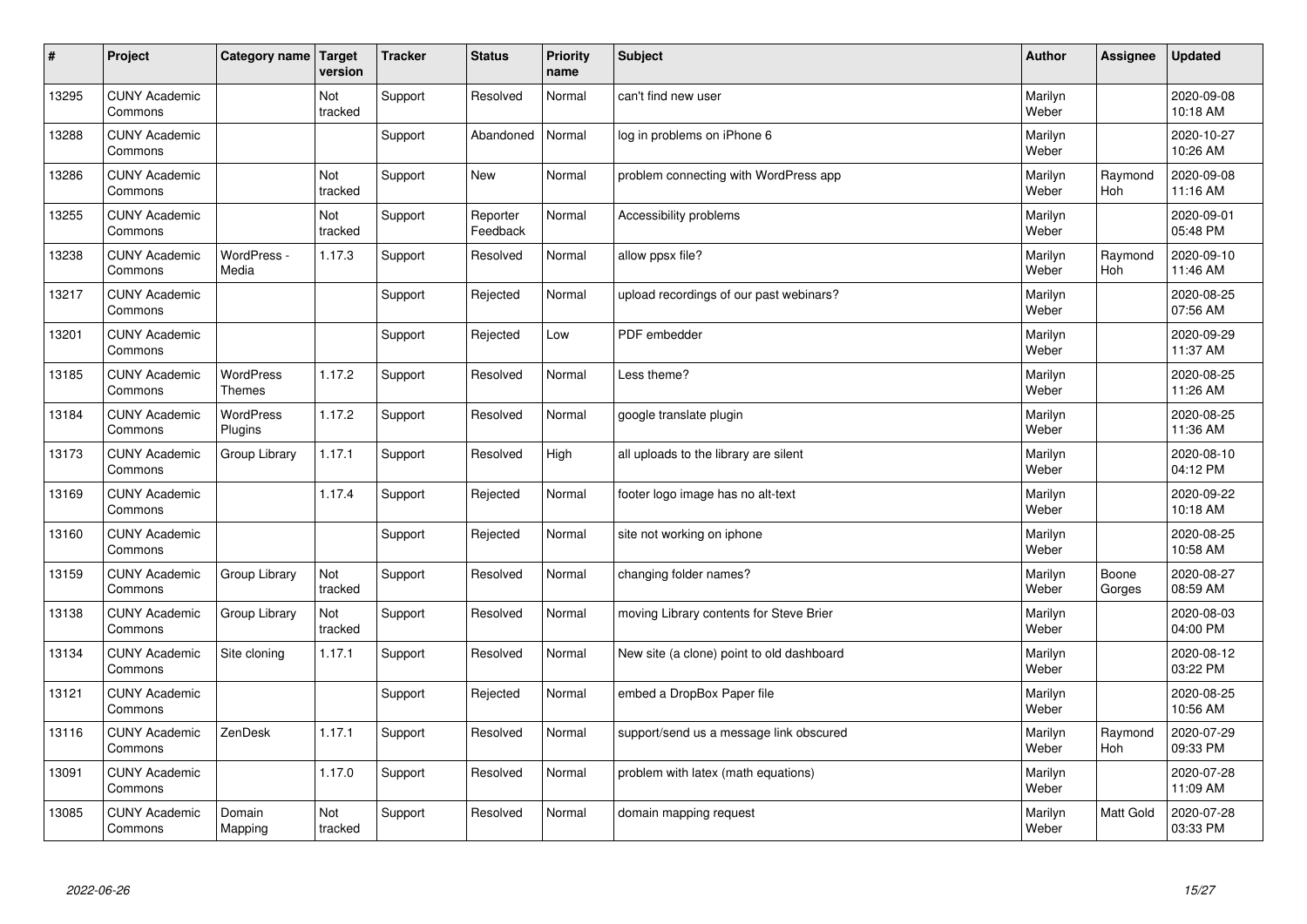| #     | Project                         | Category name   Target      | version        | <b>Tracker</b> | <b>Status</b>        | <b>Priority</b><br>name | <b>Subject</b>                                                                 | <b>Author</b>    | Assignee              | <b>Updated</b>         |
|-------|---------------------------------|-----------------------------|----------------|----------------|----------------------|-------------------------|--------------------------------------------------------------------------------|------------------|-----------------------|------------------------|
| 13065 | <b>CUNY Academic</b><br>Commons |                             | Not<br>tracked | Support        | Resolved             | Normal                  | can't invite new user to group                                                 | Marilyn<br>Weber |                       | 2020-07-22<br>04:24 PM |
| 13034 | <b>CUNY Academic</b><br>Commons |                             | Not<br>tracked | Support        | Reporter<br>Feedback | Normal                  | a site is asking people to join the Commons to get a download                  | Marilyn<br>Weber |                       | 2020-07-12<br>07:23 AM |
| 13016 | <b>CUNY Academic</b><br>Commons | Shortcodes and<br>embeds    | 1.16.15        | Support        | Resolved             | Normal                  | possible to run code examples, like in Jupyter Notebooks?                      | Marilyn<br>Weber |                       | 2020-07-16<br>11:52 AM |
| 13012 | <b>CUNY Academic</b><br>Commons | <b>WordPress</b><br>(misc)  |                | Support        | Rejected             | Normal                  | icon image associated with the teaching template's Creative Commons<br>License | Marilyn<br>Weber | Raymond<br>Hoh        | 2020-08-25<br>10:56 AM |
| 12999 | <b>CUNY Academic</b><br>Commons |                             | 1.18.1         | Support        | Resolved             | Normal                  | request for Dentist theme                                                      | Marilyn<br>Weber | Boone<br>Gorges       | 2020-12-22<br>03:31 PM |
| 12986 | <b>CUNY Academic</b><br>Commons |                             |                | Support        | Rejected             | Normal                  | Someone is trying to create accounts using random CUNY entity emails           | Marilyn<br>Weber |                       | 2020-07-02<br>09:47 PM |
| 12960 | <b>CUNY Academic</b><br>Commons |                             | 1.16.14        | Support        | Resolved             | Normal                  | mutiple plugin in requests                                                     | Marilyn<br>Weber | Boone<br>Gorges       | 2020-06-23<br>10:53 AM |
| 12905 | <b>CUNY Academic</b><br>Commons |                             | 1.16.14        | Support        | Resolved             | Normal                  | trouble embedding a flipbook from Flipsnack                                    | Marilyn<br>Weber | Boone<br>Gorges       | 2020-06-23<br>10:53 AM |
| 12861 | <b>CUNY Academic</b><br>Commons |                             |                | Support        | Resolved             | Normal                  | trouble with YouTube                                                           | Marilyn<br>Weber | Raymond<br>Hoh        | 2020-06-09<br>11:16 AM |
| 12777 | <b>CUNY Academic</b><br>Commons |                             | 1.16.14        | Support        | Resolved             | Normal                  | request to include custom javascript into a Commons-hosted site                | Marilyn<br>Weber |                       | 2020-06-16<br>04:03 PM |
| 12741 | <b>CUNY Academic</b><br>Commons | <b>WordPress</b><br>Plugins | Not<br>tracked | Support        | Reporter<br>Feedback | Normal                  | <b>Tableau Public Viz Block</b>                                                | Marilyn<br>Weber | Raymond<br><b>Hoh</b> | 2020-05-12<br>11:00 AM |
| 12676 | <b>CUNY Academic</b><br>Commons | <b>WordPress</b><br>Plugins | 1.16.10        | Support        | Resolved             | Normal                  | request for Require Post Category plug-in                                      | Marilyn<br>Weber |                       | 2020-04-28<br>11:03 AM |
| 12543 | <b>CUNY Academic</b><br>Commons | <b>Public Portfolio</b>     | Not<br>tracked | Support        | Resolved             | Normal                  | User cannot find profile edit button                                           | Marilyn<br>Weber | scott voth            | 2020-03-22<br>02:49 PM |
| 12515 | <b>CUNY Academic</b><br>Commons | cuny.is                     | 1.16.7         | Support        | Resolved             | Normal                  | AJAX actions on cuny is admin page are failing                                 | Marilyn<br>Weber |                       | 2020-03-10<br>11:57 AM |
| 12427 | <b>CUNY Academic</b><br>Commons |                             | Not<br>tracked | Support        | Resolved             | Normal                  | organizing PDF on a site?                                                      | Marilyn<br>Weber | scott voth            | 2020-03-10<br>11:11 AM |
| 12395 | <b>CUNY Academic</b><br>Commons | Spam/Spam<br>Prevention     | Not<br>tracked | Support        | Resolved             | Normal                  | comments again being blocked                                                   | Marilyn<br>Weber | Raymond<br><b>Hoh</b> | 2020-03-10<br>11:13 AM |
| 12393 | <b>CUNY Academic</b><br>Commons | WordPress<br>(misc)         |                | Support        | Resolved             | High                    | size limit for files                                                           | Marilyn<br>Weber |                       | 2020-02-18<br>10:13 AM |
| 12382 | <b>CUNY Academic</b><br>Commons | Membership                  | Not<br>tracked | Support        | <b>New</b>           | Normal                  | Email request change                                                           | Marilyn<br>Weber | Marilyn<br>Weber      | 2020-02-06<br>12:56 PM |
| 12352 | <b>CUNY Academic</b><br>Commons |                             | Not<br>tracked | Support        | <b>New</b>           | Normal                  | 'posts list" page builder block option                                         | Marilyn<br>Weber |                       | 2020-02-03<br>01:29 PM |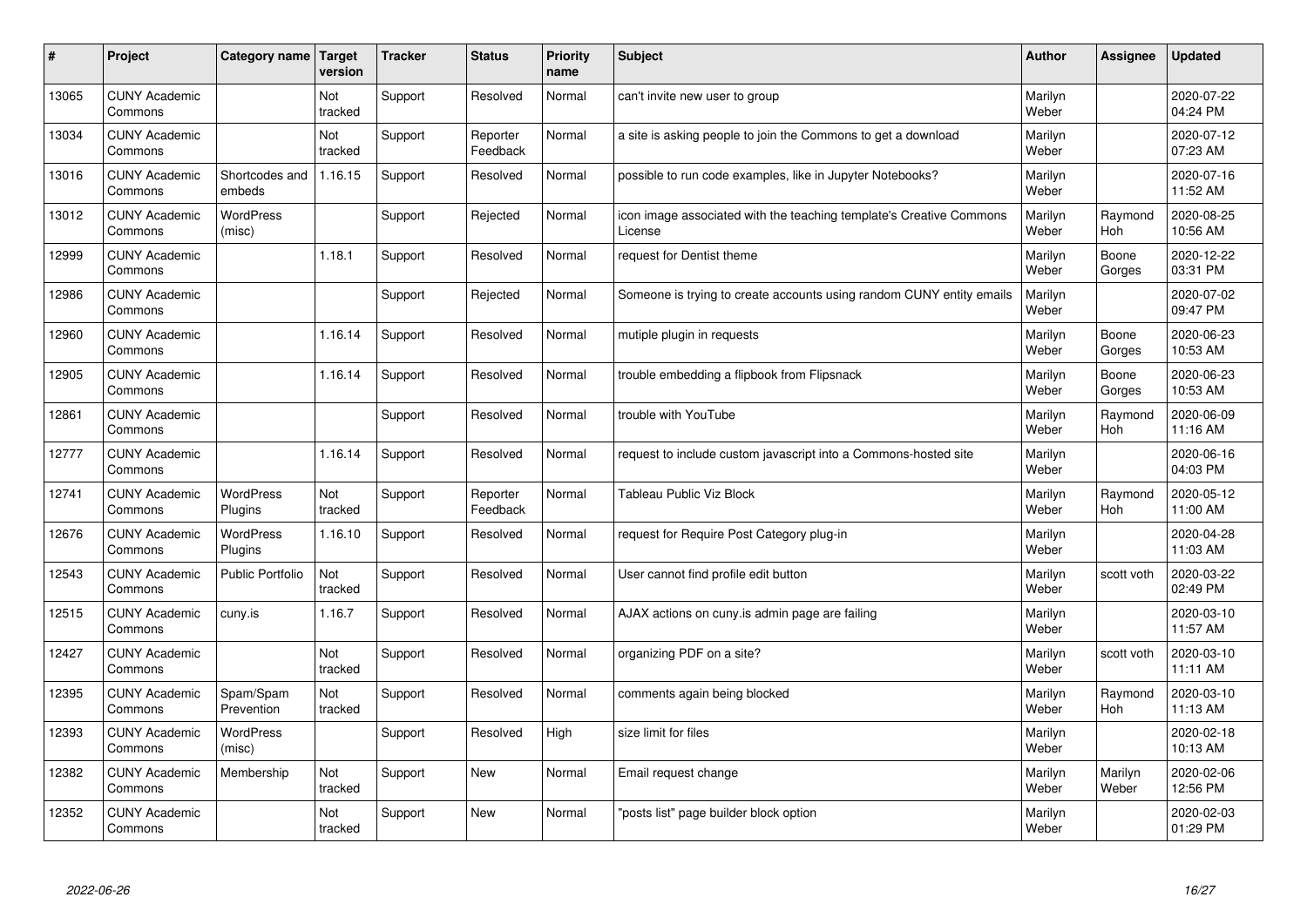| #     | Project                         | Category name   Target            | version        | <b>Tracker</b> | <b>Status</b>        | <b>Priority</b><br>name | <b>Subject</b>                                                                       | <b>Author</b>    | Assignee              | Updated                |
|-------|---------------------------------|-----------------------------------|----------------|----------------|----------------------|-------------------------|--------------------------------------------------------------------------------------|------------------|-----------------------|------------------------|
| 12350 | <b>CUNY Academic</b><br>Commons | <b>Blogs</b><br>(BuddyPress)      | Not<br>tracked | Support        | Reporter<br>Feedback | Normal                  | URL creation problem                                                                 | Marilyn<br>Weber |                       | 2020-02-03<br>11:27 AM |
| 12346 | <b>CUNY Academic</b><br>Commons | Redmine                           |                | Support        | Resolved             | Normal                  | another Redmine request                                                              | Marilyn<br>Weber | Matt Gold             | 2020-01-30<br>08:20 PM |
| 12334 | <b>CUNY Academic</b><br>Commons |                                   |                | Support        | Resolved             | Normal                  | request for a Redmine account                                                        | Marilyn<br>Weber | <b>Matt Gold</b>      | 2020-01-30<br>12:01 PM |
| 12302 | <b>CUNY Academic</b><br>Commons | <b>WordPress</b><br><b>Themes</b> | 1.16.4         | Support        | Resolved             | Normal                  | Pictorio theme request                                                               | Marilyn<br>Weber | Raymond<br><b>Hoh</b> | 2020-01-28<br>11:44 AM |
| 12205 | <b>CUNY Academic</b><br>Commons |                                   |                | Support        | Rejected             | Normal                  | possible update to the 2019 theme?                                                   | Marilyn<br>Weber |                       | 2020-01-14<br>12:08 PM |
| 12190 | <b>CUNY Academic</b><br>Commons | Blogs<br>(BuddyPress)             | Not<br>tracked | Support        | Resolved             | Normal                  | Site avatar in directory is not what user expects                                    | Marilyn<br>Weber |                       | 2019-12-12<br>08:51 PM |
| 12176 | <b>CUNY Academic</b><br>Commons |                                   | Not<br>tracked | Support        | Resolved             | Normal                  | Mp4s?                                                                                | Marilyn<br>Weber |                       | 2019-12-05<br>11:04 AM |
| 12165 | <b>CUNY Academic</b><br>Commons | <b>BuddyPress</b><br>(misc)       | Not<br>tracked | Support        | Resolved             | Normal                  | two reports of Profile problems                                                      | Marilyn<br>Weber | Boone<br>Gorges       | 2019-12-04<br>05:06 PM |
| 12156 | <b>CUNY Academic</b><br>Commons | <b>Blogs</b><br>(BuddyPress)      | Not<br>tracked | Support        | Resolved             | Normal                  | My Sites list (Commons Profile or Sites directory) doesn't match toolbar<br>dropdown | Marilyn<br>Weber |                       | 2019-12-11<br>10:20 AM |
| 12137 | <b>CUNY Academic</b><br>Commons | WordPress<br><b>Themes</b>        | Not<br>tracked | Support        | Resolved             | Normal                  | media player problem                                                                 | Marilyn<br>Weber |                       | 2019-12-12<br>08:52 PM |
| 11977 | <b>CUNY Academic</b><br>Commons |                                   | Not<br>tracked | Support        | Resolved             | Normal                  | please remove me from many sites                                                     | Marilyn<br>Weber |                       | 2019-11-21<br>01:05 PM |
| 11976 | <b>CUNY Academic</b><br>Commons | <b>WordPress</b><br><b>Themes</b> | Not<br>tracked | Support        | Resolved             | Normal                  | ColorMag request                                                                     | Marilyn<br>Weber |                       | 2021-02-01<br>10:25 AM |
| 11961 | <b>CUNY Academic</b><br>Commons | Membership                        | Not<br>tracked | Support        | Resolved             | Normal                  | switch email for student user                                                        | Marilyn<br>Weber |                       | 2019-10-09<br>01:56 PM |
| 11922 | <b>CUNY Academic</b><br>Commons | Membership                        | Not<br>tracked | Support        | Resolved             | Normal                  | https://commons.gc.cuny.edu/members/cunyhealthequity/                                | Marilyn<br>Weber |                       | 2019-10-02<br>04:05 PM |
| 11915 | <b>CUNY Academic</b><br>Commons |                                   | Not<br>tracked | Support        | Resolved             | Normal                  | User not in list                                                                     | Marilyn<br>Weber |                       | 2019-10-28<br>10:13 AM |
| 11912 | <b>CUNY Academic</b><br>Commons |                                   |                | Support        | Resolved             | Normal                  | influence search results?                                                            | Marilyn<br>Weber |                       | 2020-02-11<br>10:51 AM |
| 11908 | <b>CUNY Academic</b><br>Commons | Spam/Spam<br>Prevention           | 1.17.7         | Support        | Resolved             | Normal                  | overeager spam filter                                                                | Marilyn<br>Weber | Raymond<br>Hoh        | 2020-11-05<br>04:36 PM |
| 11907 | <b>CUNY Academic</b><br>Commons | Public Portfolio                  | 1.15.13        | Support        | Resolved             | Normal                  | more publications problems (in profile)                                              | Marilyn<br>Weber |                       | 2019-11-04<br>11:16 AM |
| 11896 | <b>CUNY Academic</b><br>Commons |                                   | Not<br>tracked | Support        | Resolved             | Normal                  | https://thenurseswritingproject.commons.gc.cuny.edu                                  | Marilyn<br>Weber |                       | 2019-09-24<br>08:09 AM |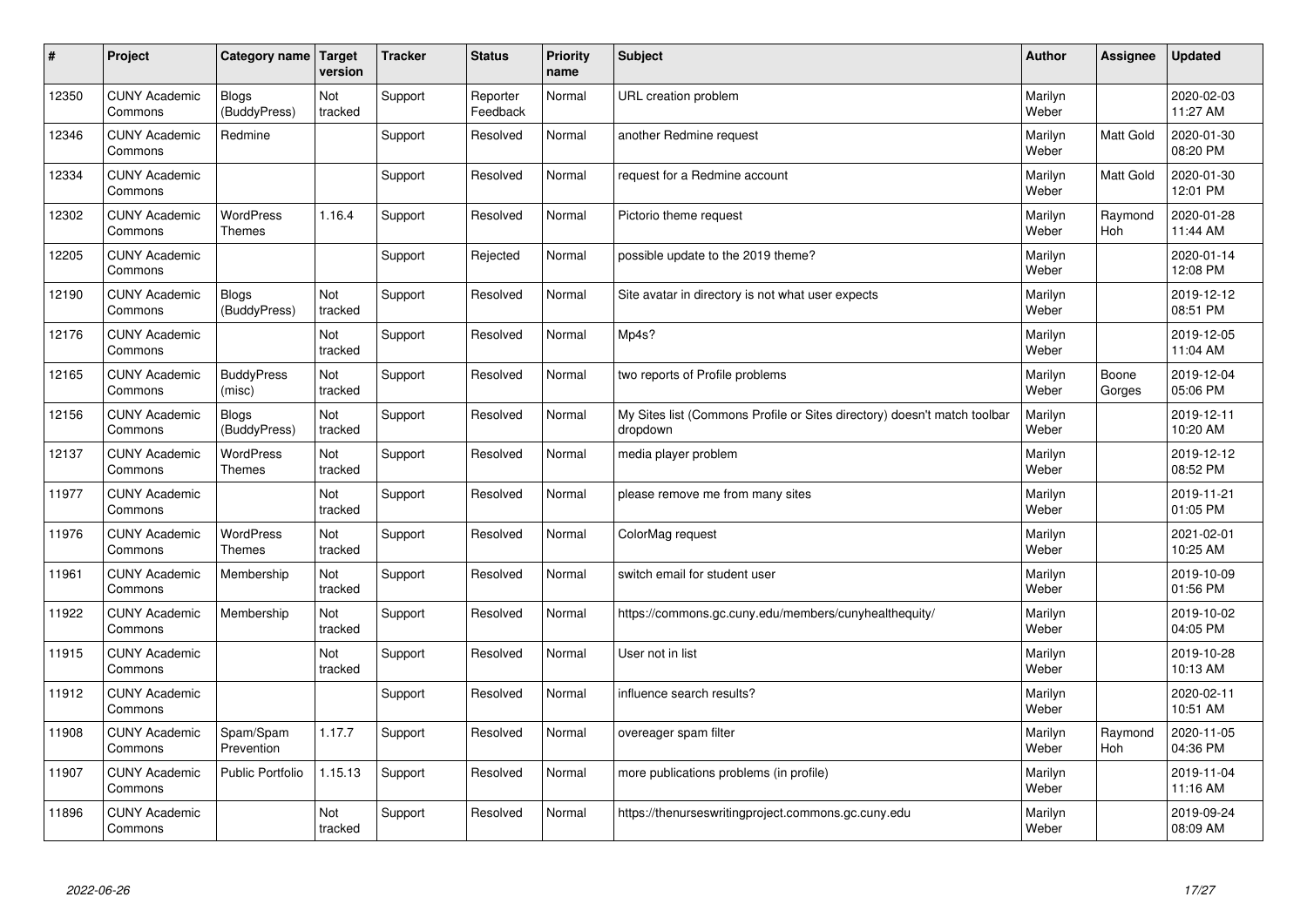| #     | Project                         | Category name               | Target<br>version | <b>Tracker</b> | <b>Status</b>        | <b>Priority</b><br>name | <b>Subject</b>                                                                                         | <b>Author</b>    | Assignee       | <b>Updated</b>         |
|-------|---------------------------------|-----------------------------|-------------------|----------------|----------------------|-------------------------|--------------------------------------------------------------------------------------------------------|------------------|----------------|------------------------|
| 11866 | <b>CUNY Academic</b><br>Commons | <b>WordPress</b><br>Themes  | 1.15.10           | Support        | Resolved             | Normal                  | problem with project widget and the 'skills' to generate tags                                          | Marilyn<br>Weber | Raymond<br>Hoh | 2019-09-19<br>03:20 PM |
| 11848 | <b>CUNY Academic</b><br>Commons |                             | Not<br>tracked    | Support        | Hold                 | Normal                  | a Dean of Faculty wants to share a large file                                                          | Marilyn<br>Weber |                | 2019-09-24<br>08:44 AM |
| 11832 | <b>CUNY Academic</b><br>Commons | <b>WordPress</b><br>Plugins | 1.15.11           | Support        | Resolved             | Normal                  | Yoast SEO premium for sexgenlab.org                                                                    | Marilyn<br>Weber |                | 2019-10-08<br>11:22 AM |
| 11813 | <b>CUNY Academic</b><br>Commons | <b>WordPress</b><br>Plugins | 1.15.9            | Support        | Resolved             | Normal                  | 'Change Password Protected Message" plugin requests                                                    | Marilyn<br>Weber |                | 2019-09-10<br>05:57 PM |
| 11811 | <b>CUNY Academic</b><br>Commons |                             | Not<br>tracked    | Support        | Duplicate            | Normal                  | Content of Publications widget on profile page being erased on save                                    | Marilyn<br>Weber |                | 2019-10-08<br>11:16 AM |
| 11787 | <b>CUNY Academic</b><br>Commons |                             | Not<br>tracked    | Support        | Reporter<br>Feedback | Normal                  | automated comments notifications on ZenDesk                                                            | Marilyn<br>Weber |                | 2019-08-26<br>06:18 PM |
| 11771 | <b>CUNY Academic</b><br>Commons |                             | Not<br>tracked    | Support        | Reporter<br>Feedback | Normal                  | post displays in sections                                                                              | Marilyn<br>Weber |                | 2019-08-20<br>10:34 AM |
| 11665 | <b>CUNY Academic</b><br>Commons |                             |                   | Support        | Resolved             | Immediate               | "My Groups" conflating two groups                                                                      | Marilyn<br>Weber |                | 2019-07-24<br>10:43 PM |
| 11650 | <b>CUNY Academic</b><br>Commons |                             | Not<br>tracked    | Support        | Resolved             | Normal                  | https://commons.gc.cuny.edu/groups/introduction-to-literary-studies-engl<br>ish-252-at-hunter-college/ | Marilyn<br>Weber |                | 2019-07-18<br>02:28 PM |
| 11647 | <b>CUNY Academic</b><br>Commons |                             | 1.15.6            | Support        | Resolved             | Normal                  | Tribulant Newsletters update                                                                           | Marilyn<br>Weber |                | 2019-07-18<br>02:27 PM |
| 11609 | <b>CUNY Academic</b><br>Commons |                             | 1.15.5            | Support        | Resolved             | Normal                  | <b>Mixed Content flag</b>                                                                              | Marilyn<br>Weber |                | 2019-06-27<br>06:54 PM |
| 11519 | <b>CUNY Academic</b><br>Commons |                             | Not<br>tracked    | Support        | Assigned             | Normal                  | comment option not appearing                                                                           | Marilyn<br>Weber |                | 2019-09-24<br>10:28 AM |
| 11516 | <b>CUNY Academic</b><br>Commons | Membership                  | Not<br>tracked    | Support        | Resolved             | Normal                  | request for email change                                                                               | Marilyn<br>Weber |                | 2019-06-04<br>01:48 PM |
| 11509 | <b>CUNY Academic</b><br>Commons |                             | Not<br>tracked    | Support        | Reporter<br>Feedback | Normal                  | deleted Page causing a Menu problem?                                                                   | Marilyn<br>Weber |                | 2019-06-04<br>09:54 AM |
| 11448 | <b>CUNY Academic</b><br>Commons | <b>BuddyPress</b><br>(misc) | 1.15.1            | Support        | Resolved             | Normal                  | sole administrator listed on sites is not an admin at all?                                             | Marilyn<br>Weber | Raymond<br>Hoh | 2019-05-14<br>11:15 AM |
| 11294 | <b>CUNY Academic</b><br>Commons | Account<br>settings         | Not<br>tracked    | Support        | Resolved             | Normal                  | student emgail change                                                                                  | Marilyn<br>Weber | Matt Gold      | 2019-04-07<br>09:11 PM |
| 11267 | <b>CUNY Academic</b><br>Commons |                             |                   | Support        | Rejected             | Normal                  | signing up with a nonCUNY signup code from the Register page                                           | Marilyn<br>Weber |                | 2019-03-26<br>03:00 PM |
| 11233 | <b>CUNY Academic</b><br>Commons |                             | 1.14.9            | Support        | Resolved             | Normal                  | Hotjar?                                                                                                | Marilyn<br>Weber |                | 2019-03-26<br>12:10 PM |
| 11225 | <b>CUNY Academic</b><br>Commons |                             | Not<br>tracked    | Support        | Resolved             | Normal                  | bulk upload?                                                                                           | Marilyn<br>Weber |                | 2019-09-18<br>10:31 AM |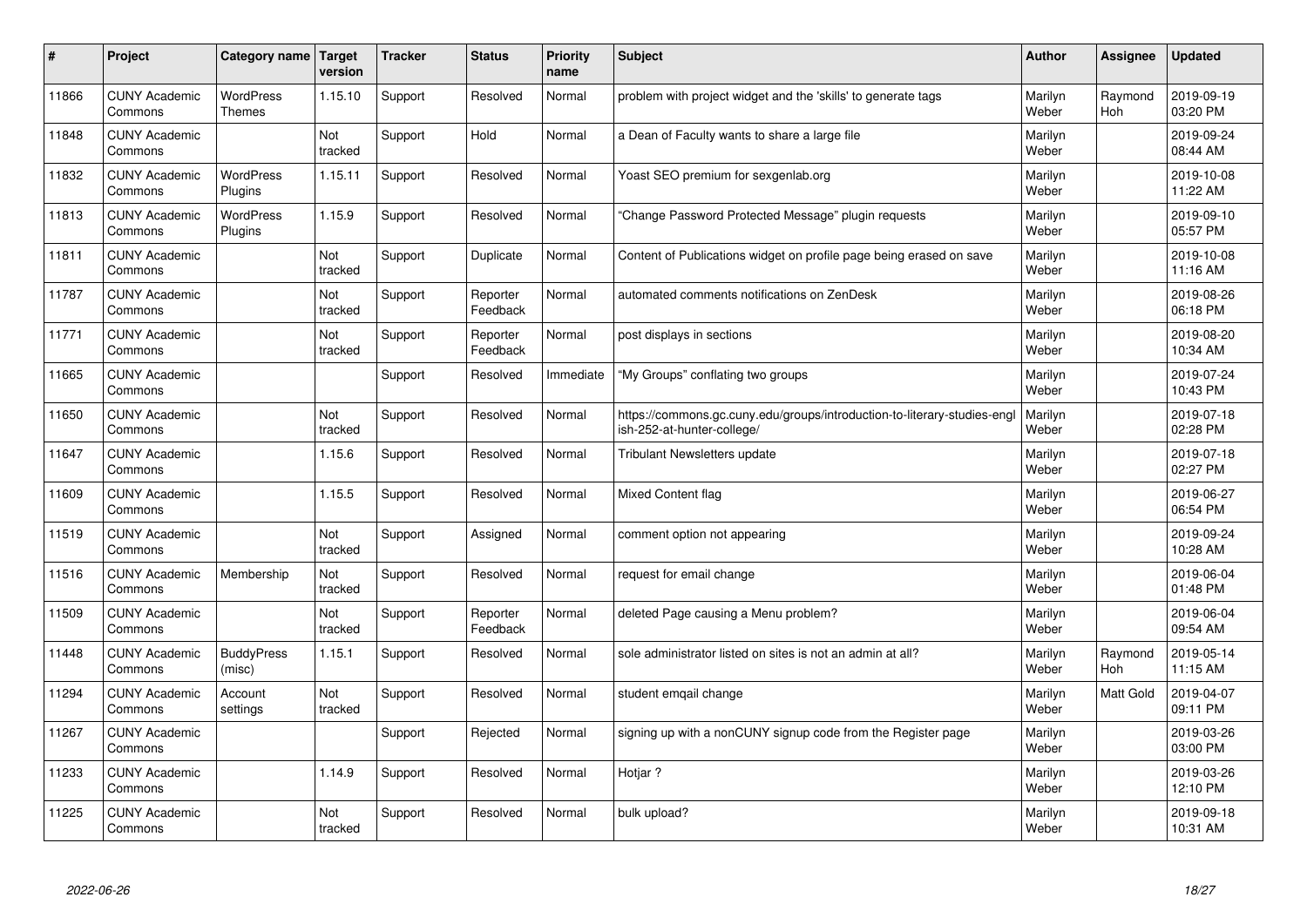| #     | Project                         | Category name                     | <b>Target</b><br>version | <b>Tracker</b> | <b>Status</b>        | <b>Priority</b><br>name | <b>Subject</b>                              | <b>Author</b>    | Assignee              | Updated                |
|-------|---------------------------------|-----------------------------------|--------------------------|----------------|----------------------|-------------------------|---------------------------------------------|------------------|-----------------------|------------------------|
| 11217 | <b>CUNY Academic</b><br>Commons | Membership                        | Not<br>tracked           | Support        | Resolved             | Normal                  | Another email update                        | Marilyn<br>Weber |                       | 2019-03-12<br>03:37 PM |
| 11211 | <b>CUNY Academic</b><br>Commons | <b>WordPress</b><br><b>Themes</b> | 1.14.8                   | Support        | Resolved             | Normal                  | user needs to edit the HTML coding          | Marilyn<br>Weber |                       | 2019-03-12<br>11:20 AM |
| 11210 | <b>CUNY Academic</b><br>Commons | Membership                        | Not<br>tracked           | Support        | Resolved             | Normal                  | Please change the email                     | Marilyn<br>Weber |                       | 2019-03-11<br>04:16 PM |
| 11205 | <b>CUNY Academic</b><br>Commons | <b>WordPress</b><br>Plugins       | Not<br>tracked           | Support        | Resolved             | Normal                  | problems with Google calendar               | Marilyn<br>Weber | Raymond<br><b>Hoh</b> | 2019-03-11<br>02:17 PM |
| 11198 | <b>CUNY Academic</b><br>Commons |                                   | Not<br>tracked           | Support        | Resolved             | Normal                  | former CUNY employee                        | Marilyn<br>Weber |                       | 2019-03-07<br>02:21 PM |
| 11149 | <b>CUNY Academic</b><br>Commons |                                   | Not<br>tracked           | Support        | Reporter<br>Feedback | Normal                  | comments getting blocked                    | Marilyn<br>Weber | Raymond<br>Hoh        | 2019-03-26<br>11:40 AM |
| 11147 | <b>CUNY Academic</b><br>Commons | Membership                        | Not<br>tracked           | Support        | Resolved             | Normal                  | employee email change                       | Marilyn<br>Weber |                       | 2019-03-12<br>03:58 PM |
| 11127 | <b>CUNY Academic</b><br>Commons | Membership                        | Not<br>tracked           | Support        | Resolved             | Normal                  | user with new campus affiliation            | Marilyn<br>Weber |                       | 2019-02-19<br>02:09 PM |
| 11091 | <b>CUNY Academic</b><br>Commons | <b>BuddyPress</b><br><b>Docs</b>  | 1.14.7                   | Support        | Resolved             | Normal                  | word limit for comments on a group doc?     | Marilyn<br>Weber |                       | 2019-02-26<br>02:04 PM |
| 11031 | <b>CUNY Academic</b><br>Commons |                                   | Not<br>tracked           | Support        | Resolved             | Normal                  | new group with seemingly old topics         | Marilyn<br>Weber |                       | 2019-02-11<br>12:17 PM |
| 11029 | <b>CUNY Academic</b><br>Commons | Authentication                    | 1.14.9                   | Support        | Resolved             | Normal                  | Sujatha Fernandes cannot edit her site      | Marilyn<br>Weber | Raymond<br>Hoh        | 2019-03-26<br>12:10 PM |
| 11017 | <b>CUNY Academic</b><br>Commons |                                   | Not<br>tracked           | Support        | Resolved             | Normal                  | site didn't save?                           | Marilyn<br>Weber |                       | 2019-01-25<br>03:47 PM |
| 11006 | <b>CUNY Academic</b><br>Commons | Groups (misc)                     | 1.14.6                   | Support        | Resolved             | Normal                  | removing members from a group isn't working | Marilyn<br>Weber |                       | 2019-01-24<br>03:18 PM |
| 11003 | <b>CUNY Academic</b><br>Commons |                                   | Not<br>tracked           | Support        | Resolved             | Normal                  | user email change                           | Marilyn<br>Weber |                       | 2019-01-24<br>02:50 PM |
| 11002 | <b>CUNY Academic</b><br>Commons |                                   | Not<br>tracked           | Support        | Resolved             | Normal                  | open link in a new tab not working          | Marilyn<br>Weber |                       | 2019-06-03<br>07:57 PM |
| 10986 | <b>CUNY Academic</b><br>Commons |                                   | Not<br>tracked           | Support        | Resolved             | Normal                  | PDF embedder provoking error                | Marilyn<br>Weber |                       | 2019-03-29<br>04:28 PM |
| 10941 | <b>CUNY Academic</b><br>Commons | Membership                        | Not<br>tracked           | Support        | Resolved             | Normal                  | update user email                           | Marilyn<br>Weber |                       | 2019-02-13<br>02:24 PM |
| 10932 | <b>CUNY Academic</b><br>Commons |                                   |                          | Support        | Resolved             | Normal                  | add me as admin to meenaalexander.com       | Marilyn<br>Weber | <b>Matt Gold</b>      | 2019-01-09<br>02:12 PM |
| 10910 | <b>CUNY Academic</b><br>Commons | Membership                        | Not<br>tracked           | Support        | Resolved             | Normal                  | request to be an admin to a prof's site     | Marilyn<br>Weber |                       | 2019-01-04<br>10:45 AM |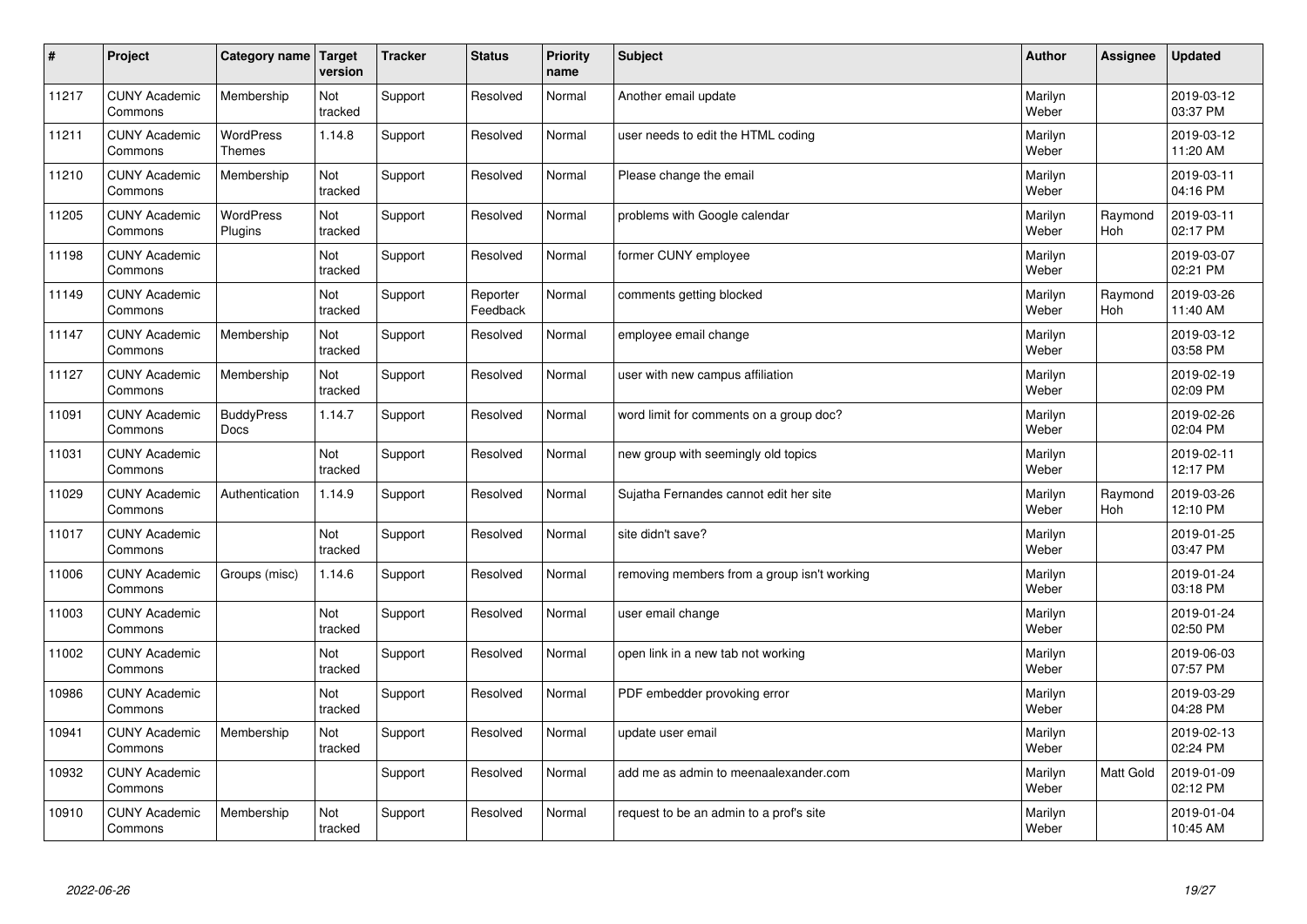| #     | Project                         | Category name   Target        | version        | <b>Tracker</b> | <b>Status</b>        | <b>Priority</b><br>name | <b>Subject</b>                                                                           | <b>Author</b>    | Assignee              | Updated                |
|-------|---------------------------------|-------------------------------|----------------|----------------|----------------------|-------------------------|------------------------------------------------------------------------------------------|------------------|-----------------------|------------------------|
| 10850 | <b>CUNY Academic</b><br>Commons |                               |                | Support        | Rejected             | Normal                  | Gravity form being resent                                                                | Marilyn<br>Weber |                       | 2018-12-20<br>10:18 PM |
| 10838 | <b>CUNY Academic</b><br>Commons |                               | 1.15.3         | Support        | Rejected             | Normal                  | two plugin/theme requests from a digital fellow                                          | Marilyn<br>Weber |                       | 2019-06-11<br>10:31 AM |
| 10820 | <b>CUNY Academic</b><br>Commons |                               | Not<br>tracked | Support        | Resolved             | Normal                  | retrieve deleted pages/posts                                                             | Marilyn<br>Weber |                       | 2018-12-13<br>06:33 PM |
| 10657 | <b>CUNY Academic</b><br>Commons |                               | Not<br>tracked | Support        | Reporter<br>Feedback | Normal                  | child theme problems                                                                     | Marilyn<br>Weber |                       | 2018-11-08<br>01:19 PM |
| 10606 | <b>CUNY Academic</b><br>Commons | cdev.gc.cuny.ed<br>u.         | Not<br>tracked | Support        | Resolved             | Normal                  | problems with testing environment                                                        | Marilyn<br>Weber |                       | 2018-11-02<br>10:27 AM |
| 10571 | <b>CUNY Academic</b><br>Commons |                               | Not<br>tracked | Support        | Abandoned            | Normal                  | newsletter queue problem                                                                 | Marilyn<br>Weber |                       | 2018-12-10<br>03:58 PM |
| 10440 | <b>CUNY Academic</b><br>Commons |                               | Not<br>tracked | Support        | Resolved             | Normal                  | Acert post problem                                                                       | Marilyn<br>Weber |                       | 2018-12-10<br>03:57 PM |
| 10407 | <b>CUNY Academic</b><br>Commons |                               | Not<br>tracked | Support        | Resolved             | Normal                  | toolbar problem                                                                          | Marilyn<br>Weber | Boone<br>Gorges       | 2018-10-23<br>10:52 AM |
| 10387 | <b>CUNY Academic</b><br>Commons | Membership                    | Not<br>tracked | Support        | Resolved             | Normal                  | remove user page                                                                         | Marilyn<br>Weber |                       | 2018-09-28<br>02:26 PM |
| 10298 | <b>CUNY Academic</b><br>Commons |                               | Not<br>tracked | Support        | Resolved             | Normal                  | RSS feed to itunes problem                                                               | Marilyn<br>Weber |                       | 2018-12-10<br>03:57 PM |
| 10273 | <b>CUNY Academic</b><br>Commons | Registration                  | Not<br>tracked | Support        | Reporter<br>Feedback | Normal                  | users combining CF and campus address                                                    | Marilyn<br>Weber |                       | 2019-09-18<br>10:58 AM |
| 10266 | <b>CUNY Academic</b><br>Commons |                               |                | Support        | Resolved             | Normal                  | GC email change requested                                                                | Marilyn<br>Weber | <b>Matt Gold</b>      | 2018-08-30<br>03:07 PM |
| 10257 | <b>CUNY Academic</b><br>Commons | Membership                    | Not<br>tracked | Support        | Resolved             | Normal                  | change the email from @login.cuny.edu to campu email                                     | Marilyn<br>Weber |                       | 2018-12-10<br>03:55 PM |
| 10256 | <b>CUNY Academic</b><br>Commons |                               |                | Support        | Resolved             | Normal                  | email change requested                                                                   | Marilyn<br>Weber | <b>Matt Gold</b>      | 2018-08-29<br>02:52 PM |
| 10245 | <b>CUNY Academic</b><br>Commons | Email<br><b>Notifications</b> | 1.13.8         | Support        | Resolved             | Urgent                  | Placeholders in action emails (activation, password reset) not being<br>properly swapped | Marilyn<br>Weber | Raymond<br><b>Hoh</b> | 2018-08-30<br>04:02 PM |
| 10240 | <b>CUNY Academic</b><br>Commons | WordPress<br>Plugins          | 1.13.8         | Support        | Resolved             | Normal                  | require-featured-image plug-in request                                                   | Marilyn<br>Weber |                       | 2018-08-29<br>05:15 PM |
| 10239 | <b>CUNY Academic</b><br>Commons |                               | Not<br>tracked | Support        | Resolved             | Normal                  | musicroombooking.commons.gc.cuny.edu                                                     | Marilyn<br>Weber |                       | 2018-08-29<br>03:06 PM |
| 10227 | <b>CUNY Academic</b><br>Commons |                               |                | Support        | Resolved             | Normal                  | user incorrectly entered her email address                                               | Marilyn<br>Weber | Matt Gold             | 2018-08-26<br>08:55 PM |
| 10133 | <b>CUNY Academic</b><br>Commons | <b>WordPress</b><br>(misc)    | Not<br>tracked | Support        | Resolved             | Normal                  | two Commons sites to be migrated elsewhere                                               | Marilyn<br>Weber |                       | 2018-12-10<br>03:54 PM |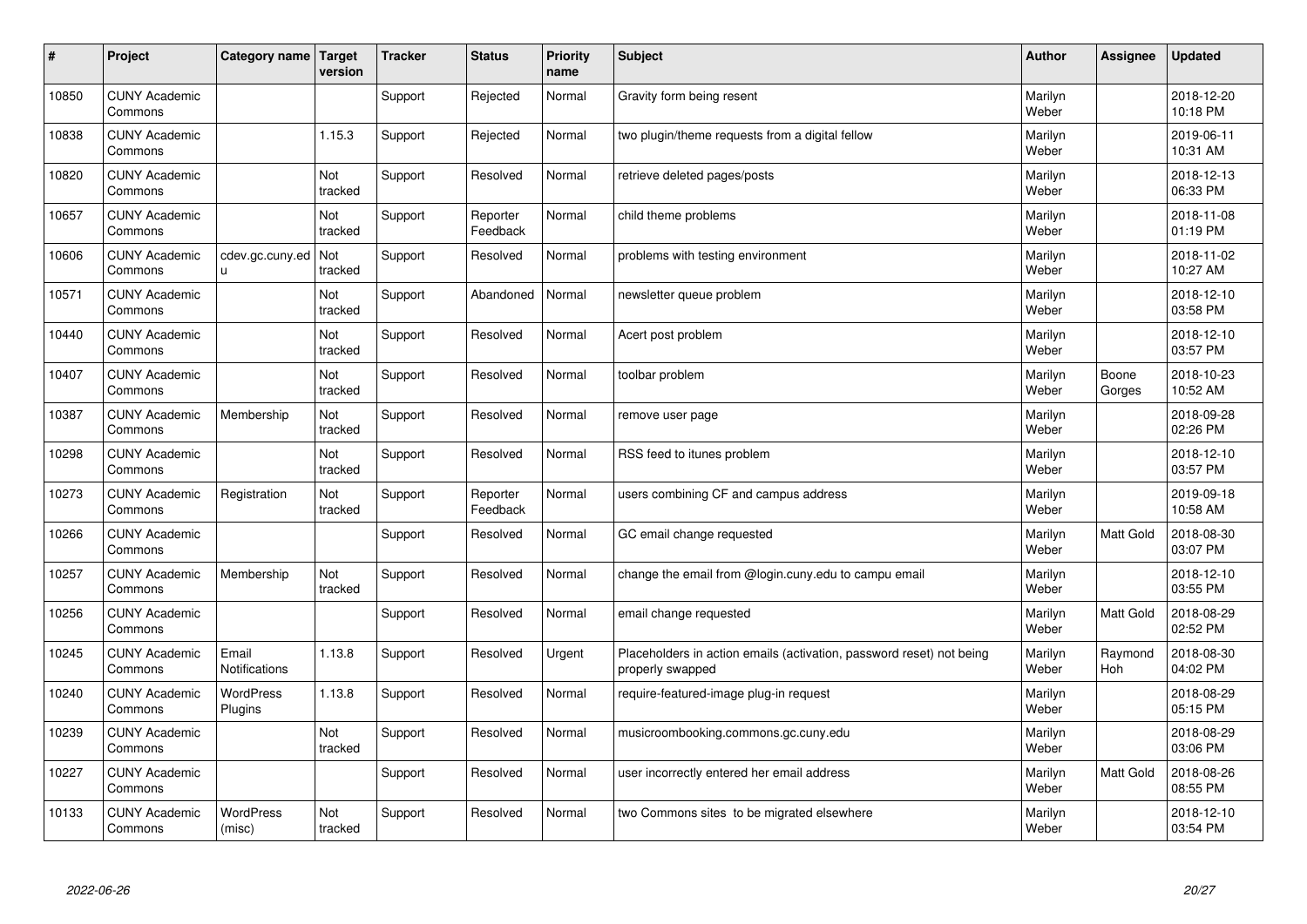| $\pmb{\#}$ | Project                         | Category name                     | Target<br>version | <b>Tracker</b> | <b>Status</b> | <b>Priority</b><br>name | <b>Subject</b>                                          | <b>Author</b>    | Assignee        | <b>Updated</b>         |
|------------|---------------------------------|-----------------------------------|-------------------|----------------|---------------|-------------------------|---------------------------------------------------------|------------------|-----------------|------------------------|
| 10066      | <b>CUNY Academic</b><br>Commons | Membership                        | Not<br>tracked    | Support        | Resolved      | Normal                  | add me as an admin to https://pkms.commons.gc.cuny.edu/ | Marilyn<br>Weber |                 | 2018-07-26<br>11:54 AM |
| 10059      | <b>CUNY Academic</b><br>Commons | <b>WordPress</b><br><b>Themes</b> | Not<br>tracked    | Support        | Resolved      | Normal                  | Magazine Premium theme for new site                     | Marilyn<br>Weber |                 | 2020-02-17<br>03:39 PM |
| 10006      | <b>CUNY Academic</b><br>Commons | Membership                        | Not<br>tracked    | Support        | Resolved      | Normal                  | another email change request                            | Marilyn<br>Weber |                 | 2018-07-13<br>12:36 PM |
| 9996       | <b>CUNY Academic</b><br>Commons | Membership                        | Not<br>tracked    | Support        | Rejected      | Normal                  | user email change request                               | Marilyn<br>Weber |                 | 2018-07-16<br>10:49 AM |
| 9965       | <b>CUNY Academic</b><br>Commons | <b>WordPress</b><br>Plugins       | 1.13.4            | Support        | Resolved      | Normal                  | plug-in request for OneTone Companion                   | Marilyn<br>Weber | Raymond<br>Hoh  | 2018-06-26<br>12:00 PM |
| 9955       | <b>CUNY Academic</b><br>Commons | WordPress<br>Plugins              | 1.13.4            | Support        | Rejected      | Normal                  | docx converter plugin?                                  | Marilyn<br>Weber |                 | 2018-06-26<br>11:39 AM |
| 9949       | <b>CUNY Academic</b><br>Commons |                                   | 1.13.4            | Support        | Resolved      | Normal                  | raise storage space limit?                              | Marilyn<br>Weber | Boone<br>Gorges | 2018-06-26<br>12:00 PM |
| 9928       | <b>CUNY Academic</b><br>Commons | Account<br>settings               |                   | Support        | Resolved      | Normal                  | email change request from former student                | Marilyn<br>Weber | Matt Gold       | 2018-06-14<br>10:20 AM |
| 9927       | <b>CUNY Academic</b><br>Commons | Membership                        | Not<br>tracked    | Support        | Resolved      | Normal                  | wrong email used                                        | Marilyn<br>Weber | Matt Gold       | 2018-06-14<br>10:21 AM |
| 9889       | <b>CUNY Academic</b><br>Commons |                                   | Not<br>tracked    | Support        | Resolved      | Normal                  | remove comments from activity feed?                     | Marilyn<br>Weber |                 | 2018-12-10<br>03:53 PM |
| 9888       | <b>CUNY Academic</b><br>Commons | WordPress<br>Plugins              | 1.13.3            | Support        | Resolved      | Normal                  | Business directory Plug-in request                      | Marilyn<br>Weber |                 | 2018-06-12<br>11:52 AM |
| 9886       | <b>CUNY Academic</b><br>Commons | cuny.is                           | Not<br>tracked    | Support        | Resolved      | Normal                  | cuny.is SSL                                             | Marilyn<br>Weber |                 | 2018-10-26<br>02:07 PM |
| 9885       | <b>CUNY Academic</b><br>Commons |                                   |                   | Support        | Rejected      | Normal                  | Publications field problem                              | Marilyn<br>Weber |                 | 2018-06-06<br>01:18 PM |
| 9834       | <b>CUNY Academic</b><br>Commons |                                   |                   | Support        | Duplicate     | Normal                  | add a "like" function                                   | Marilyn<br>Weber |                 | 2018-05-25<br>10:38 AM |
| 9823       | <b>CUNY Academic</b><br>Commons | Account<br>settings               | Not<br>tracked    | Support        | Resolved      | Normal                  | email change                                            | Marilyn<br>Weber | Matt Gold       | 2018-05-23<br>01:58 PM |
| 9787       | <b>CUNY Academic</b><br>Commons | Registration                      |                   | Support        | Resolved      | Normal                  | email change request                                    | Marilyn<br>Weber | Matt Gold       | 2018-05-16<br>09:55 PM |
| 9780       | <b>CUNY Academic</b><br>Commons |                                   | Not<br>tracked    | Support        | Resolved      | Normal                  | remove the phone number on this profile?                | Marilyn<br>Weber |                 | 2018-05-15<br>10:35 AM |
| 9779       | <b>CUNY Academic</b><br>Commons | Membership                        | Not<br>tracked    | Support        | Resolved      | Normal                  | user not sure if she is registered.                     | Marilyn<br>Weber |                 | 2018-12-10<br>03:53 PM |
| 9767       | <b>CUNY Academic</b><br>Commons | Registration                      | Not<br>tracked    | Support        | Resolved      | Normal                  | user deleted account but now needs one                  | Marilyn<br>Weber |                 | 2018-05-11<br>02:39 PM |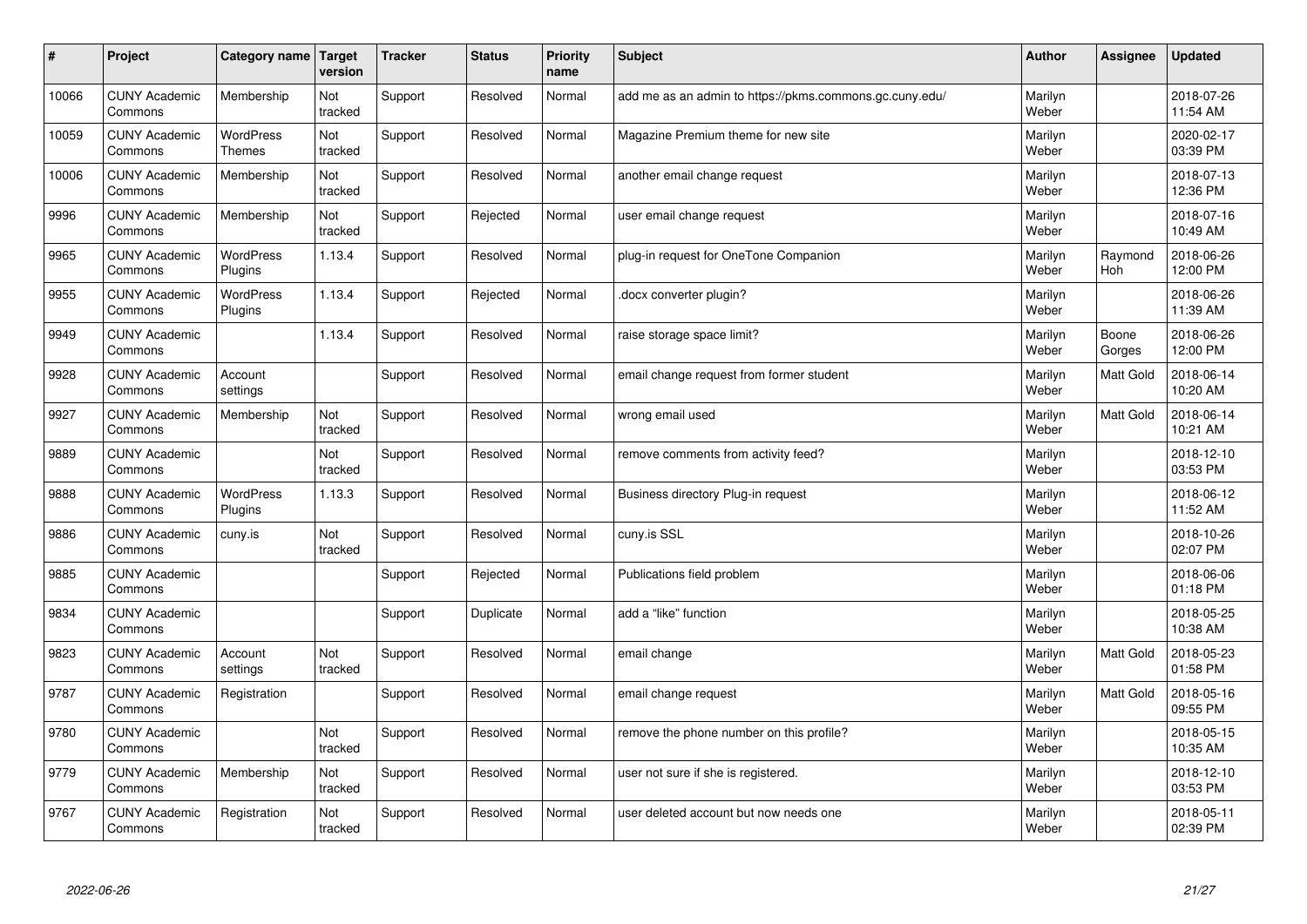| $\sharp$ | Project                         | Category name   Target      | version           | <b>Tracker</b> | <b>Status</b>        | <b>Priority</b><br>name | <b>Subject</b>                                    | <b>Author</b>    | Assignee              | <b>Updated</b>         |
|----------|---------------------------------|-----------------------------|-------------------|----------------|----------------------|-------------------------|---------------------------------------------------|------------------|-----------------------|------------------------|
| 9726     | <b>CUNY Academic</b><br>Commons | <b>WordPress</b><br>Plugins | Not<br>tracked    | Support        | Abandoned            | Normal                  | technical error on Contact page                   | Marilyn<br>Weber |                       | 2018-12-10<br>03:53 PM |
| 9725     | <b>CUNY Academic</b><br>Commons |                             | Not<br>tracked    | Support        | Resolved             | Normal                  | problems with deleting a site                     | Marilyn<br>Weber |                       | 2018-05-07<br>10:24 PM |
| 9684     | <b>CUNY Academic</b><br>Commons |                             |                   | Support        | Rejected             | Normal                  | SEO cleanup for newlaborforum.cuny.edu            | Marilyn<br>Weber |                       | 2018-04-30<br>10:29 AM |
| 9659     | <b>CUNY Academic</b><br>Commons | Account<br>settings         |                   | Support        | Resolved             | Normal                  | user email change                                 | Marilyn<br>Weber | <b>Matt Gold</b>      | 2018-04-24<br>12:08 PM |
| 9604     | <b>CUNY Academic</b><br>Commons |                             | Not<br>tracked    | Support        | Resolved             | Normal                  | I (Marilyn) can only log into cdev as teststudent | Marilyn<br>Weber |                       | 2018-04-21<br>10:20 AM |
| 9587     | <b>CUNY Academic</b><br>Commons |                             |                   | Support        | Rejected             | Normal                  | possible request for the "PDF Poster" plugin      | Marilyn<br>Weber |                       | 2018-04-24<br>10:52 AM |
| 9541     | <b>CUNY Academic</b><br>Commons | <b>WordPress</b><br>(misc)  | Not<br>tracked    | Support        | Resolved             | Normal                  | repeating header banner                           | Marilyn<br>Weber | Raymond<br>Hoh        | 2018-04-06<br>12:33 PM |
| 9535     | <b>CUNY Academic</b><br>Commons |                             | Not<br>tracked    | Support        | Resolved             | Normal                  | admin for https://video.commons.gc.cuny.edu/?     | Marilyn<br>Weber | Matt Gold             | 2018-04-13<br>05:06 PM |
| 9518     | <b>CUNY Academic</b><br>Commons |                             | Not<br>tracked    | Support        | Rejected             | Normal                  | problems with site on Internet Explorer           | Marilyn<br>Weber | Raymond<br>Hoh        | 2019-03-11<br>11:18 PM |
| 9500     | <b>CUNY Academic</b><br>Commons | <b>WordPress</b><br>Plugins | 1.12.12           | Support        | Resolved             | Normal                  | PowerPoint in the media library?                  | Marilyn<br>Weber | Raymond<br><b>Hoh</b> | 2018-04-12<br>02:28 PM |
| 9499     | <b>CUNY Academic</b><br>Commons | WordPress<br>(misc)         | Not<br>tracked    | Support        | Resolved             | Normal                  | tiny question - preventing dates on posts?        | Marilyn<br>Weber | Raymond<br>Hoh        | 2018-04-04<br>03:55 PM |
| 9477     | <b>CUNY Academic</b><br>Commons | Account<br>settings         |                   | Support        | Resolved             | Normal                  | email change request                              | Marilyn<br>Weber | Matt Gold             | 2018-03-24<br>08:53 AM |
| 9355     | <b>CUNY Academic</b><br>Commons |                             | Not<br>tracked    | Support        | Resolved             | Normal                  | 14gb of video?                                    | Marilyn<br>Weber |                       | 2018-03-13<br>11:56 AM |
| 9275     | <b>CUNY Academic</b><br>Commons |                             |                   | Support        | Rejected             | Normal                  | soft chalk page?                                  | Marilyn<br>Weber | Boone<br>Gorges       | 2018-04-09<br>10:37 AM |
| 9223     | <b>CUNY Academic</b><br>Commons |                             | Not<br>tracked    | Support        | Resolved             | Normal                  | moving wordpress sites                            | Marilyn<br>Weber |                       | 2018-02-18<br>08:44 PM |
| 9207     | <b>CUNY Academic</b><br>Commons |                             | Future<br>release | Support        | Reporter<br>Feedback | Normal                  | display dashboards made in Tableau?               | Marilyn<br>Weber | Boone<br>Gorges       | 2018-04-10<br>10:42 AM |
| 9163     | <b>CUNY Academic</b><br>Commons | Layout                      | 1.12.8            | Support        | Resolved             | Normal                  | Mobile responsiveness issues                      | Marilyn<br>Weber | Raymond<br><b>Hoh</b> | 2018-02-13<br>10:49 AM |
| 9162     | <b>CUNY Academic</b><br>Commons | Registration                | Not<br>tracked    | Support        | Resolved             | Normal                  | email change due to user error                    | Marilyn<br>Weber | Matt Gold             | 2018-02-13<br>11:11 AM |
| 9134     | <b>CUNY Academic</b><br>Commons | Membership                  | Not<br>tracked    | Support        | Abandoned            | Normal                  | former user                                       | Marilyn<br>Weber | <b>Matt Gold</b>      | 2019-09-18<br>10:26 AM |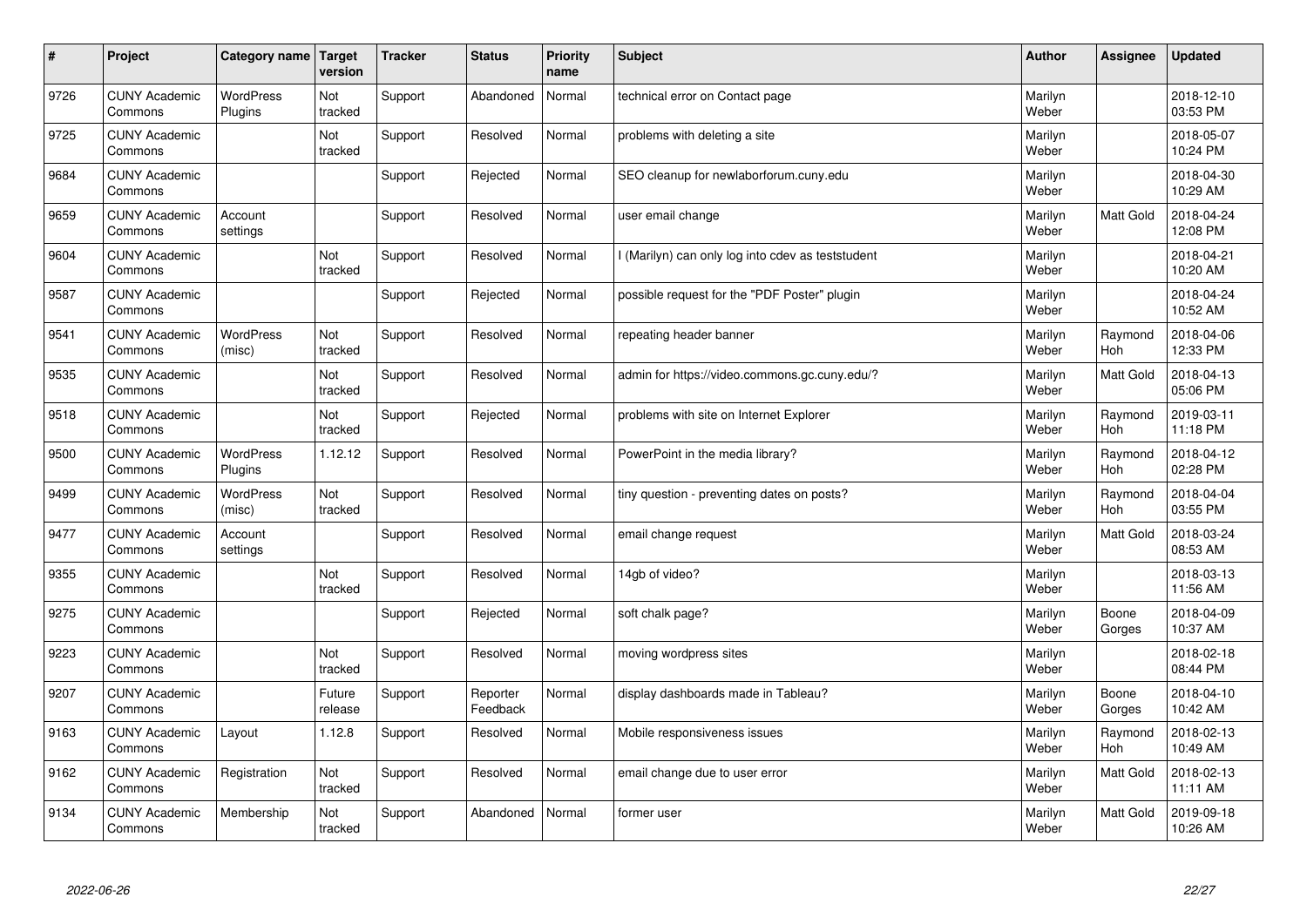| #    | Project                         | Category name   Target      | version        | <b>Tracker</b> | <b>Status</b> | <b>Priority</b><br>name | <b>Subject</b>                                                              | <b>Author</b>    | <b>Assignee</b>       | <b>Updated</b>         |
|------|---------------------------------|-----------------------------|----------------|----------------|---------------|-------------------------|-----------------------------------------------------------------------------|------------------|-----------------------|------------------------|
| 9133 | <b>CUNY Academic</b><br>Commons |                             |                | Support        | Duplicate     | Normal                  | webrecorder.io                                                              | Marilyn<br>Weber |                       | 2018-01-29<br>10:34 AM |
| 9131 | <b>CUNY Academic</b><br>Commons |                             |                | Support        | Resolved      | Normal                  | webrecorder.io via Firefox                                                  | Marilyn<br>Weber |                       | 2018-01-29<br>11:11 AM |
| 9087 | <b>CUNY Academic</b><br>Commons | <b>WordPress</b><br>Plugins | 1.12.7         | Support        | Resolved      | Normal                  | request for WP Social Sharing                                               | Marilyn<br>Weber |                       | 2018-01-23<br>11:17 AM |
| 9078 | <b>CUNY Academic</b><br>Commons | <b>WordPress</b><br>Plugins | 1.12.7         | Support        | Resolved      | Normal                  | arcgis web maps?                                                            | Marilyn<br>Weber | Raymond<br>Hoh        | 2018-01-23<br>11:11 AM |
| 9033 | <b>CUNY Academic</b><br>Commons |                             |                | Support        | Rejected      | Normal                  | Site search terms                                                           | Marilyn<br>Weber |                       | 2017-12-22<br>01:10 PM |
| 9026 | <b>CUNY Academic</b><br>Commons | WordPress<br>Plugins        | 1.12.6         | Support        | Resolved      | Normal                  | plugin request from Carlos Guevara                                          | Marilyn<br>Weber |                       | 2018-01-03<br>09:33 AM |
| 9004 | <b>CUNY Academic</b><br>Commons | Membership                  | Not<br>tracked | Support        | Resolved      | Normal                  | email change request                                                        | Marilyn<br>Weber |                       | 2017-12-14<br>12:27 PM |
| 8978 | <b>CUNY Academic</b><br>Commons | Groups (misc)               | Not<br>tracked | Support        | Resolved      | Normal                  | removing old groups                                                         | Marilyn<br>Weber |                       | 2018-12-10<br>03:52 PM |
| 8941 | <b>CUNY Academic</b><br>Commons | WordPress<br><b>Themes</b>  | 1.13.1         | Support        | Resolved      | Normal                  | Theme request: ColorNews                                                    | Marilyn<br>Weber |                       | 2018-05-08<br>10:42 AM |
| 8934 | <b>CUNY Academic</b><br>Commons | Reply By Email              | 1.12.4         | Support        | Resolved      | High                    | RBE "could not post" email should have info about attempted From<br>address | Marilyn<br>Weber | Raymond<br><b>Hoh</b> | 2017-12-12<br>11:25 AM |
| 8908 | <b>CUNY Academic</b><br>Commons | WordPress<br>Plugins        | 1.12.2         | Support        | Resolved      | Normal                  | Plugin request from Steve Brier                                             | Marilyn<br>Weber |                       | 2017-11-27<br>11:39 AM |
| 8906 | <b>CUNY Academic</b><br>Commons | Redmine                     | Not<br>tracked | Support        | Resolved      | Normal                  | Redmine access?                                                             | Marilyn<br>Weber | <b>Matt Gold</b>      | 2017-11-13<br>06:02 PM |
| 8893 | <b>CUNY Academic</b><br>Commons | Social Paper                | 1.12.1         | Support        | Resolved      | Normal                  | Social paper won't connect to group?                                        | Marilyn<br>Weber |                       | 2017-12-11<br>01:16 PM |
| 8882 | <b>CUNY Academic</b><br>Commons |                             | Not<br>tracked | Support        | Resolved      | Normal                  | question about search engines                                               | Marilyn<br>Weber |                       | 2017-11-01<br>03:26 PM |
| 8873 | <b>CUNY Academic</b><br>Commons |                             | Not<br>tracked | Support        | Resolved      | Normal                  | maximum file upload size?                                                   | Marilyn<br>Weber |                       | 2017-10-30<br>11:23 AM |
| 8855 | <b>CUNY Academic</b><br>Commons |                             | Not<br>tracked | Support        | Resolved      | Normal                  | another email change request                                                | Marilyn<br>Weber |                       | 2017-10-25<br>10:55 AM |
| 8848 | <b>CUNY Academic</b><br>Commons |                             | Not<br>tracked | Support        | Resolved      | Normal                  | email change request                                                        | Marilyn<br>Weber |                       | 2017-10-24<br>11:19 AM |
| 8768 | <b>CUNY Academic</b><br>Commons |                             | Not<br>tracked | Support        | Resolved      | Normal                  | unsafe redirect?                                                            | Marilyn<br>Weber |                       | 2017-10-06<br>12:14 PM |
| 8729 | <b>CUNY Academic</b><br>Commons |                             | Not<br>tracked | Support        | Resolved      | Normal                  | email change                                                                | Marilyn<br>Weber |                       | 2017-09-25<br>02:14 PM |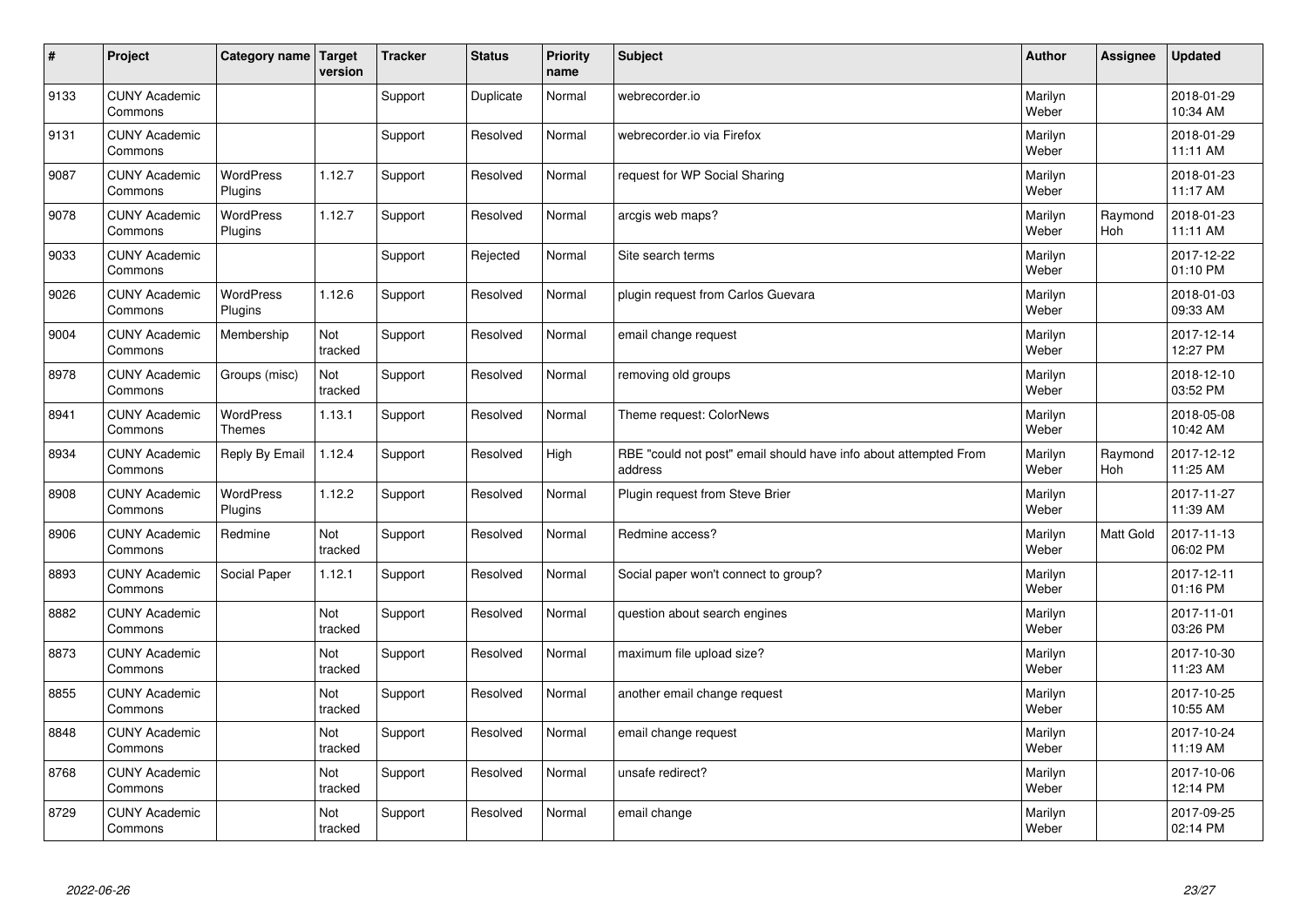| #    | Project                         | Category name   Target      | version        | <b>Tracker</b> | <b>Status</b> | <b>Priority</b><br>name | <b>Subject</b>                                             | <b>Author</b>    | Assignee        | <b>Updated</b>         |
|------|---------------------------------|-----------------------------|----------------|----------------|---------------|-------------------------|------------------------------------------------------------|------------------|-----------------|------------------------|
| 8726 | <b>CUNY Academic</b><br>Commons |                             |                | Support        | Resolved      | Normal                  | Redirect problem                                           | Marilyn<br>Weber |                 | 2017-09-21<br>12:14 PM |
| 8693 | <b>CUNY Academic</b><br>Commons | <b>WordPress</b><br>Plugins |                | Support        | Resolved      | Normal                  | Existing blog wants to replace Mailpoet with Newsletters   | Marilyn<br>Weber |                 | 2017-09-12<br>02:24 PM |
| 8630 | <b>CUNY Academic</b><br>Commons | Membership                  | Not<br>tracked | Support        | Resolved      | Normal                  | Change in email/campus                                     | Marilyn<br>Weber |                 | 2017-08-30<br>03:48 PM |
| 8607 | <b>CUNY Academic</b><br>Commons |                             | Not<br>tracked | Support        | <b>New</b>    | Normal                  | Paypal?                                                    | Marilyn<br>Weber | Matt Gold       | 2018-05-15<br>01:37 PM |
| 8577 | <b>CUNY Academic</b><br>Commons | Membership                  | Not<br>tracked | Support        | Resolved      | Normal                  | another user email change                                  | Marilyn<br>Weber |                 | 2017-08-25<br>10:23 AM |
| 8576 | <b>CUNY Academic</b><br>Commons | <b>WordPress</b><br>Plugins | 1.11.11        | Support        | Resolved      | Normal                  | Digital Measures plugin request                            | Marilyn<br>Weber |                 | 2017-09-01<br>03:44 PM |
| 8566 | <b>CUNY Academic</b><br>Commons | Membership                  | Not<br>tracked | Support        | Resolved      | Normal                  | user email change                                          | Marilyn<br>Weber |                 | 2017-11-15<br>01:27 PM |
| 8553 | <b>CUNY Academic</b><br>Commons |                             | Not<br>tracked | Support        | Resolved      | Normal                  | storage limits?                                            | Marilyn<br>Weber |                 | 2017-08-18<br>04:36 PM |
| 8531 | <b>CUNY Academic</b><br>Commons | Membership                  | Not<br>tracked | Support        | Resolved      | Normal                  | admin of https://admissions.commons.gc.cuny.edu            | Marilyn<br>Weber |                 | 2017-08-15<br>04:20 PM |
| 8529 | <b>CUNY Academic</b><br>Commons |                             | Not<br>tracked | Support        | Resolved      | Normal                  | Iframe regiest?                                            | Marilyn<br>Weber |                 | 2017-08-16<br>04:40 PM |
| 8481 | <b>CUNY Academic</b><br>Commons | Membership                  | Not<br>tracked | Support        | Resolved      | Normal                  | admin of http://swipanalytic.org/organizers/               | Marilyn<br>Weber |                 | 2019-02-19<br>01:58 PM |
| 8471 | <b>CUNY Academic</b><br>Commons |                             | Not<br>tracked | Support        | Resolved      | Normal                  | admin at https://commons.gc.cuny.edu/                      | Marilyn<br>Weber |                 | 2017-09-06<br>01:50 PM |
| 8464 | <b>CUNY Academic</b><br>Commons |                             | Not<br>tracked | Support        | Resolved      | Normal                  | WP UI                                                      | Marilyn<br>Weber |                 | 2017-10-11<br>11:23 AM |
| 8446 | <b>CUNY Academic</b><br>Commons | <b>WordPress</b><br>Plugins | 1.11.14        | Support        | Resolved      | Normal                  | request for multiple accordion menu plugins                | Marilyn<br>Weber |                 | 2018-05-07<br>09:57 PM |
| 8429 | <b>CUNY Academic</b><br>Commons | Membership                  | Not<br>tracked | Support        | Resolved      | Normal                  | Please make me an admin of https://arc.commons.gc.cuny.edu | Marilyn<br>Weber | Boone<br>Gorges | 2017-07-24<br>03:33 PM |
| 8401 | <b>CUNY Academic</b><br>Commons | Membership                  | Not<br>tracked | Support        | Resolved      | Normal                  | add me as an admin                                         | Marilyn<br>Weber | Boone<br>Gorges | 2017-07-11<br>11:40 AM |
| 8379 | <b>CUNY Academic</b><br>Commons |                             | Not<br>tracked | Support        | Resolved      | Normal                  | request for site build help                                | Marilyn<br>Weber |                 | 2017-07-01<br>10:48 AM |
| 8308 | <b>CUNY Academic</b><br>Commons | <b>WordPress</b><br>Plugins | Not<br>tracked | Support        | Resolved      | Normal                  | WP Migration plugin                                        | Marilyn<br>Weber |                 | 2017-11-15<br>01:27 PM |
| 8289 | <b>CUNY Academic</b><br>Commons |                             | Not<br>tracked | Support        | Resolved      | Normal                  | removing my access to sites                                | Marilyn<br>Weber | Luke<br>Waltzer | 2017-06-19<br>12:40 PM |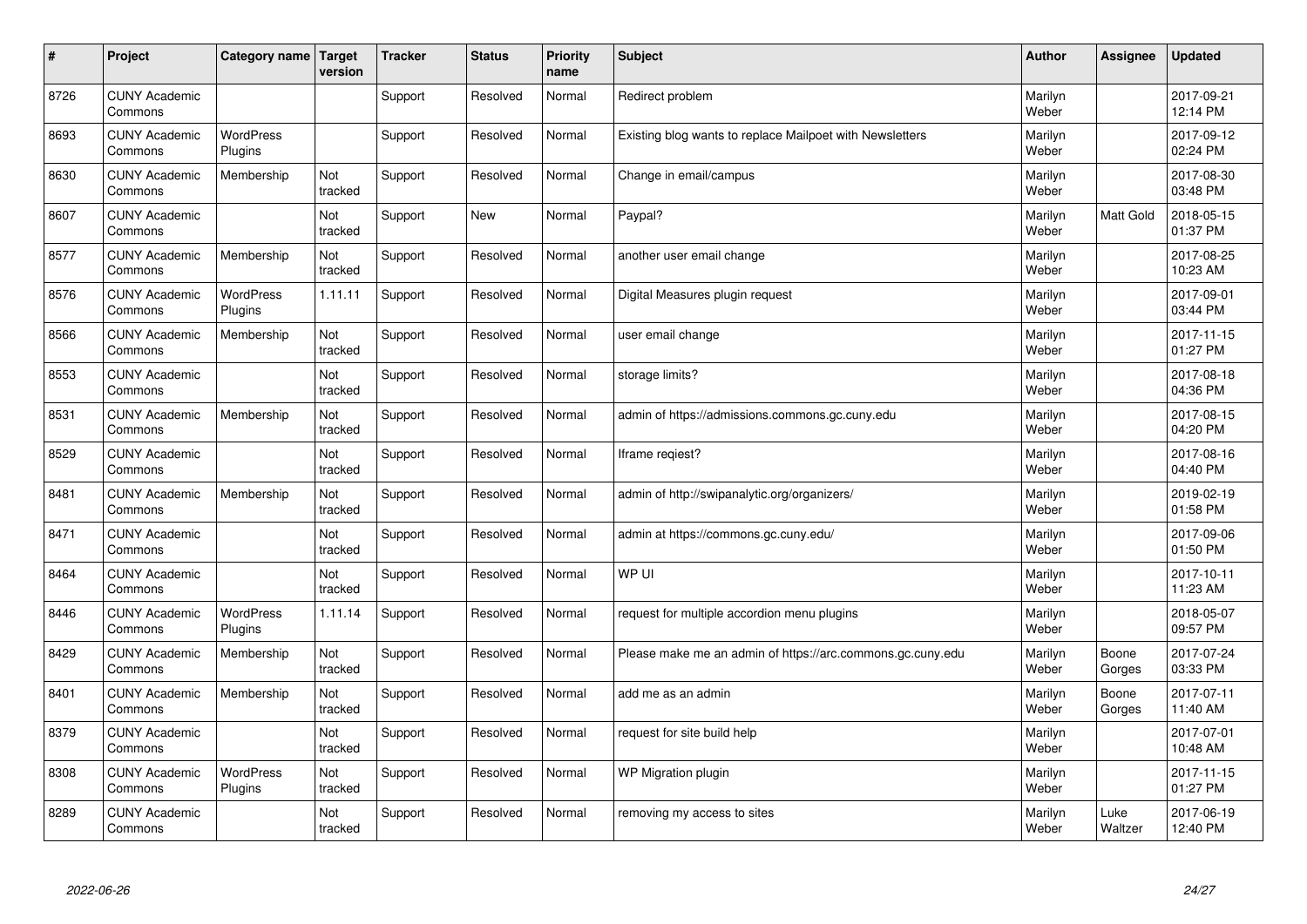| $\#$ | Project                         | Category name   Target      | version        | <b>Tracker</b> | <b>Status</b> | Priority<br>name | <b>Subject</b>                                              | <b>Author</b>    | <b>Assignee</b>  | <b>Updated</b>         |
|------|---------------------------------|-----------------------------|----------------|----------------|---------------|------------------|-------------------------------------------------------------|------------------|------------------|------------------------|
| 8222 | <b>CUNY Academic</b><br>Commons | Membership                  | Not<br>tracked | Support        | Resolved      | Normal           | Admin for iletc.commons.gc.cuny.edu                         | Marilyn<br>Weber | Boone<br>Gorges  | 2017-06-08<br>10:06 AM |
| 8195 | <b>CUNY Academic</b><br>Commons |                             |                | Support        | Rejected      | Normal           | possible to make the Profile pic semi-hidden?               | Marilyn<br>Weber |                  | 2017-05-24<br>11:00 PM |
| 8120 | <b>CUNY Academic</b><br>Commons | Membership                  | Not<br>tracked | Support        | Resolved      | Normal           | add me as an admin to https://nyslavery.commons.gc.cuny.edu | Marilyn<br>Weber |                  | 2017-05-10<br>02:19 PM |
| 8071 | <b>CUNY Academic</b><br>Commons | WordPress<br>Plugins        | Not<br>tracked | Support        | Rejected      | Normal           | Anthologize                                                 | Marilyn<br>Weber |                  | 2017-05-10<br>10:15 AM |
| 7972 | <b>CUNY Academic</b><br>Commons |                             | Not<br>tracked | Support        | Resolved      | Normal           | expand the memory limit for videos?                         | Marilyn<br>Weber |                  | 2017-04-20<br>10:07 AM |
| 7922 | <b>CUNY Academic</b><br>Commons | Membership                  | Not<br>tracked | Support        | Resolved      | Normal           | add me as an admin to the MALs alumni site?                 | Marilyn<br>Weber |                  | 2017-04-06<br>05:19 PM |
| 7836 | <b>CUNY Academic</b><br>Commons | Social Paper                | Not<br>tracked | Support        | Resolved      | Normal           | missing Social Paper                                        | Marilyn<br>Weber |                  | 2017-11-15<br>01:31 PM |
| 7785 | <b>CUNY Academic</b><br>Commons |                             | Not<br>tracked | Support        | Resolved      | Normal           | ftp access or files?                                        | Marilyn<br>Weber | Boone<br>Gorges  | 2017-03-13<br>02:34 PM |
| 7775 | <b>CUNY Academic</b><br>Commons | Membership                  | Not<br>tracked | Support        | Resolved      | Normal           | Email change                                                | Marilyn<br>Weber |                  | 2017-03-08<br>10:09 PM |
| 7771 | <b>CUNY Academic</b><br>Commons | Membership                  | Not<br>tracked | Support        | Resolved      | Normal           | User would like to be uncoupled from sites                  | Marilyn<br>Weber | Boone<br>Gorges  | 2017-03-09<br>12:38 PM |
| 7745 | <b>CUNY Academic</b><br>Commons | <b>WordPress</b><br>Plugins | 1.10.13        | Support        | Resolved      | Normal           | Featured Video Plus plugin requested                        | Marilyn<br>Weber |                  | 2017-03-03<br>01:51 PM |
| 7724 | <b>CUNY Academic</b><br>Commons |                             | Not<br>tracked | Support        | Abandoned     | Normal           | User name confusion                                         | Marilyn<br>Weber | Boone<br>Gorges  | 2017-11-15<br>11:12 AM |
| 7700 | <b>CUNY Academic</b><br>Commons |                             | Not<br>tracked | Support        | Abandoned     | Normal           | slow loading Page on site                                   | Marilyn<br>Weber | Boone<br>Gorges  | 2017-11-15<br>11:02 AM |
| 7685 | <b>CUNY Academic</b><br>Commons | Password<br>Reset           | Not<br>tracked | Support        | Resolved      | Normal           | temporary password                                          | Marilyn<br>Weber | Boone<br>Gorges  | 2017-02-15<br>07:36 PM |
| 7678 | <b>CUNY Academic</b><br>Commons | Groups (misc)               | Not<br>tracked | Support        | Resolved      | Normal           | add admin to student group                                  | Marilyn<br>Weber | Boone<br>Gorges  | 2017-02-15<br>11:58 AM |
| 7668 | <b>CUNY Academic</b><br>Commons | WordPress<br>Plugins        |                | Support        | Rejected      | Normal           | Iframes question                                            | Marilyn<br>Weber |                  | 2017-04-11<br>09:29 PM |
| 7619 | <b>CUNY Academic</b><br>Commons | Membership                  | Not<br>tracked | Support        | Resolved      | Normal           | outside users for a site that isn't a class?                | Marilyn<br>Weber | <b>Matt Gold</b> | 2017-11-15<br>06:18 PM |
| 7613 | <b>CUNY Academic</b><br>Commons | Registration                | Not<br>tracked | Support        | Resolved      | Normal           | non-matriculated students                                   | Marilyn<br>Weber | Boone<br>Gorges  | 2017-11-15<br>11:03 AM |
| 7486 | <b>CUNY Academic</b><br>Commons | Membership                  | Not<br>tracked | Support        | Resolved      | Normal           | changed email address                                       | Marilyn<br>Weber |                  | 2017-01-24<br>10:00 PM |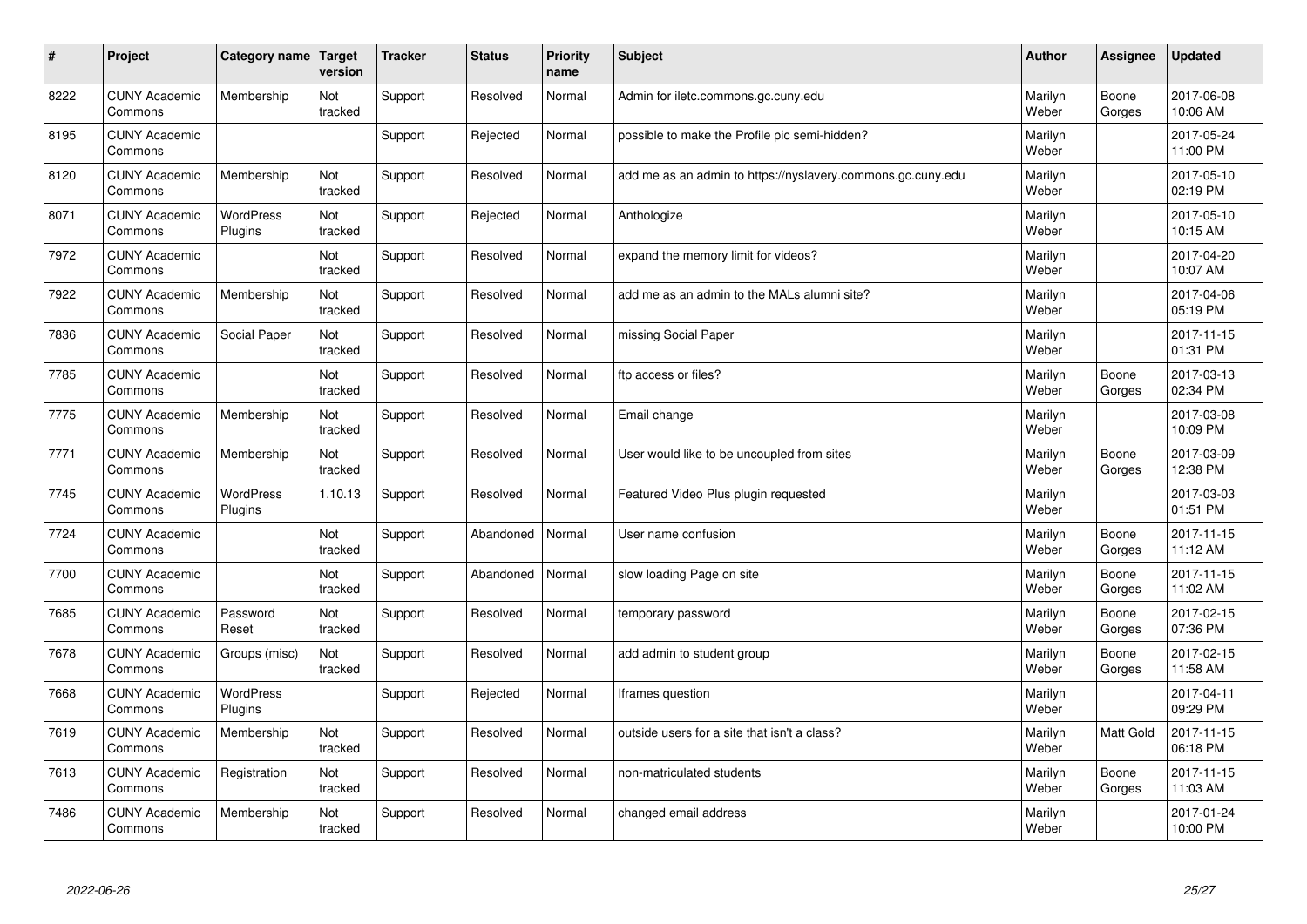| #    | Project                         | Category name                     | <b>Target</b><br>version | <b>Tracker</b> | <b>Status</b> | <b>Priority</b><br>name | <b>Subject</b>                                              | <b>Author</b>    | Assignee          | <b>Updated</b>         |
|------|---------------------------------|-----------------------------------|--------------------------|----------------|---------------|-------------------------|-------------------------------------------------------------|------------------|-------------------|------------------------|
| 7460 | <b>CUNY Academic</b><br>Commons | <b>WordPress</b><br><b>Themes</b> | 1.10.8                   | Support        | Resolved      | Normal                  | install Independent Publisher theme?                        | Marilyn<br>Weber | Boone<br>Gorges   | 2017-01-21<br>09:34 PM |
| 6899 | <b>CUNY Academic</b><br>Commons | Account<br>settings               | Not<br>tracked           | Support        | Resolved      | Normal                  | New user has misspelled her own name                        | Marilyn<br>Weber | Boone<br>Gorges   | 2016-12-01<br>05:10 PM |
| 6866 | <b>CUNY Academic</b><br>Commons |                                   | Not<br>tracked           | Support        | Resolved      | Normal                  | User would like to have her account deleted                 | Marilyn<br>Weber | Matt Gold         | 2017-11-15<br>05:49 PM |
| 6857 | <b>CUNY Academic</b><br>Commons | <b>Blogs</b><br>(BuddyPress)      | Not<br>tracked           | Support        | Resolved      | Normal                  | Committee on Religion website                               | Marilyn<br>Weber | Boone<br>Gorges   | 2017-08-17<br>10:24 AM |
| 6851 | <b>CUNY Academic</b><br>Commons | Redmine                           | <b>Not</b><br>tracked    | Support        | Resolved      | Normal                  | How do I help users join Redmine?                           | Marilyn<br>Weber | <b>Matt Gold</b>  | 2016-11-28<br>10:16 AM |
| 6818 | <b>CUNY Academic</b><br>Commons | Email<br>Notifications            | 1.10.3                   | Support        | Resolved      | Normal                  | No more email notifications?                                | Marilyn<br>Weber |                   | 2016-11-22<br>02:51 PM |
| 6815 | <b>CUNY Academic</b><br>Commons | Password<br>Reset                 | Not<br>tracked           | Support        | Resolved      | Normal                  | password reset requested                                    | Marilyn<br>Weber | Matt Gold         | 2016-11-22<br>10:30 AM |
| 6812 | <b>CUNY Academic</b><br>Commons |                                   | Not<br>tracked           | Support        | Resolved      | Normal                  | User cannot change email                                    | Marilyn<br>Weber | Matt Gold         | 2016-12-01<br>06:24 PM |
| 6656 | <b>CUNY Academic</b><br>Commons | Support                           | Not<br>tracked           | Support        | Resolved      | Normal                  | Remove user profile                                         | Marilyn<br>Weber | <b>Matt Gold</b>  | 2016-11-10<br>02:18 PM |
| 6533 | <b>CUNY Academic</b><br>Commons | <b>WordPress</b><br>Plugins       | Future<br>release        | Support        | Duplicate     | Low                     | very old plugins?                                           | Marilyn<br>Weber | <b>Tahir Butt</b> | 2018-10-04<br>12:27 PM |
| 6175 | <b>CUNY Academic</b><br>Commons | Account<br>settings               |                          | Support        | Resolved      | Normal                  | Email address (user cannot access old)                      | Marilyn<br>Weber | Matt Gold         | 2016-11-29<br>06:31 PM |
| 5991 | <b>CUNY Academic</b><br>Commons | Email<br>Notifications            | Future<br>release        | Support        | Resolved      | Normal                  | change format of autogenerated blog emails                  | Marilyn<br>Weber | Paige<br>Dupont   | 2018-01-12<br>02:55 PM |
| 5988 | <b>CUNY Academic</b><br>Commons | Support                           |                          | Support        | Rejected      | Normal                  | Forbidden error when trying to join                         | Marilyn<br>Weber | Boone<br>Gorges   | 2016-09-08<br>01:42 PM |
| 5985 | <b>CUNY Academic</b><br>Commons | Support                           | Not<br>tracked           | Support        | Resolved      | Normal                  | change user's email address (she cannot access old)         | Marilyn<br>Weber | Boone<br>Gorges   | 2016-09-07<br>01:43 PM |
| 5844 | <b>CUNY Academic</b><br>Commons |                                   | Not<br>tracked           | Support        | Resolved      | Normal                  | edit Host Files on Windows 10 problems                      | Marilyn<br>Weber |                   | 2016-07-27<br>09:08 AM |
| 5772 | <b>CUNY Academic</b><br>Commons | Membership                        | Not<br>tracked           | Support        | Resolved      | Normal                  | User email change and forgotten password                    | Marilyn<br>Weber | Matt Gold         | 2017-11-15<br>06:18 PM |
| 5753 | <b>CUNY Academic</b><br>Commons | WordPress<br>(misc)               | Not<br>tracked           | Support        | Resolved      | Normal                  | merging blogs and groups                                    | Marilyn<br>Weber | Boone<br>Gorges   | 2016-08-29<br>03:09 PM |
| 5629 | <b>CUNY Academic</b><br>Commons | <b>Public Portfolio</b>           | 1.10.4                   | Support        | Resolved      | Normal                  | Title field in profile can't be edited                      | Marilyn<br>Weber |                   | 2016-12-13<br>11:19 AM |
| 5083 | <b>CUNY Academic</b><br>Commons | <b>WordPress</b><br>Plugins       | 1.9.5                    | Support        | Rejected      | Normal                  | creating a shortcode for the iframe code of the google form | Marilyn<br>Weber | Marilyn<br>Weber  | 2016-01-12<br>04:25 PM |